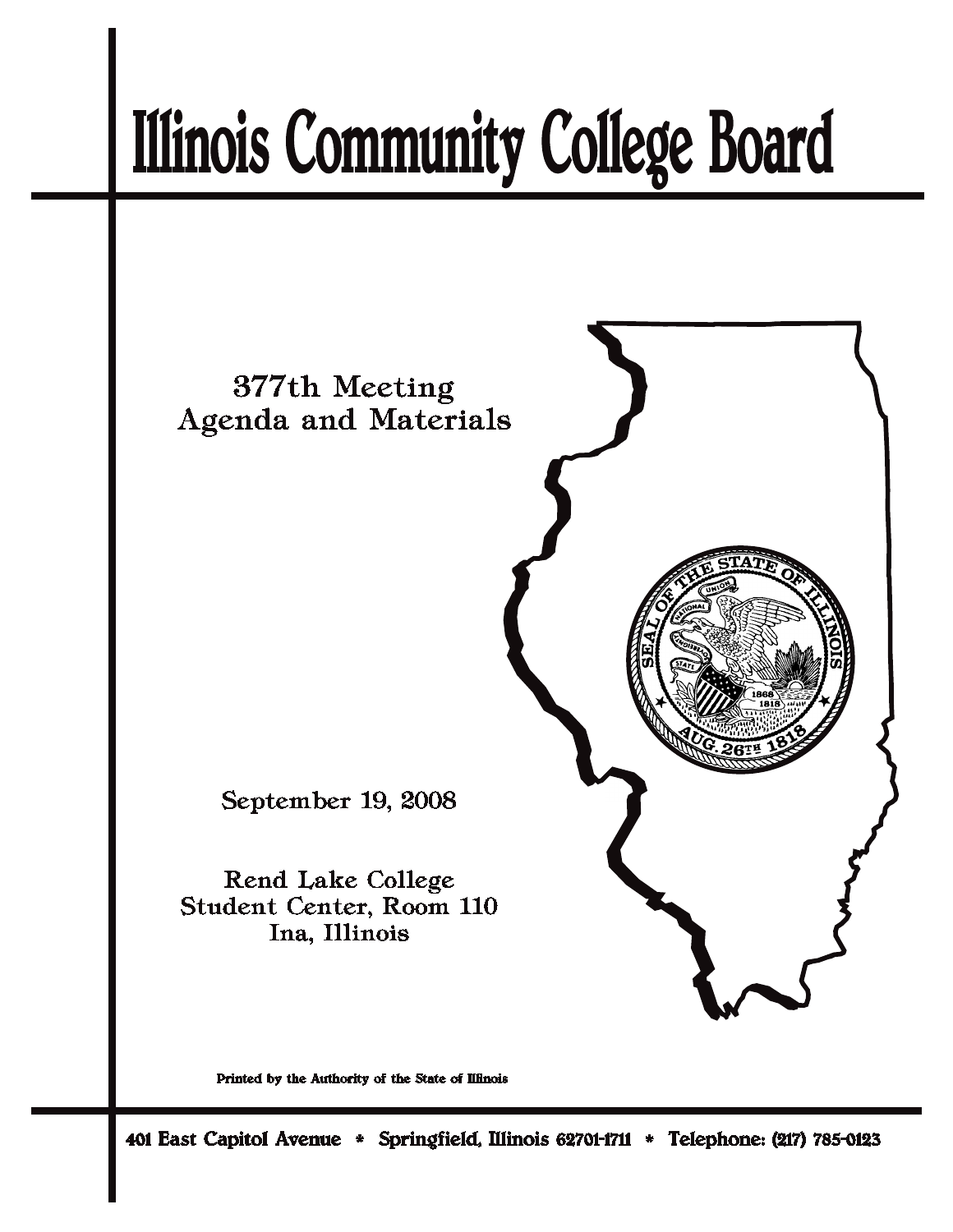#### Agenda 377th Meeting of the Illinois Community College Board Rend Lake College 468 North Ken Gray Parkway Ina, Illinois

#### September 19, 2008

#### *Committee Meetings*

Friday, September 12 @ 1:00 p.m. - External Affairs - Via Conference Call Monday, September 15 @ 3:30 p.m. - Academic Affairs & Student Relations - Via Conference Call Tuesday, September 16 @ 2:00 p.m. - Strategic Planning - Via Conference Call Thursday, September 18 @ 1:30 p.m. - Budget & Finance Hearing, John A. Logan College Friday, September 19 @ 8:15 a.m. - Personnel and Evaluation - Administration Building, *Room 129* Friday, September 19 @ 8:30 a.m. - Budget and Finance - Administration Building, *Room 129*

|                                                                                                     | 9:00 a.m. - Business Meeting - Student Center, Room 110                                                                                                                                                                                                                                                              | Page |  |  |
|-----------------------------------------------------------------------------------------------------|----------------------------------------------------------------------------------------------------------------------------------------------------------------------------------------------------------------------------------------------------------------------------------------------------------------------|------|--|--|
| 1.                                                                                                  | Roll Call and Declaration of Quorum Allison Ray                                                                                                                                                                                                                                                                      |      |  |  |
| 2.                                                                                                  | Announcements and Remarks by Guy H. Alongi, Chair                                                                                                                                                                                                                                                                    |      |  |  |
| 3.                                                                                                  | <b>Board Member Comments</b>                                                                                                                                                                                                                                                                                         |      |  |  |
| $\overline{4}$ .<br>Remarks by Mr. Charles Holstein, Interim President,<br><b>Rend Lake College</b> |                                                                                                                                                                                                                                                                                                                      |      |  |  |
| 5.                                                                                                  | Recognition of Rend Lake College Student Olympian Athlete                                                                                                                                                                                                                                                            |      |  |  |
| 6.                                                                                                  | Approval of 2009 ICCB Meeting Calendar Locations (Action)                                                                                                                                                                                                                                                            | 1    |  |  |
| 7.                                                                                                  | <b>Committee Reports</b>                                                                                                                                                                                                                                                                                             |      |  |  |
|                                                                                                     | 7.1<br><b>Budget and Finance Committee</b><br>7.1a. Budget Update Ellen Andres<br>7.2<br>Personnel and Evaluation<br>7.3<br>Academic Affairs & Student Relations<br>7.4<br><b>External Affairs</b><br>7.4a. Public Relations Steve Morse<br>7.4b. Legislative Update Steve Morse<br>7.5<br><b>Strategic Planning</b> |      |  |  |
| 8.                                                                                                  | President/CEO Report Geoff Obrzut                                                                                                                                                                                                                                                                                    |      |  |  |
| 9.                                                                                                  | <b>Advisory Organizations/Foundation Reports</b>                                                                                                                                                                                                                                                                     |      |  |  |
|                                                                                                     | 9.1<br>Illinois Community College Trustees Association Mike Monaghan<br>9.2<br>Illinois Community College Faculty Association Kevin Weston                                                                                                                                                                           |      |  |  |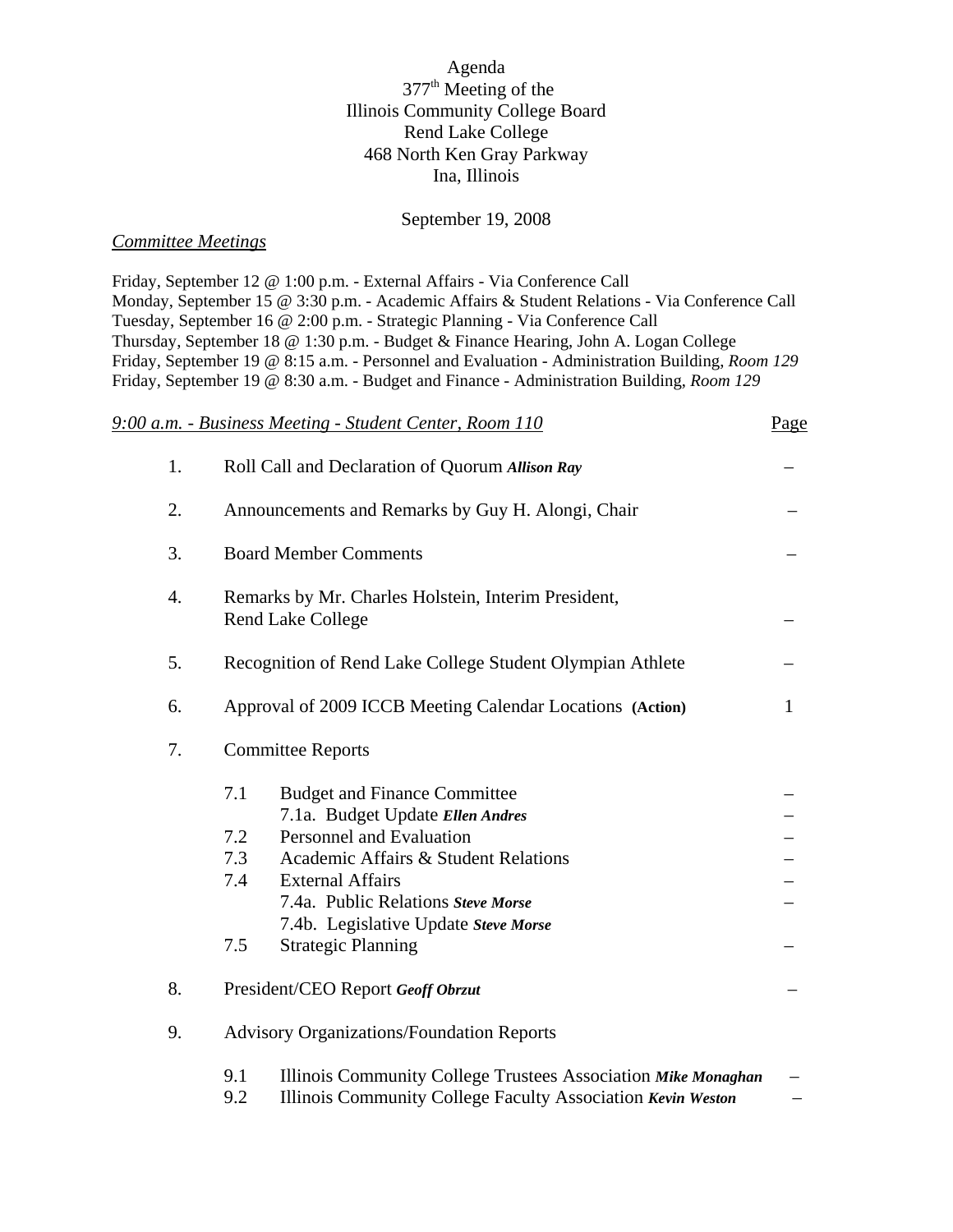#### Agenda 377th Meeting of the Illinois Community College Board

|     |                                                                                                                                                                                                                                                                                                                                                                                         | Page                                       |  |
|-----|-----------------------------------------------------------------------------------------------------------------------------------------------------------------------------------------------------------------------------------------------------------------------------------------------------------------------------------------------------------------------------------------|--------------------------------------------|--|
|     | 9.3<br><b>Student Advisory Committee Christopher Brunson</b><br>9.4<br><b>Presidents Council Robert Mees</b><br>9.5<br>Illinois Community College System Foundation Ray Hancock                                                                                                                                                                                                         |                                            |  |
| 10. | Dual Credit Initiative and Task Force Update Elaine Johnson                                                                                                                                                                                                                                                                                                                             | $2 - 3$                                    |  |
| 11. | New Units of Instruction (Action) Elaine Johnson                                                                                                                                                                                                                                                                                                                                        | $4 - 17$                                   |  |
| 12. | State of Illinois Participation in the American Diploma Project<br>(Action) Elaine Johnson                                                                                                                                                                                                                                                                                              | 18-29                                      |  |
| 13. | <b>GED Testing Karen Hunter Anderson/Jennifer Foster</b>                                                                                                                                                                                                                                                                                                                                | 30                                         |  |
| 14. | The Illinois Community College System<br>Promoting and Improving Transitions<br><b>Karen Hunter Anderson/Scott Parke</b>                                                                                                                                                                                                                                                                | 31-38                                      |  |
| 15. | <b>Consent Agenda</b> (Action)                                                                                                                                                                                                                                                                                                                                                          |                                            |  |
|     | 15.1<br>Minutes of the May 19, 2008 Meeting<br>15.2<br><b>Review of Executive Session Minutes</b><br>15.3<br>Certification of Eligibility for Special Tax Levy<br>College and Career Readiness Grant Guidelines<br>15.4<br>15.5<br>Proposed Illinois Community College Board Rules<br>Concerning Elimination of Examination of Patriotism<br>From Program Requirements (Final Approval) | 39-54<br>55<br>56-57<br>58-59<br>$60 - 63$ |  |
| 16. | <b>Information Items</b>                                                                                                                                                                                                                                                                                                                                                                |                                            |  |
|     | 16.1<br><b>Fiscal Year 2008 Financial Statements</b><br>Fiscal Year 2009 Financial Statements<br>16.2<br>16.3<br>FY 2008 Lincoln's Challenge Report                                                                                                                                                                                                                                     | 64                                         |  |
| 17. | Other                                                                                                                                                                                                                                                                                                                                                                                   |                                            |  |
| 18. | <b>Executive Session</b>                                                                                                                                                                                                                                                                                                                                                                |                                            |  |
| 19. | <b>Public Comment</b>                                                                                                                                                                                                                                                                                                                                                                   |                                            |  |
| 20. | Adjournment                                                                                                                                                                                                                                                                                                                                                                             |                                            |  |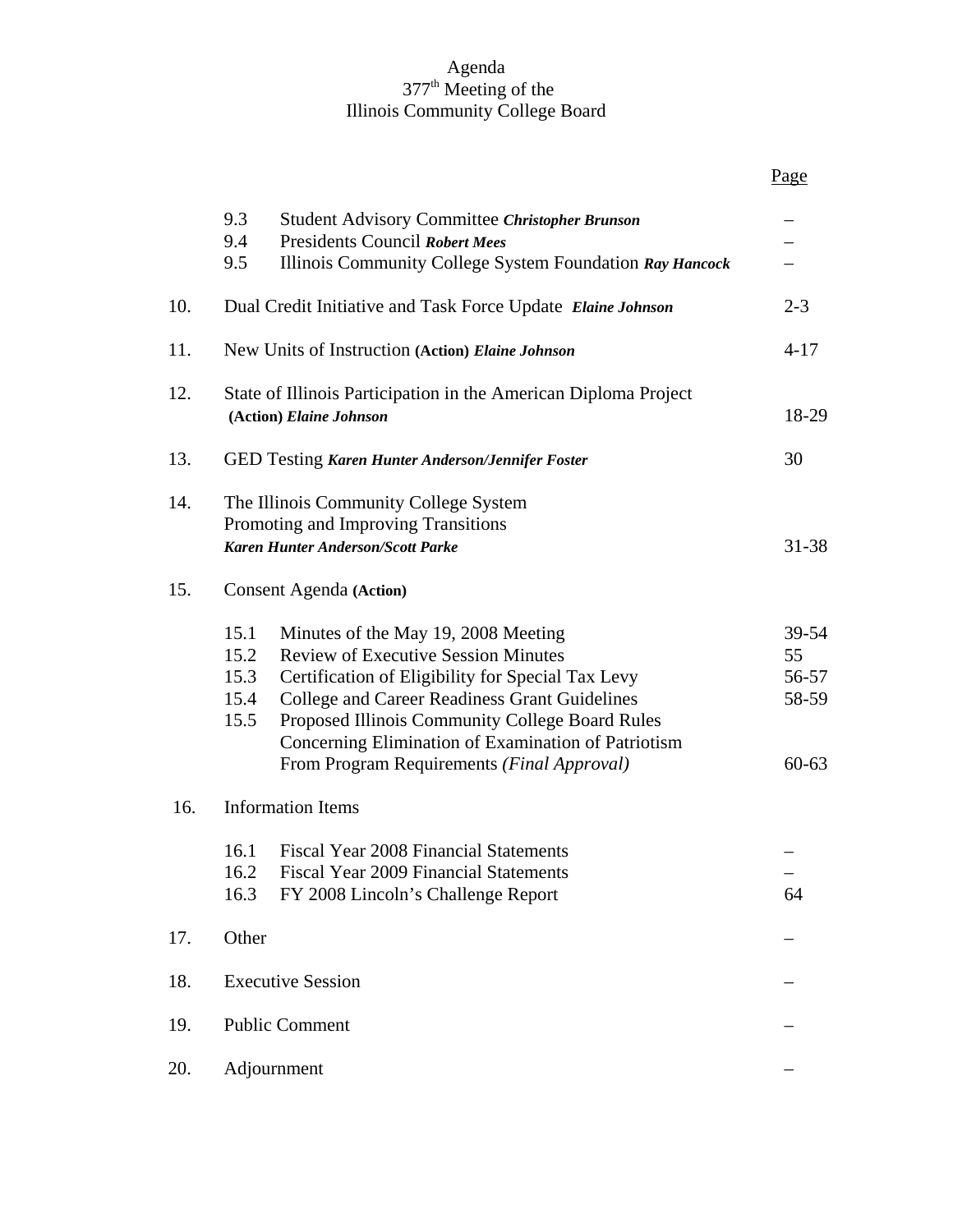# Illinois Community College Board

# **ILLINOIS COMMUNITY COLLEGE BOARD 2009 CALENDAR OF MEETINGS**

#### **RECOMMENDED ACTION:**

It is recommended that the following motion be adopted:

The Illinois Community College Board hereby approves the following locations for the 2009 Board meeting calendar:

| January 16   | 9:00 a.m. - Harry L. Crisp II Community College Center<br>401 East Capitol Avenue, Springfield |
|--------------|------------------------------------------------------------------------------------------------|
| March 20     | 9:00 a.m. - College of Lake County, Grayslake                                                  |
| May 15       | 9:00 a.m. - Lake Land College, Mattoon                                                         |
| $*$ June     | Location to be determined                                                                      |
| July         | (Subject to Call)                                                                              |
| September 18 | 9:00 a.m. - Kankakee Community College, Kankakee                                               |
| November 20  | 9:00 a.m. - Carl Sandburg College, Galesburg                                                   |
| December     | (Subject to Call)                                                                              |

\* June Board meeting is held in conjunction with the ICCTA and the Presidents' Council.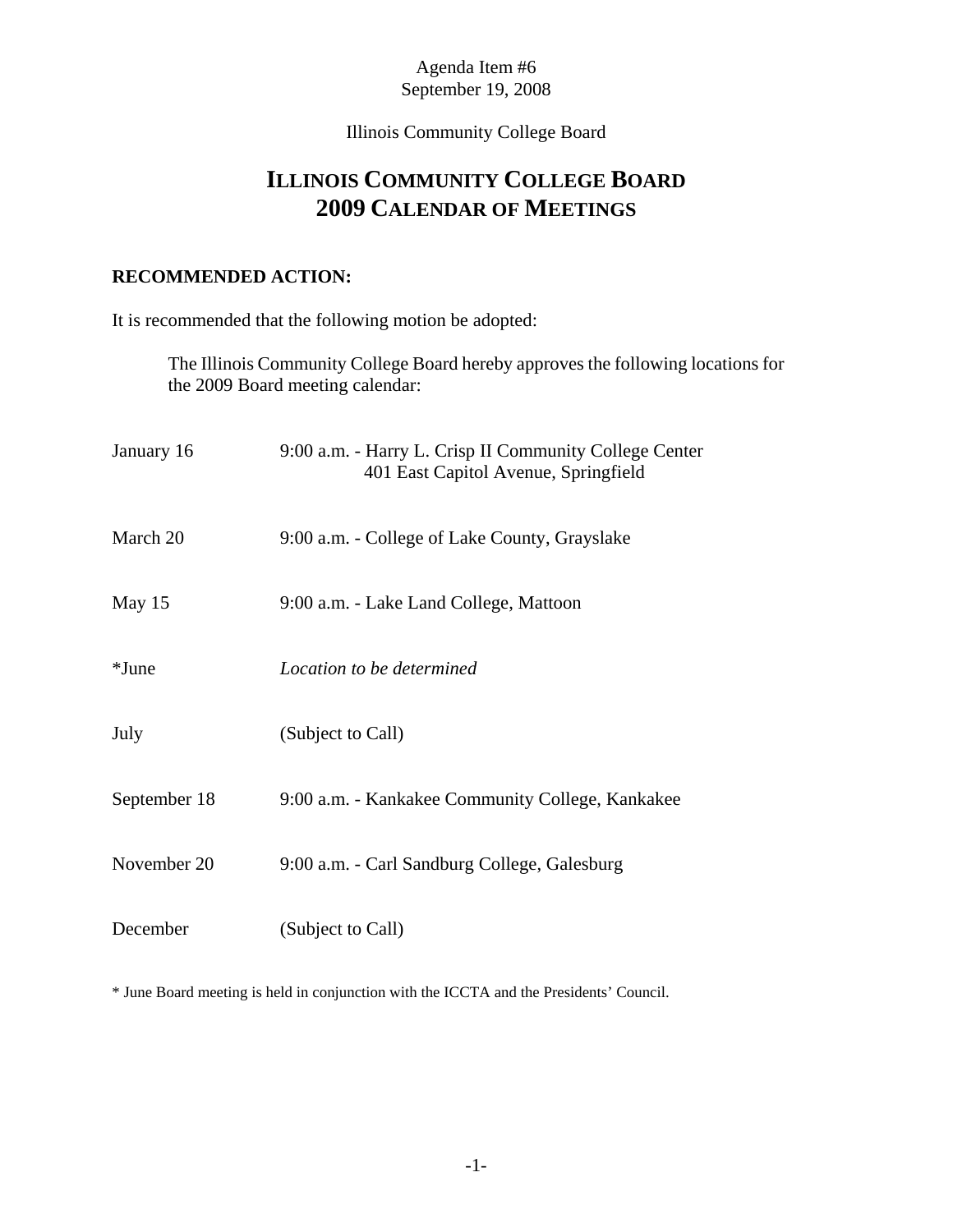#### Illinois Community College Board

# **DUAL CREDIT INITIATIVE AND TASK FORCE UPDATE**

HJR36 directed the Illinois Board of Higher Education to convene a task force to study issues related to dual credit in Illinois. The purpose of the Task Force is to objectively examine Illinois and national dual credit programs and make recommendations to improve student outcomes for dual credit programs throughout the state. A report containing policy recommendations on dual credit will be presented to the General Assembly on or before December 1, 2008.

The Task Force is scheduled to convene on September 10, October 8, and November 12, 2008 to:

- Examine related reports and review the landscape of dual credit
- Hear various presenters on issues in dual credit
- Discuss preliminary recommendations and report format
- Discuss final recommendations/final report
- Submit final report to the General Assembly in December 2008

The Illinois Community College Board will make a presentation to the Task Force on September 10. The purpose of the presentation is to inform the committee members of the current dual credit programs and policies that already exist within the community college system. The following topics will be included in the presentation:

- Difference between dual credit and dual enrollment
- Different models of dual credit offered at community colleges
- A discussion of how the ICCB ensures quality through administrative rules and college recognition
- Data related to enrollment numbers, course enrollments and partnering districts

An oral presentation will be made to the Board that includes a Task Force update and a summary of the ICCB presentation.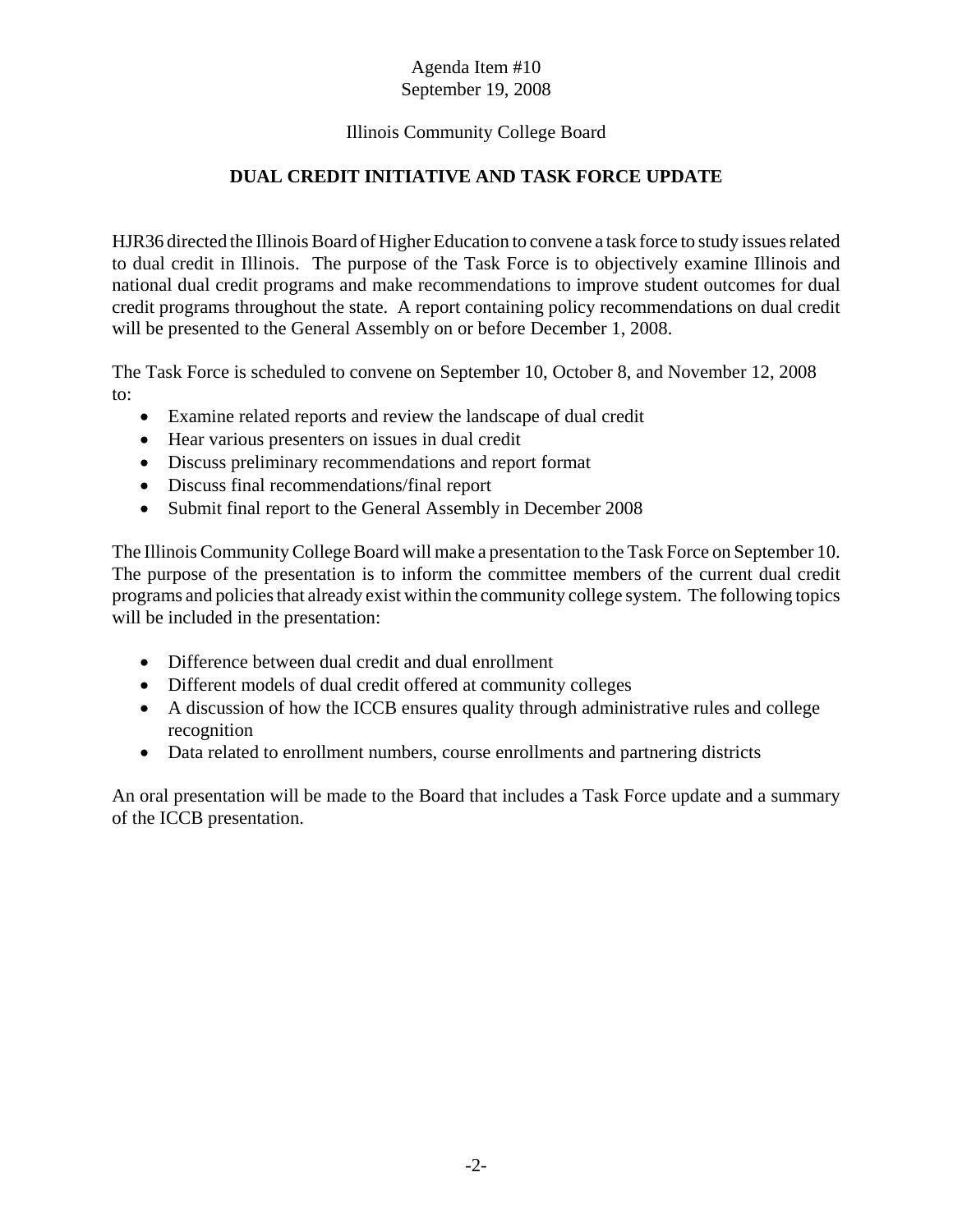HJ0036 Engrossed LRB095 11478 NHT 32975 r

**HOUSE JOINT RESOLUTION 36** 

2 BE IT RESOLVED, BY THE HOUSE OF REPRESENTATIVES OF THE NINETY-FIFTH GENERAL ASSEMBLY OF THE STATE OF ILLINOIS, THE SENATE CONCURRING HEREIN, that the Board of Higher Education establish a task force to study issues related to dual credit; and be it further

7 RESOLVED, That the task force shall consist of one member 8 of the House of Representatives appointed by the Speaker of the House of Representatives, one member of the House of Representatives appointed by the Minority Leader of the House of Representatives, one member of the Senate appointed by the President of the Senate, one member of the Senate appointed by the Minority Leader of the Senate, one representative of the Illinois Community College Board appointed by the Chairperson of the Illinois Community College Board, one representative of the State Board of Education appointed by the Chairperson of 17 the State Board of Education, one representative of a professional teachers' organization appointed by that organization, one representative of another professional teachers' organization appointed by that organization, and 2 representatives from the higher education community appointed by the Board of Higher Education; and be it further

23 RESOLVED, That the task force shall report its findings to

HJ0036 Engrossed - 2 - LRB095 11478 NHT 32975 r the General Assembly on or before December 1, 2008; and be it further 3 RESOLVED, That a suitable copy of this resolution be 4 delivered to the Board of Higher Education.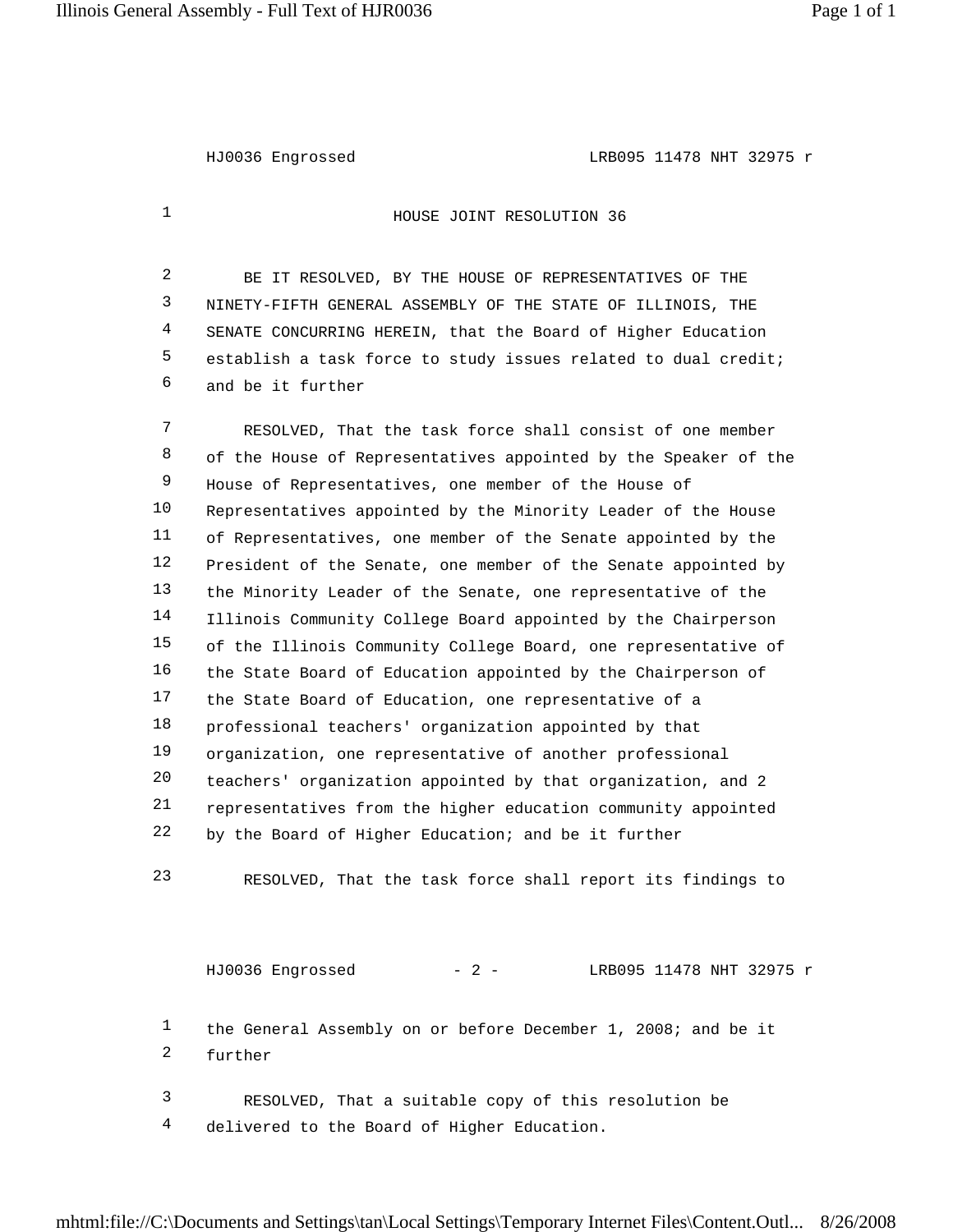#### Illinois Community College Board

# **NEW UNITS OF INSTRUCTION**

The Illinois Community College Board is requested to approve new units of instruction for the following community colleges:

#### **RECOMMENDED ACTION:**

It is recommended that the following motion be adopted:

The Illinois Community College Board hereby approves the following new units of instruction for the community colleges listed below:

#### **PERMANENT PROGRAM APPROVAL**

Black Hawk College

- < Apprenticeship Construction Laborer Associate in Applied Science (A.A.S.) Degree (60 semester credit hours)
- < Apprenticeship Construction Laborer Certificate (45 semester credit hours)

Elgin Community College

- < Histotechnology Associate in Applied Science (A.A.S.) Degree (60 semester credit hours)
- < Histotechnology Certificate (30 semester credit hours)

Highland Community College

- < Associate of Arts in Teaching (A.A.T.) Special Education (63 semester credit hours)
- < Medical Assistant Associate in Applied Science (A.A.S.) Degree (64 semester credit hours)

#### Illinois Central College

Medical Assistant Certificate (41.5 semester credit hours)

Kennedy-King College and Wilbur Wright College

RN Completion Associate in Applied Science (A.A.S.) Degree (70 semester credit hours)

#### Lewis & Clark Community College

- Water Quality/Wastewater Technology Associate in Applied Science (A.A.S.) Degree (63.5 semester credit hours)
- < Water Treatment Specialist Certificate (33.5 semester credit hours)

#### John A. Logan College

< Fire Science Associate in Applied Science (A.A.S.) Degree (70 semester credit hours)

#### Morton College

< Associate of Arts in Teaching (A.A.T.) Early Childhood Education (64 semester credit hours)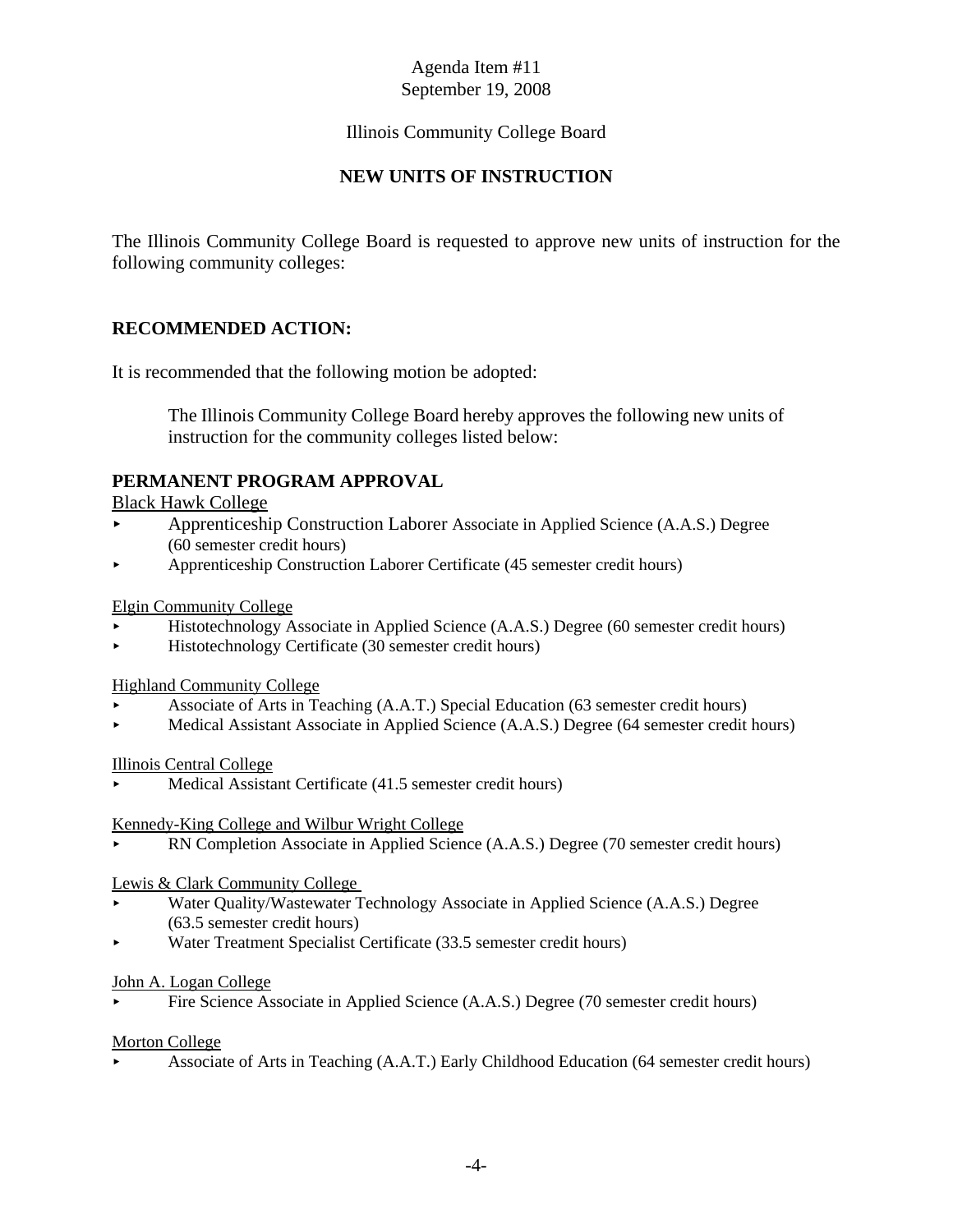Rock Valley College

< Associate of Arts in Teaching (A.A.T.) Secondary Mathematics (64 semester credit hours)

South Suburban College

- < Graphic Design Associate in Applied Science (A.A.S.) Degree (60 semester credit hours)
- Forensic Science Technology Associate in Applied Science (A.A.S.) Degree (65 semester credit hours)

Southwestern Illinois College

< Massage Therapy Associate in Applied Science (A.A.S.) Degree (71 semester credit hours)

# **BACKGROUND**

**Black Hawk College** is seeking approval to offer a 60 semester credit hour Associate in Applied Science (A.A.S.) Degree and a related 45 semester credit hour Certificate program entitled, "Apprenticeship Construction Laborer." These programs will prepare individuals for employment as journey-level construction laborers in highway construction, building construction and environmental remediation. These programs were developed in partnership with the Illinois Laborer's Contractor's Construction Craft Laborer Apprenticeship & Training Program and meet the guidelines for construction laborers as established by the U.S. Department of Labor-Bureau of Apprenticeship and Training National Joint Apprenticeship and Training Committee. The certificate curriculum includes 45 semester credit hours of required career and technical education coursework in construction blueprint reading, construction surveying, bridge construction, asphalt technology and construction, asbestos abatement, concrete practices and procedures, mason tending, pipelaying, landscaping, hazardous waste training, and over 3,200 hours of on-the-job training. The degree curriculum builds on the 45 credit hours of instruction to include 15 semester credit hours of required general education coursework. Assessment of student learning objectives will be accomplished through an evaluation of the student's performance during the work-based learning component of the curriculum.

Labor market information provided by the college supports the interest in and the need for a formalized training program for construction laborer apprentices within the college's district. The college has worked closely with local union representatives to identify a training program that will help provide a better educated workforce in this labor field. The college anticipates an enrollment of 30 full-time students per year during the first three years. The programs will require nine (9) existing full-time and three (3) existing part-time faculty, all currently employed by the local Laborer's Contractor's Training Center. Because all facilities, equipment and instructional resources will be supplied by the local Training Center, no new costs are anticipated to implement this program during the first three years.

**Elgin Community College** is seeking approval to offer a 60 semester credit hour Associate in Applied Science (A.A.S.) degree program and a related 30 semester credit hour Certificate program in "Histotechnology". These programs will prepare individuals for employment as medical/clinical laboratory technicians that prime sections of body tissue for examination by medical/clinical pathologists. Both programs meet the standards outlined for program accreditation through the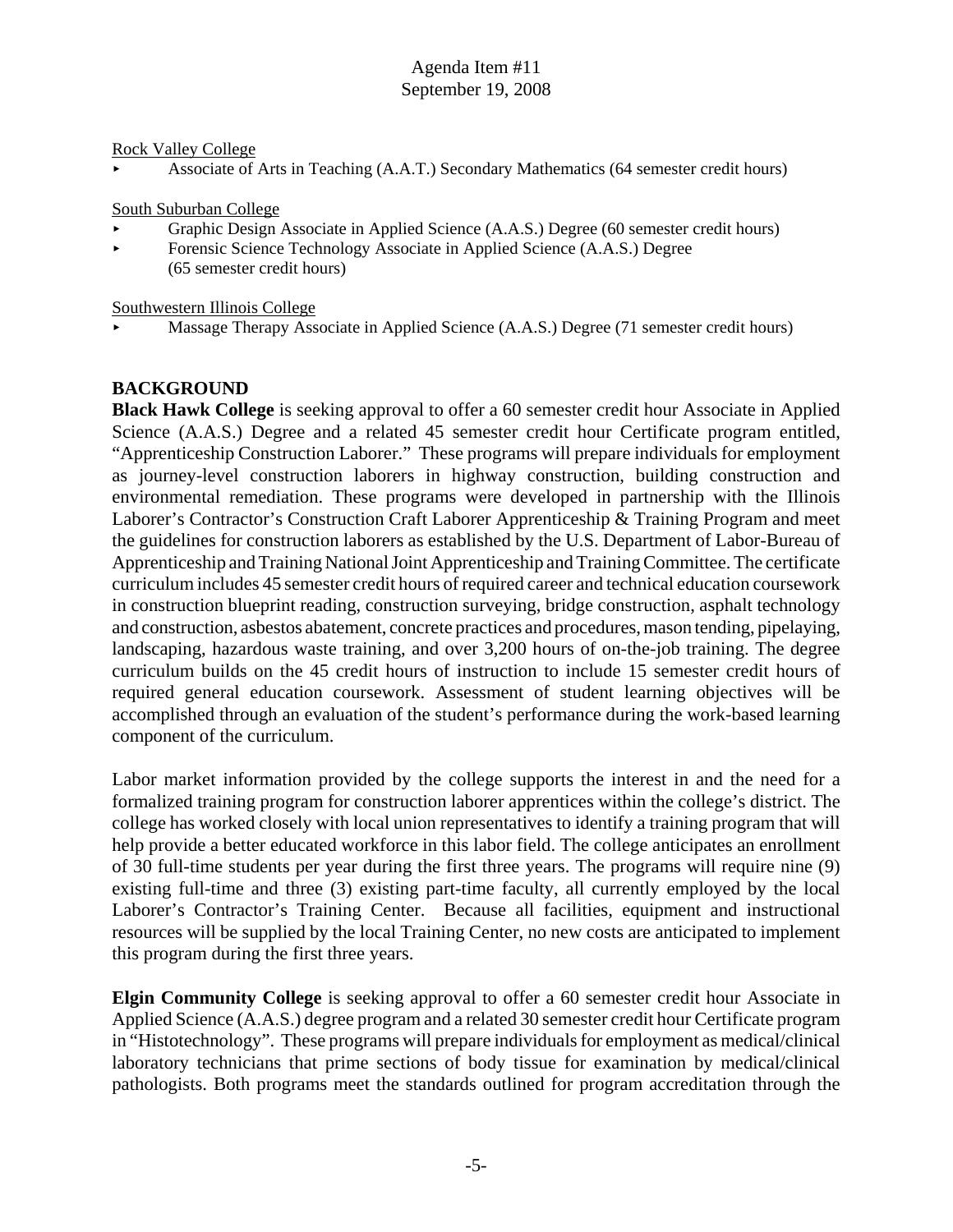National Accrediting Agency for Clinical Laboratory Sciences (NAACLS) and will prepare graduates for optional certification as a "Histotechnician" through the American Society of Clinical Pathology (ASCP). The degree curriculum includes 19 semester credit hours of required general education coursework and 41 semester credit hours of career and technical education coursework. The career and technical component includes instruction in introductory healthcare terminology, human anatomy and physiology, microbiology, general and organic chemistry, introductory and intermediate levels of histotechnology, introductory and intermediate levels of embedding and cutting, special stains and a required work-based learning experience in histotechnology. The certificate program requires three (3) semester credit hours of general education coursework in English composition and 27 semester credit hours in career and technical education coursework related to histotechnology. Assessment of student learning objectives will be achieved through a comprehensive certification exam review including both written and practical application and evaluation.

Labor market information provided by the college supports the interest in and the need for a certificate and two-year degree program in medical/clinical laboratory technology. Employment of "medical and clinical lab technicians" is expected to grow faster than the average growth for all occupations statewide through 2014, according to the Illinois Department of Employment Security. The college anticipates a combined enrollment of 10 full-time and five (5) part-time students per year during the first three years of the program. One (1) existing full-time faculty and two (2) existing part-time faculty will be required the first year of the program. All faculty are currently in place through existing related allied health programs and hold the required credential, ASCP Certified Histotechnician, for instruction in an accredited program. Costs of implementing this program will be approximately \$75,000 the first year, \$39,974 the second year, and \$41,513 the third year. These costs include partial updates to existing facilities and the purchase of related supplies.

**Highland Community College** is seeking approval to offer a 63 semester credit hour Associate of Arts in Teaching (A.A.T.) Special Education Statewide Model Curriculum. The 60-64 semester credit hour model curriculum consists of 40-44 semester credit hours of general education coursework, and 18-21 semester credit hours of professional and special education coursework. The proposal meets the model guidelines endorsed by the Illinois Community College Board and the Illinois Board of Higher Education.

**Highland Community College** is also seeking approval to offer a 64 semester credit hour "Medical Assistant" Associate in Applied Science (A.A.S.) Degree. This program will prepare individuals for employment as medical assistants in a variety of health service settings. The curriculum was developed according to standards established by the Commission of Accreditation of Allied Health Education Programs (CAAHEP) for medical assistant training programs and will prepare individuals for optional credentialing as a Certified Medical Assistant (CMA) through the American Association of Medical Assistants (AAMA). The curriculum consists of 16 semester credit hours of required general education coursework and 48 semester credit hours of required career and technical education coursework. The career and technical component includes instruction in introductory, intermediate and advanced levels of medical terminology, medical coding, medical office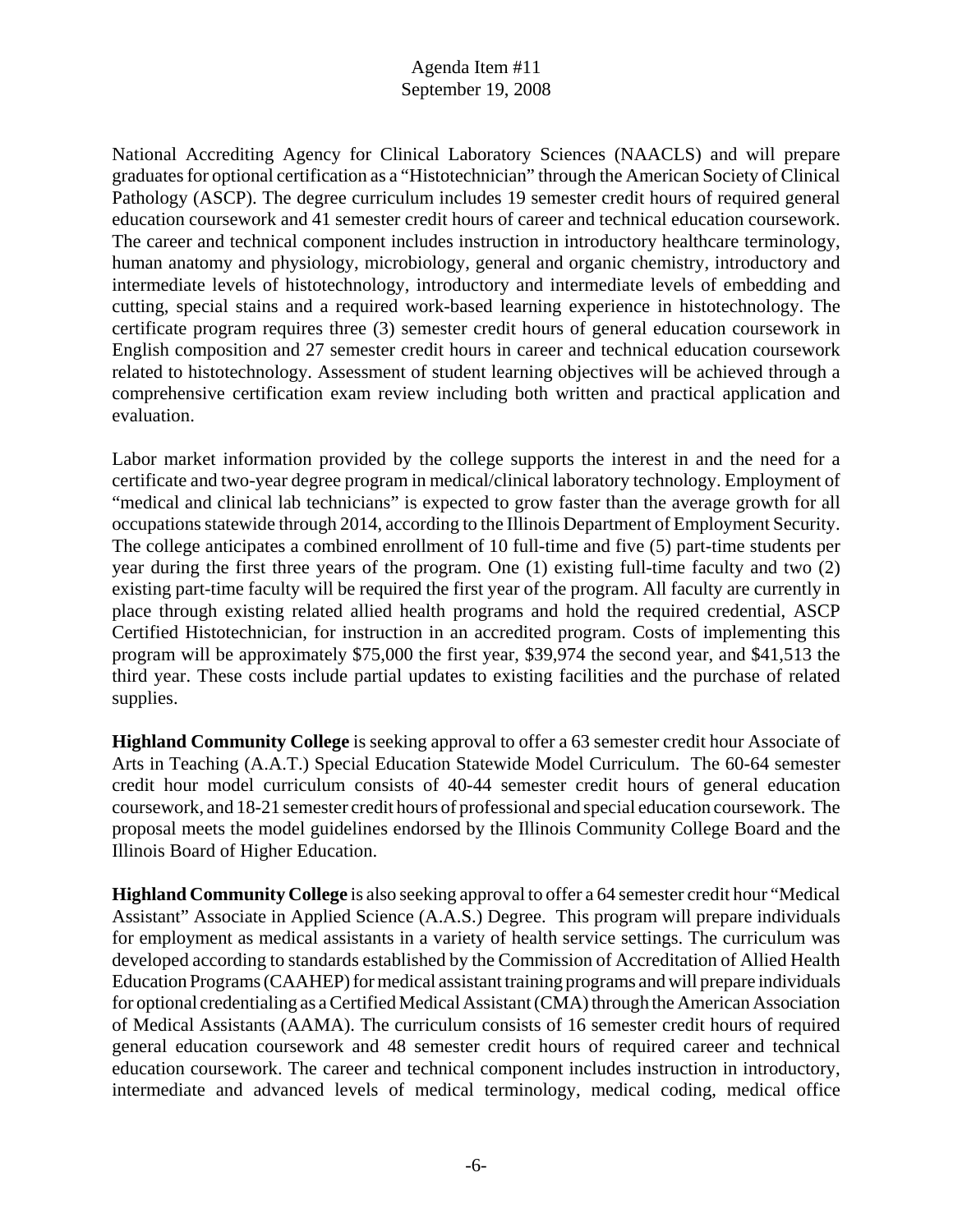procedures, introductory and advanced levels of medical assistant clinical procedures, pharmacology, legal and ethical issues of health care and a required work-based learning experience as a medical assistant. Assessment of student learning objectives will be achieved through a comprehensive final exam covering all components outlined in the AAMA-CMA certification exam, as well as evaluation of the student's performance during the work-based learning component of the program.

Labor market information provided by the college supports the interest in and the need for a twoyear degree program for medical assistants within the college's district. Currently there is no mechanism for formalized education and training in this field of study locally. The program was developed in collaboration with Freeport Health Network, a local health care provider, who will provide program support and clinical sites for the work-based learning courses. According to the Illinois Department of Employment Security, demand for "medical assistants" is expected to increase at a rate nearly four times the demand for all occupations statewide through 2014. The college anticipates an enrollment of 10 full-time and five (5) part-time students the first year, increasing to 20 full-time and five (5) part-time students by the third year. The program will require one (1) new part-time and one (1) existing full-time faculty the first year, increasing over the three (3) year period to meet enrollment demands. Costs of implementing this program will be approximately \$30,000 the first year, \$60,000 the second year, and \$70,000 the third year.

**Illinois Central College** is seeking approval to offer a 41.5 semester credit hour "Medical Assistant" Certificate program. This program will prepare individuals for employment as entry-level medical assistants with both administrative and clinical skills. The curriculum consists of 10 semester credit hours of required general education coursework and 31.5 semester credit hours of required career and technical education coursework. The career and technical component includes instruction in medical assistant administrative skills, medical assistant clinical skills, medication administration, ICD-9 CM Coding, introductory medical laboratory and phlebotomy, phlebotomy lab, clinical lab for medical assistants, basic electrocardiograms, interdisciplinary care, disease processes, basic life support, first aid and a required work-based learning experience in medical assisting. Assessment of student learning objectives will be achieved through evaluation of the student's performance during the clinical laboratory and practical experiences. The curriculum was developed according to guidelines established by the Commission on Accreditation of Allied Health Education Programs (CAAHEP) for medical assisting programs and will prepare students for optional certification through American Association of Medical Assistants (AAMA).

Labor market information provided by the college supports the interest in and the need for a formalized educational program for entry-level medical assistants. Currently the college offers an option in administrative medical assisting to an existing office technology program. Input from local employers indicated a need for a program designed to prepare individuals with both administrative and clinical medical assisting skills. Furthermore, the employment growth for "medical assistants" both within the college's district and statewide is nearly four times the anticipated growth for all occupations through 2014, according to the Illinois Department of Employment Security. The college anticipates an enrollment of 15 full-time and five (5) part-time students the first year, increasing to 20 full-time and 10 part-time students by the third year. One (1) existing full-time faculty, one  $(1)$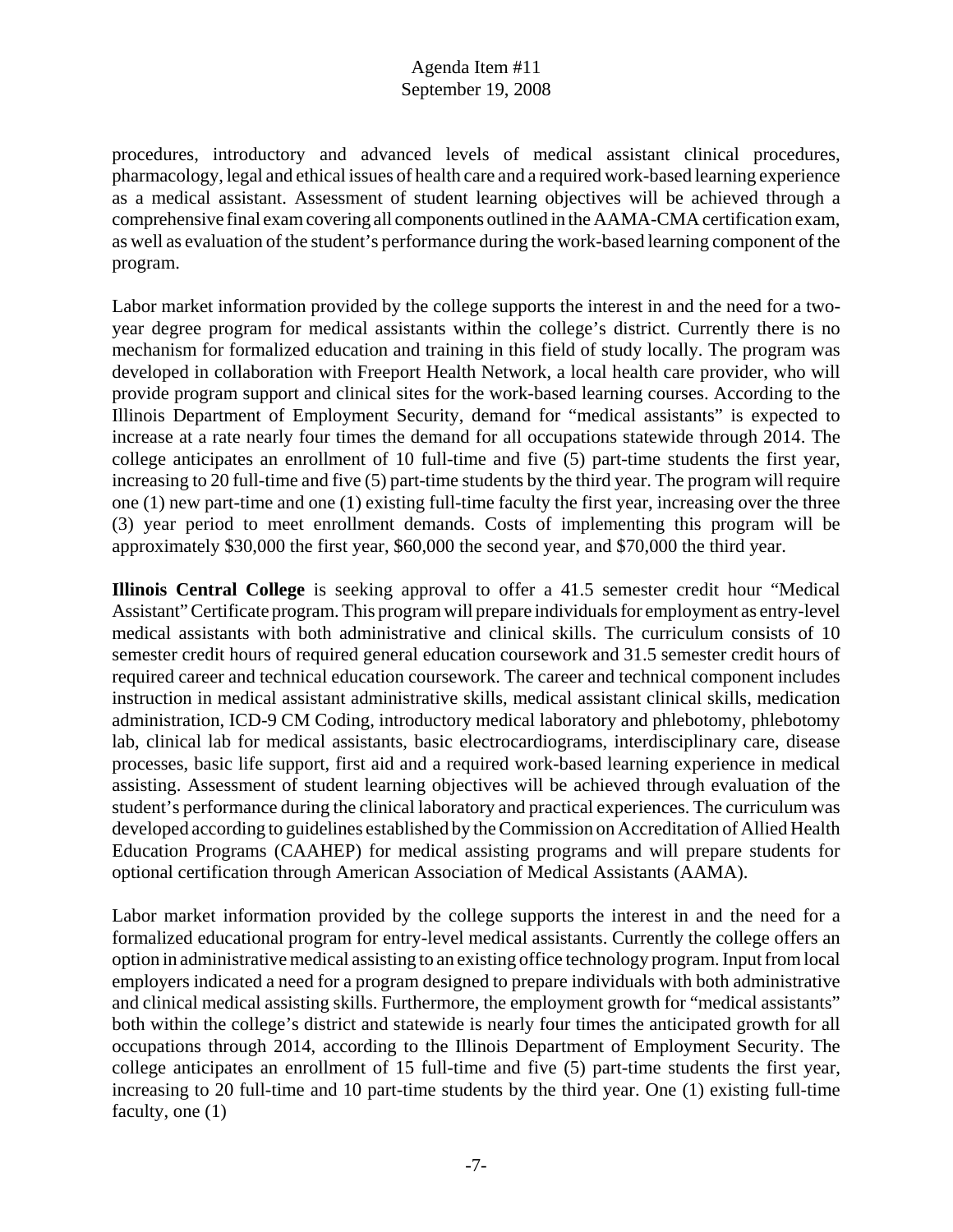new part-time and two (2) new full-time faculty will be required during the first year. Costs of implementing this program will be approximately \$35,000 the first year, \$41,000 the second year, and \$4,000 the third year. Higher first year costs reflect the addition of new faculty, while second year costs reflect the upgrade of equipment and purchase of new materials for the program.

**Kennedy-King College** and **Wilbur Wright College**, two of the City Colleges of Chicago, are seeking approval to offer a 70 semester credit hour "RN Completion" Associate in Applied Science (A.A.S.) degree program. This program will prepare individuals for employment as Registered Nurses (RNs). The proposed program targets graduates of the college's existing Practical Nursing (LPN) program, as well as current LPNs, looking for an educational ladder opportunity into registered nursing. The curriculum includes 34 semester credit hours of required general education coursework and 36 semester credit hours of required career and technical education coursework. The career and technical component includes instruction in mental health and medical-surgical nursing, obstetrical nursing, pediatrics, gerontology, advanced medical surgical nursing, nursing roles in various healthcare settings, legal and ethical considerations, community nursing, emergency response, and workplace communication in addition to required clinical and practical learning experiences.

Students who have completed the college's existing practical nursing program will receive credit towards completion of the first year of the proposed degree, upon successful attainment of their practical nursing licensure. Assessment of student learning objectives will be achieved through evaluation of students' performance on the Health Education Systems, Inc. (HESI) pre-test for associate degree nurses. The curriculum was developed according to standards set by the Illinois Department of Finance and Professional Regulation-Board of Nursing (IDFPR-BON) for Registered Nursing programs and will prepare graduates for the National Council Licensure Exam for Registered Nurses (NCLEX-RN). Registration through IDFPR is required for entry-level employment as a registered nurse in Illinois. The Board of Nursing is awaiting all state-level approvals before making its final recommendation for approval of this curriculum.

Labor market information provided by the college indicates an urgent need for additional registered nurses within the City of Chicago. Labor market data issued by the Illinois Department of Employment Security supports the need for the proposed program illustrating a strong and continued demand for "registered nurses" both locally and statewide through 2014. College-collected survey data also supports the notion that existing LPNs and recent practical nursing program graduates are seeking more accessible methods of continuing their education, while being able to maintain fulltime employment. This program provides those students with an alternative through flexible formatting and course scheduling, integrated academics and contextualized learning. Furthermore, the colleges have agreements in place with several baccalaureate institutions, including St. Xavier, University of Illinois, and Chicago State University, for articulation of this program towards their Bachelor of Science in Nursing (BSN) degrees.

The colleges anticipate an enrollment of 30 students each the first year, increasing to 40 students each by the third year. All existing facilities are adequate and one (1) new full-time faculty member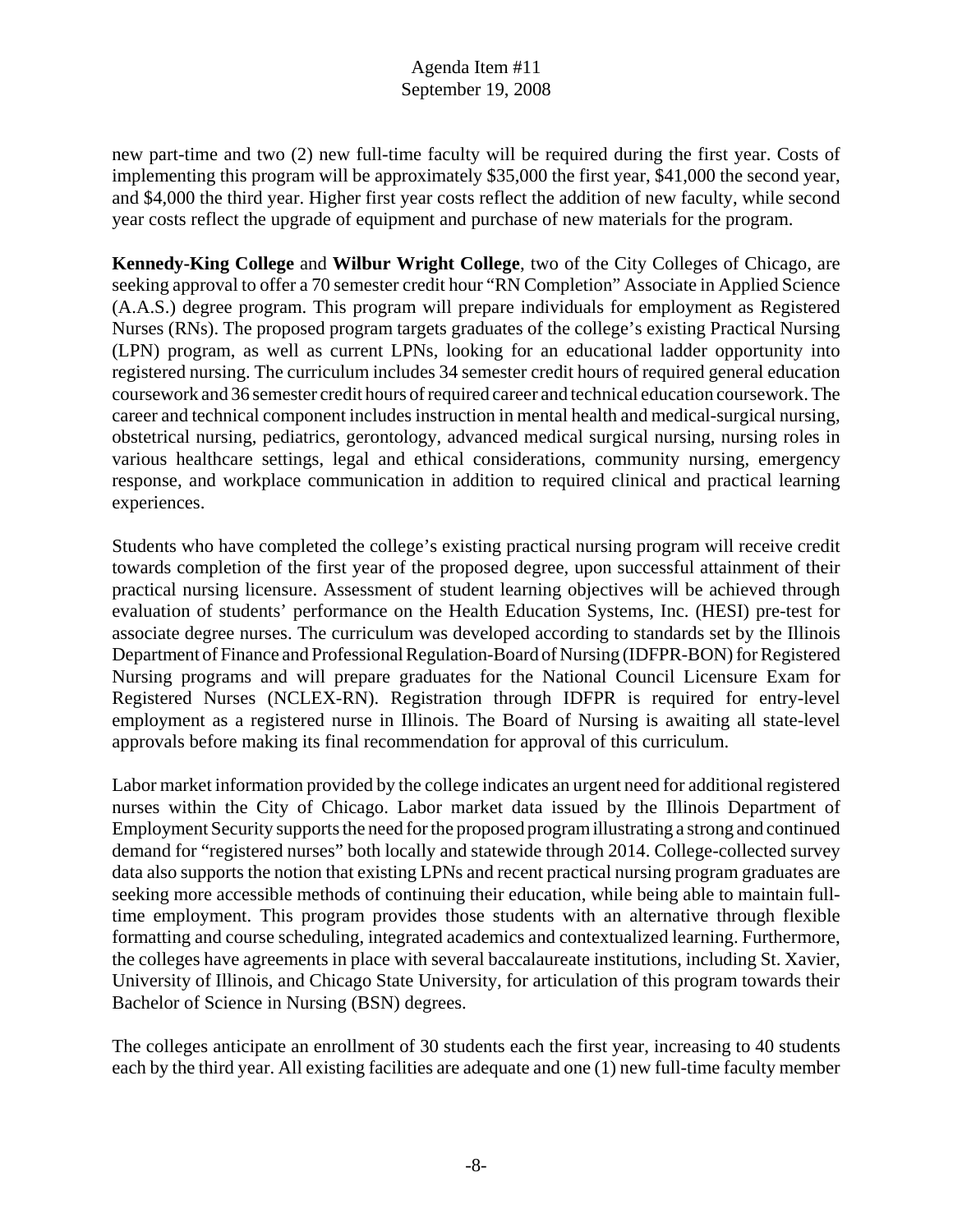per institution will be required during the first year with additional faculty being added in subsequent years to meet program accreditation requirements. All current faculty meet the requirements for nursing education program instructors as outlined by IDFPR-BON. Costs of implementing this program vary by institution. Wilbur Wright College anticipates total costs at approximately \$272,000 the first year, \$280,000 the second year, and \$300,000 the third year. Kennedy-King College anticipates total costs at \$422,000 the first year, \$442,000 the second year, and \$463,000 the third year. These cost estimates include faculty and administrative salaries, the purchase of additional supplies and library materials.

Lewis & Clark Community College is seeking approval to offer a 63.5 semester credit hour Associate in Applied Science (A.A.S.) degree program in "Water Quality/Wastewater Treatment Technology" and a related 33.5 semester credit hour "Water Treatment Specialist" Certificate program. These programs will prepare individuals for entry-level employment, as well as for advancement opportunities, as water and wastewater treatment technicians. The degree curriculum consists of 18 semester credit hours of required general education coursework, 12 semester credit hours of required foundational coursework in business/management, and 33.5 semester credit hours of career and technical education coursework. The Certificate program, also the career and technical component of the degree curriculum, includes instruction in introductory and intermediate wastewater operations, introductory and intermediate water quality lab, introductory and intermediate water supply operations, water quality communications, mechanical maintenance, electrical/instrumentation maintenance, system maintenance, and a work-based learning experience in water treatment technology. Assessment of student learning objectives for both programs will be achieved through evaluation of the student's performance during the laboratory and work-based learning experiences. The curricula were developed according to guidelines established by the Illinois Environmental Protection Agency (IEPA) for certification as entry-level public water supply operators and/or wastewater treatment system operators.

Labor market information provided by the college supports the interest in and the need for a formalized training program in this field of study. The college currently offers similar training through its workforce development department, whose students have indicated a strong interest in a more extensive credit program. Additionally, the Illinois Department of Employment Security indicates a significant growth in the demand of "water and wastewater treatment operators and technicians" both within the college's district and statewide through 2014. Furthermore there are only three (3) other colleges across the state offering short-term certificate programs in this area. The proposed certificate program would address the short-term training needs of existing employers, while the proposed degree program would offer potential educational ladder opportunities for those graduates. The college anticipates a combined enrollment of 15 full-time and 12 part-time students the first year, increasing to 20 full-time and 15 part-time students by the third year. The college plans to utilize equipment and facilities of the Environmental Resource Training Center (ERTC) housed locally through Southern Illinois University at Edwardsville for the proposed programs. Five (5) existing full-time and two (2) existing part-time faculty will be required and no new costs are associated with the implementation of the both programs.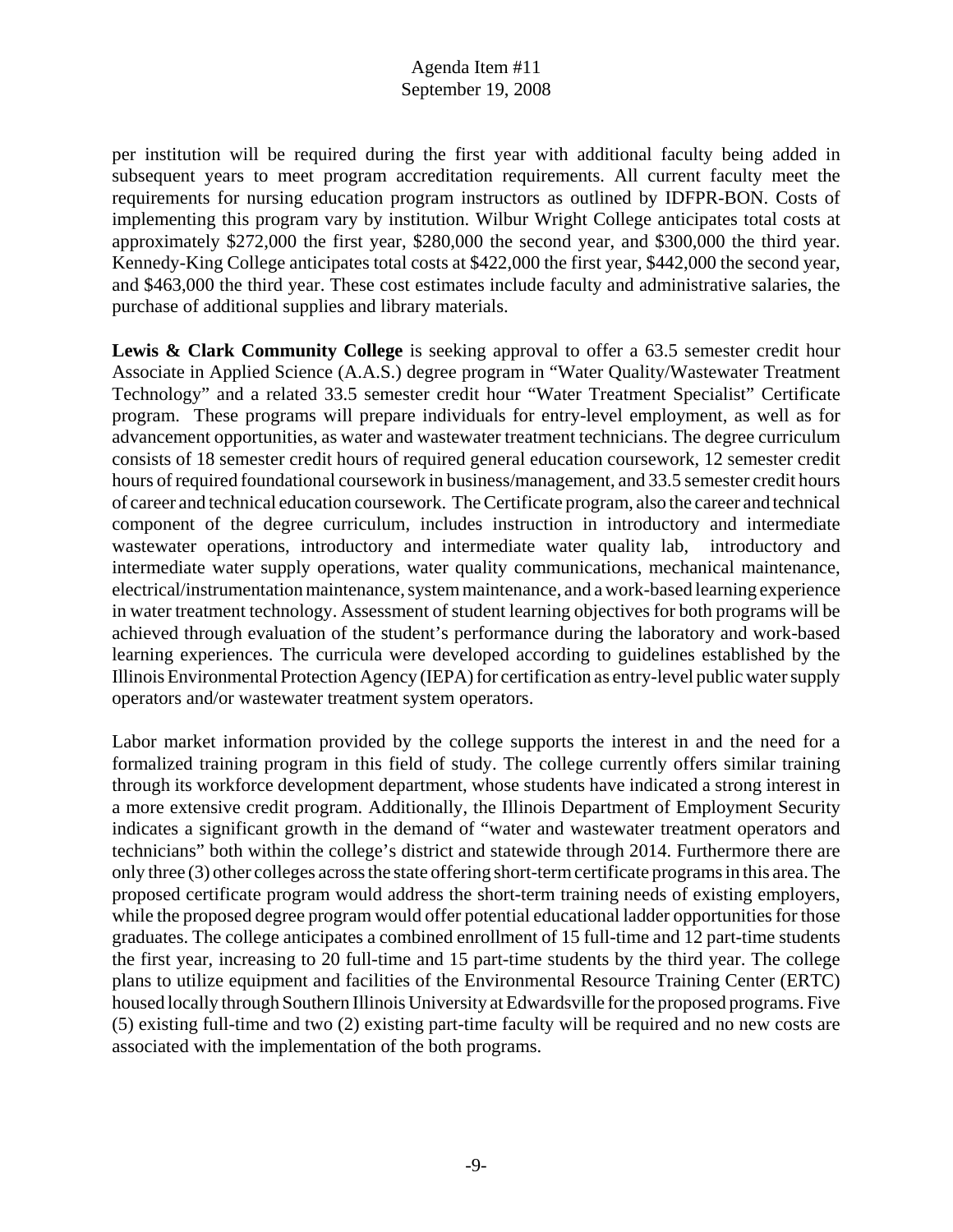**John A. Logan College** is seeking approval to offer a 70 semester credit hour Associate in Applied Science (A.A.S.) degree program in "Fire Science". This program will prepare individuals for entrylevel employment as firefighters. The curriculum consists of 30 semester credit hours of required general education coursework and 40 semester credit hours of required career and technical education coursework. The career and technical component includes instruction in Firefighter skills IIA, IIB, IIC, III, Firefighter Instructor, Firefighter Management I and II, Fire Apparatus Engineer, fire prevention principles, tactical strategies, hazardous materials awareness and operations. Assessment of student learning will be achieved through evaluation of the student's performance during practical performance examinations. The curriculum meets the requirements for firefighter certification through the Illinois State Fire Marshall's Office at the Firefighter II, Firefighter III, and Fire Officer I training levels. Upon receipt of all appropriate state-level approvals the college plans to seek optional program accreditation through the International Fire Science Accreditation Congress (IFSAC). This associate degree program is also designed for articulation with Southern Illinois University at Carbondale's Bachelor of Arts in Fire Science capstone degree program.

Labor market information provided by the college supports the interest in and the need for a formalized educational program for new and existing firefighters within the college's district. Statewide the demand for "firefighters" is expected to increase faster than the average for all occupations through 2014, according to the Illinois Department of Employment Security. The college anticipates an enrollment of 15 part-time students the first year. The college will utilize instructors, equipment and facilities available through the Illinois State Fire Marshall's Office for this program. Costs for implementing this program will be approximately \$16,000 the first year, \$11,000 the second year, and \$9,000 the third year.

**Morton College** is seeking approval to offer a 64 semester credit hour Associate of Arts in Teaching (A.A.T.) Early Childhood Education Statewide Model Curriculum. The 60-64 semester credit hour model curriculum consists of 40-42 semester credit hours of general education coursework, and 18- 22 semester credit hours of professional and early childhood education coursework. The proposal meets the model guidelines endorsed by the Illinois Community College Board and the Illinois Board of Higher Education.

**Rock Valley College** is seeking approval to offer a 64 semester credit hour Associate of Arts in Teaching (A.A.T.) Secondary Mathematics Statewide Model Curriculum.The 60-64 semester credit hour model curriculum consists of 40-45 semester credit hours of general education coursework, 3-9 semester credits of professional education and 9-15 semester credits in major content area coursework. This proposal meets the model guidelines endorsed by the Illinois Community College Board and the Illinois Board of Higher Education.

**South Suburban College** is seeking approval to offer a 60 semester credit hour Associate in Applied Science (A.A.S.) degree in "Graphic Design". This program will prepare individuals for entry-level employment as general graphic designers, web designers, multimedia designers and illustration production technicians/assistants. The curriculum consists of 15 semester credit hours of required general education coursework and 45 semester credit hours of career and technical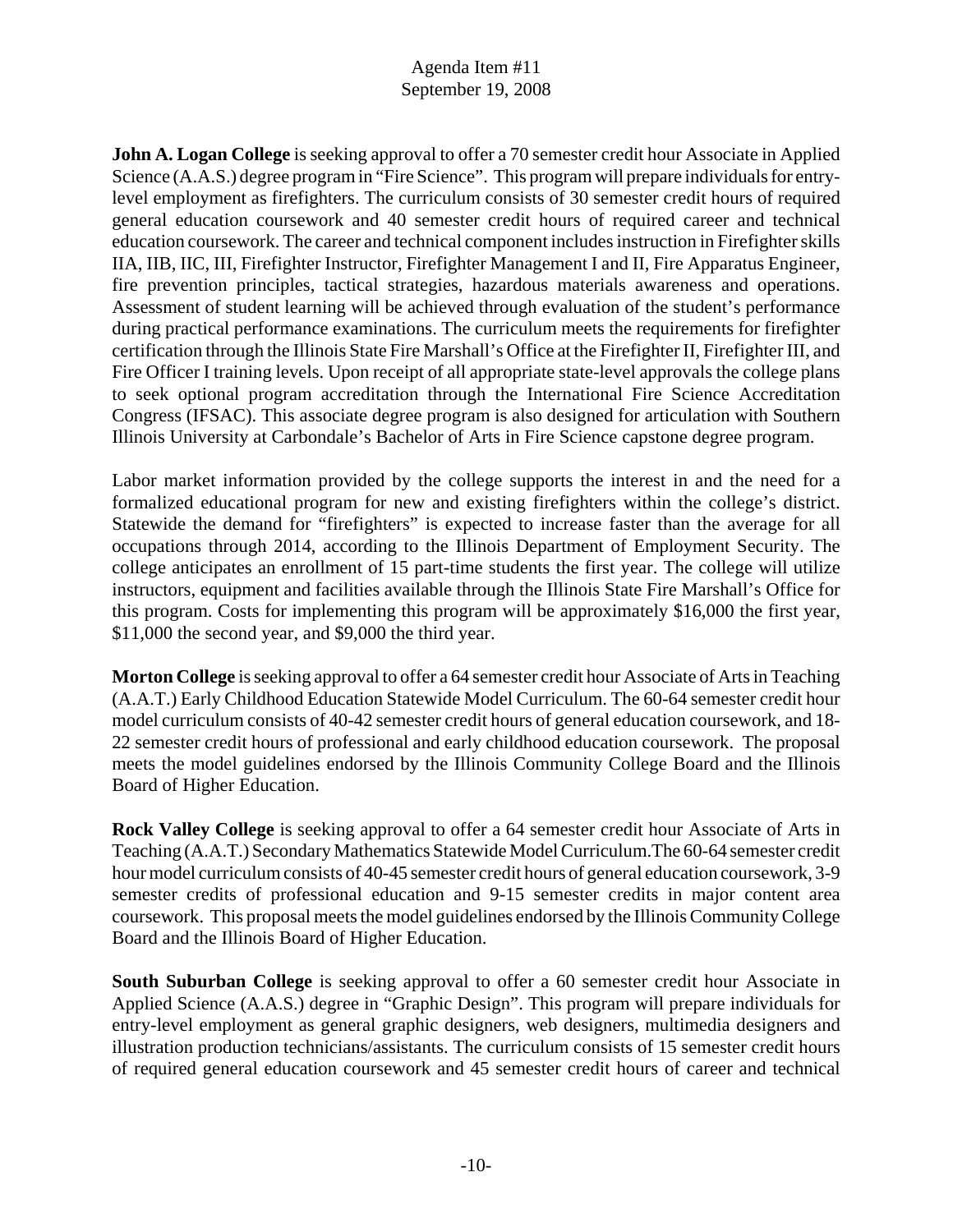education coursework. The career and technical component includes instruction in introductory and intermediate drawing, two-dimensional design, introductory and intermediate computer art, computer animation, web design, and introductory and intermediate graphic design, color theory, multimedia production, introductory photography, entrepreneurial skills and advertising, in addition to a required work-based learning experience in graphic design. Graduates of this program will be prepared for optional certification through Certiport, Inc., an independent provider of IT-related testing services and certifications, for Adobe Creative Suite software. Assessment of student learning objectives will be achieved through the evaluation of a student portfolio containing artifacts of their educational accomplishments as well as through evaluation of a professional portfolio and observation during their internship.

Labor market information provided by the college supports the interest in and the need for a twoyear educational program in graphic design. According to the Illinois Department of Employment Security the demand for "graphic designers" is expected to increase about as fast as the employment demand for all occupations within the college's district through the year 2014. The college anticipates an enrollment of three (3) full-time and three (3) part-time students the first year, increasing to 10 full-time and 10 part-time students by the third year. One (1) existing full-time faculty member will be required during the first year. No new costs will be incurred for program implementation, all equipment needs are currently in place, and existing facilities are adequate for this program.

**South Suburban College** is also seeking approval to offer a 65 semester credit hour Associate in Applied Science (A.A.S.) degree in "Forensic Science Technology". This program will prepare individuals for entry-level employment as forensic technicians in laboratories associated with state and local law enforcement, insurance companies and independent providers of forensics services. The curriculum consists of 16 semester credit hours of required general education coursework and 49 semester credit hours of career and technical education coursework. The career and technical component includes instruction in introduction to criminal justice, criminology, evidence and criminal procedure, forensic science, forensic photography, forensic death investigation, forensic DNA, chemistry, biology, biochemistry and a required work-based learning experience in forensic science. Assessment of student learning objectives will be achieved through evaluation of a student portfolio containing artifacts of their educational accomplishments as well as through evaluation of a professional portfolio and observation during their internship.

Labor market information provided by the college supports the interest in and the need for a twoyear degree program in this field of study. According to the Illinois Department of Employment Security, demand for employment of "forensic science technicians" is nearly three times the demand for all occupational employment in Illinois through 2014 and within the college's district. The college anticipates an enrollment of 15 full-time and 20 part-time students the first year. The program will require one (1) new part-time faculty member to coordinate the program the first year. Existing faculty will be utilized to deliver courses already in place as well as those developed specifically for the proposed program. Facilities and equipment needs will be shared with existing programs, however new reagants and forensic supplies will be purchased. Costs of implementing this program will be approximately \$10,000 the first year, \$5,500 the second year, and \$6,000 the third year.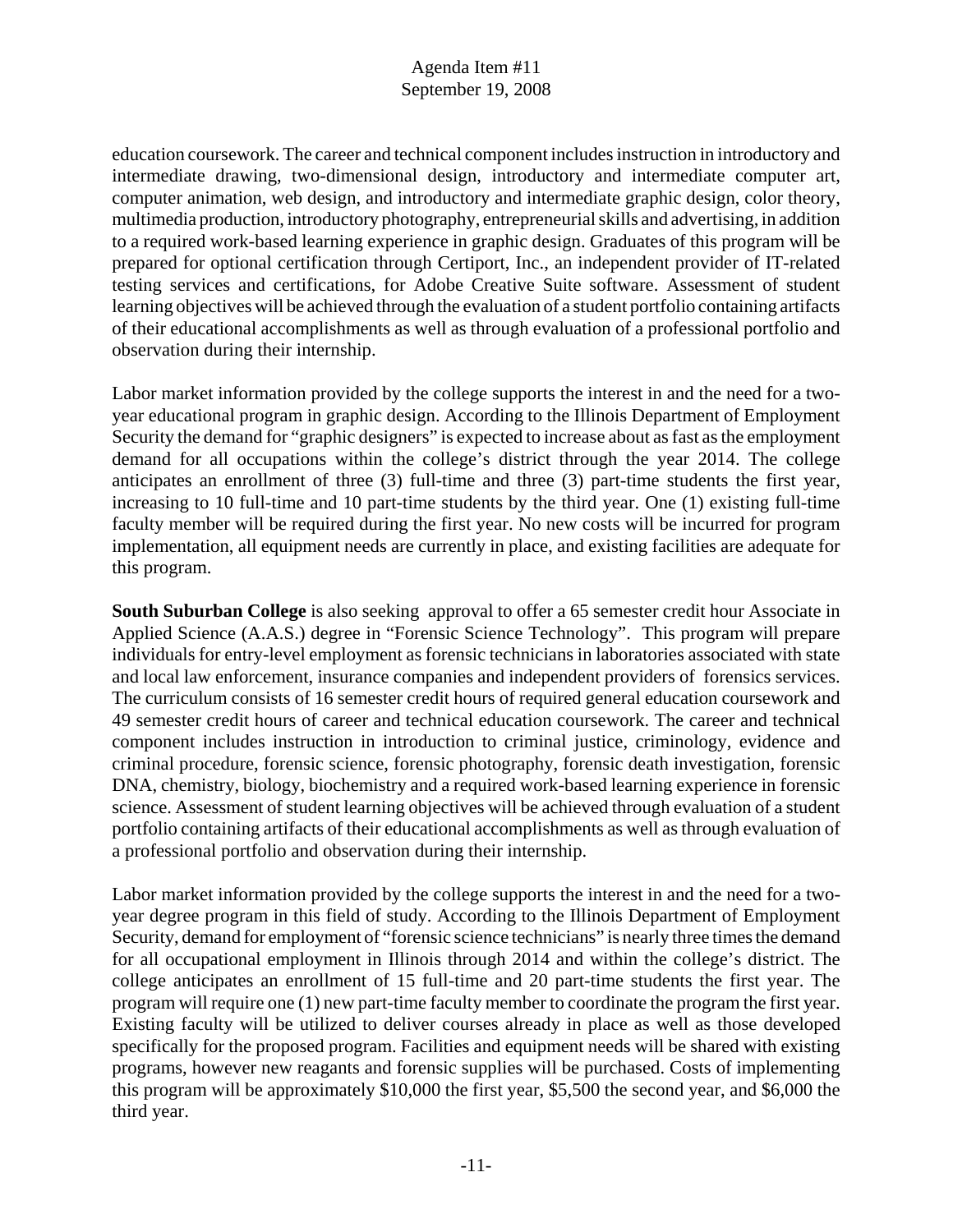**Southwestern Illinois College** is seeking approval to offer a 71 semester credit hour Associate in Applied Science (A.A.S.) degree program in "Massage Therapy". This program will prepare individuals for employment as massage therapists. The proposed degree program will provide an educational ladder opportunity for students completing the college's existing 36 semester credit hour Massage Therapy Certificate program. The proposed degree curriculum consists of 21 semester credit hours of required general education coursework and 50 semester credit hours of required career and technical education coursework. The career and technical component includes instruction in introductory and intermediate therapeutic massage, introductory and intermediate body structure and function, complimentary techniques, movement and massage, orthopedic massage, biodynamic carniosacral therapy, massage therapy for the glenohumeral joint, pathology for the massage therapist, massage therapy for the in-patient, self-care for the massage therapist, business practices in massage therapy, professional ethics, and a required work-based learning experience in massage therapy. Assessment of student learning objectives will be achieved through a comprehensive final examination and evaluation of the student's performance by program staff during their clinical practice assignment. The existing certificate-level curriculum, as well as the proposed degree curriculum, have been developed according to guidelines established by the Commission on Massage Therapy Accreditation (COMTA) and will prepare individuals for required licensure through the Illinois Department of Finance and Professional Regulation, as well as for optional certification through the National Certification Board for Therapeutic Massage and Bodywork (NCBTMB). While program accreditation is optional, the college plans to seek accreditation for this program upon receipt of all appropriate state level approvals.

Labor market information provided by the college supports the interest in and the need for an associate degree-level program in massage therapy. Locally and statewide employment of "massage therapists" is anticipated to grow faster than the average growth for all occupations through 2014, according to the Illinois Department of Employment Security. In additional support of the proposed program, the college has graduated 75 students in the existing certificate over the last five (5) years of operation, 85 percent of which indicated they were interested in seeking further education during a recent survey. Furthermore, the proposed degree would provide individuals with advanced-practice education and skills that would prepare existing massage therapists and allied health professionals who have completed a certificate-level program with advancement opportunities. The college anticipates an enrollment of 70 full-time students and 25 part-time students the first year, increasing to 70 full-time and 40 part-time students by the third year. Seven (7) existing faculty will be utilized for the proposed program, all licensed massage therapy instructors. Existing facilities and equipment are adequate and no new costs will be incurred to implement the program.

#### **TEMPORARY PROGRAM APPROVAL**

Kennedy-King College

- Construction and Materials Inspector Associate in Applied Science (A.A.S.) Degree (66 semester credit hours)
- Soil and Asphalt Inspector Certificate (50 semester credit hours)
- < Concrete and Masonry Inspector Certificate (50 semester credit hours)
- < Steel, Welding, Fireproofing Inspector Certificate (50 semester credit hours)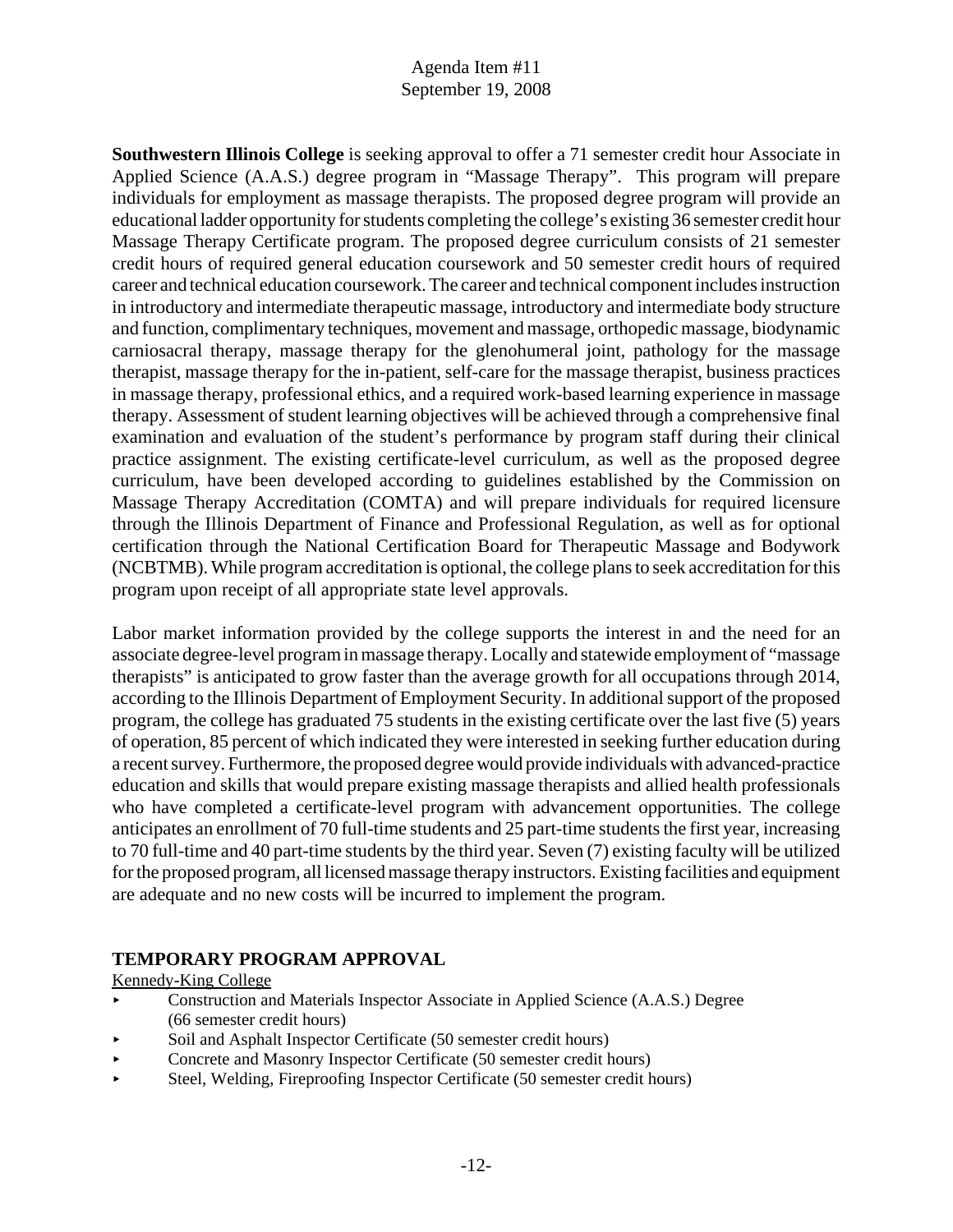#### Parkland College

Hospitality: Resort & Casino Management Associate in Applied Science (A.A.S.) Degree (66 semester credit hours)

#### Rend Lake College

- < Enology Associate in Applied Science (A.A.S.) Degree (66 semester credit hours)
- < Viticulture Associate in Applied Science (A.A.S.) Degree (67 semester credit hours)
- < Welding Technology Associate in Applied Science (A.A.S.) Degree (65 semester credit hours)

#### Carl Sandburg College

< Industrial Welding Technology Associate in Applied Science (A.A.S.) Degree (68 semester credit hours)

#### **BACKGROUND**

**Kennedy-King College** is also seeking temporary approval to offer a 66 semester credit hour "Construction and Materials Inspector" Associate in Applied Science (A.A.S.) degree program and three (3) related certificate programs 50 semester credit hours each. The certificates are structured to provide an educational ladder towards completion of the proposed degree and to allow students the opportunity to specialize their learning in three focused areas of construction inspection. The programs were developed in collaboration with the International Union of Operating Engineers Local 150 and will be offered through the college's Dawson Technical Institute campus.

The degree curriculum consists of 16 semester credit hours of required general education coursework, 34-40 semester credit hours of required career and technical education coursework in one of three specialized fields, and 10-16 semester credit hours of required work-based learning. The career and technical component of each specialty consists of a common core including instruction in introductory and intermediate field inspection, introductory nuclear gage density, introductory aggregates and soils, hot mix asphalt (HMA), Portland Cement Concrete (PCC), structural welding code, Underwriter Laboratories' (UL) charts and ICC fireproofing, post tension and plan reading and basic drafting. In addition, the "Soil and Asphalt Inspector" specialty includes instruction in soil types and American Society Testing and Materials (ASTM) standards, grade stakes, introductory and intermediate soil training, intermediate PCC, and intermediate and advanced HMA training. The "Concrete and Masonry Inspector" specialty includes additional instruction in concrete national standards, admixture/mortar/grout, reinforced concrete inspection, prestressed concrete inspection, reinforced masonry inspection, bolt inspection, soil types and ASTM standards, intermediate soil training, and intermediate PCC. The "Steel, Welding, and Fireproofing Inspector" specialty includes additional instruction in International Code Council (ICC) and American Welding Society (AWS) welding inspection, bolt inspection, American Society of Nondestructive Testing (ASNT) magnetic particles, ASNT Liquid penetrant, ASNT visual and ultrasonic testing, and structural steel members and fasteners. Upon completion of any concentration and an additional 10- 16 semester credit hours of specialized on-the-job training students will be awarded a Certificate of completion as well as be prepared for various optional certifications available through the Illinois Department of Transportation (IDOT), the Post Tension Institute, the American Concrete Institute, the American Society of Non-destructive Testing, and the International Code Council. Assessment of student learning objectives will be achieved through evaluation of the students performance during the work-based learning component of the curriculum.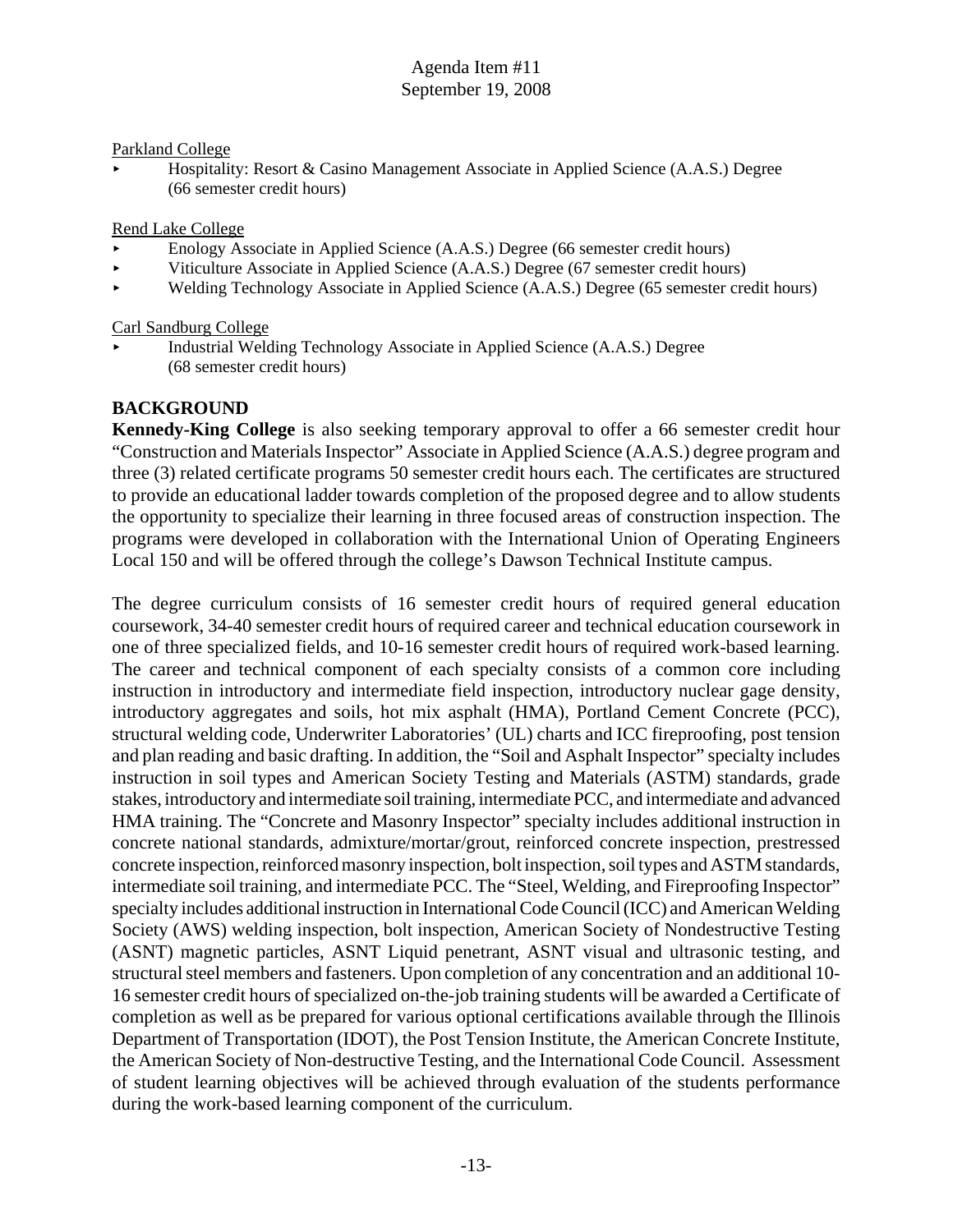The college anticipates a combined enrollment of 50 apprentices during the first year of the program. Labor market information provided by the college supports the interest in and the need for a formalized training program for construction inspectors within the college's district and within the Local Union's labor force. The college is seeking temporary approval of these programs to meet the immediate needs for apprenticeship training and to continue to monitor such need for a college educational program. *Permanent approval will be considered after a period of three (3) years based on program outcomes.* 

**Parkland College** is seeking temporary approval to offer a 66 semester credit hour "Hospitality" Industry: Resort & Casino Management" Associate in Applied Science (A.A.S.) degree program for a period of three (3) years. This program will prepare individuals, new and existing employees, for employment as or advancement into supervisory and management-level positions in hotels and resorts offering gaming and related entertainment. The curriculum consists of 15 semester credit hours of required general education coursework and 51 semester credit hours of required career and technical education coursework. The career and technical component of the curriculum includes instruction in introduction to the hospitality industry, food service systems, resort and event operations, casino floor operations and management, hospitality marketing and accounting, hospitality law and business ethics, computer application and facilities management, hospitality supervision and front office operations, and a required hospitality seminar and related work-based learning experience. Assessment of student learning objectives will be achieved through a comprehensive final examination and a final project whereas students will design a resort "special event, presenting it for evaluation to program faculty and their peers.

Labor market information provided by the college supports the interest in and the need for a specialized degree program in this field of study. The college anticipates an enrollment of 10 fulland part-time students the first year. The college is seeking temporary approval of this program to continue monitoring program need and validity over the three year period. *Permanent approval of this program will be considered after a period of three (3) years based on program outcomes.* 

**Rend Lake College** is seeking temporary approval to offer a 66 semester credit hour Associate in Applied Science (A.A.S.) Degree in "Enology" and a 67 semester credit hour Associate in Applied Science (A.A.S.) Degree in "Viticulture" for a period of three years. These programs will prepare individuals for entry-level employment, advancement and entrepreneurial opportunities in the fields of winemaking (enology) and grape growing (viticulture). These curricula consist of a core set of general education requirements and specialized career and technical education, including a required work-based learning experience. The enology curriculum includes career and technical coursework in chemistry, microbiology, introductory and advanced levels of enology, winery equipment operations, winery sanitation, wine and must analysis, wine production, cellar operations, sensory evaluation and introductory viticulture. The viticulture curriculum includes career and technical coursework in ag mechanization, botany, soil science, viticulture, pest management, midwest vineyard management, introductory enology, winter/summer viticulture technology, and summer/fall viticulture technology. Assessment of student learning objectives will be achieved through evaluation of the student's performance during the work-based learning component of each curriculum.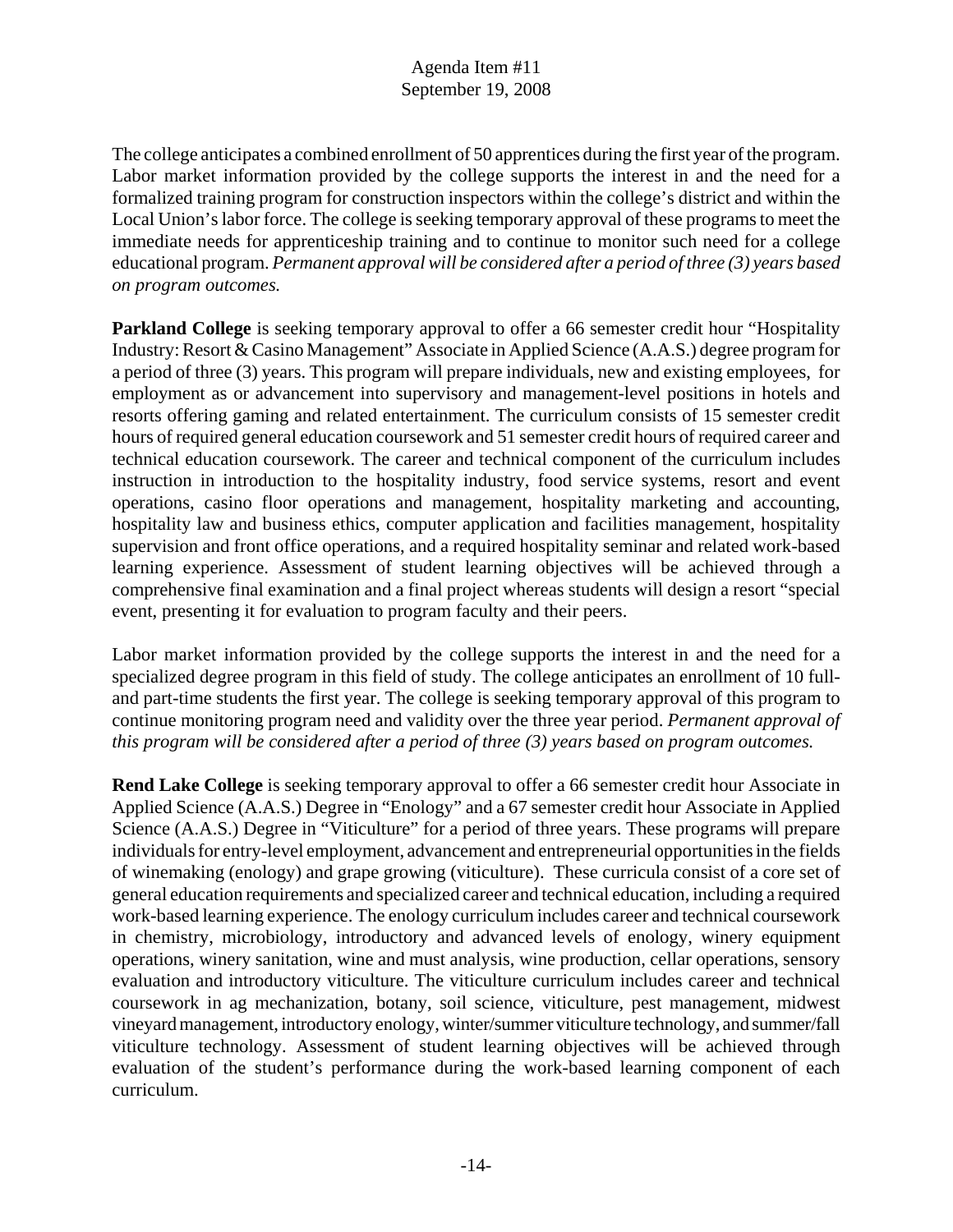Labor market information provided by the college supports the interest in and the need for formalized degree programs in these related fields of study. According to the Illinois Grape Growers & Vintners Association, between 1999 and 2007 the total number of vineyards statewide increased by 158%, making Illinois among the top 12 wine producing states in the nation. The demand for educated and skilled managers and workers in these industries is anticipated to increase to meet the continued demand for Illinois products. The proposed degree programs will provide an educational ladder opportunity for graduates of certificate-level programs offered in a neighboring district, as well as provide formalized education and training for individuals already involved in viticulture and/or winemaking or for those interested in starting their own business. The college anticipates an enrollment of 10 students per program, during the first year, increasing to 15 students per program during the third year. Temporary approval is being sought to meet the immediate needs of the college's district and to monitor continued need for the program. *Permanent approval will be considered after a period of three (3) years based on program outcomes.* 

**Rend Lake College** is also seeking temporary approval to offer a 65 semester credit hour Associate in Applied Science (A.A.S.) degree in "Welding Technology" for a period of three (3) years. This program will prepare individuals new to the field, and existing employees, for entry-level employment and for advancement opportunities within their current employer. The curriculum consists of 15 semester credit hours of required general education coursework and 50 semester credit hours of required career and technical education coursework. The career and technical component of the curriculum includes instruction in introductory and advanced welding processes, structural shielded metal arc welding, GMAW/GTAW welding, metallurgy and heat treatment, introductory and intermediate pipe welding, machining technology, weld inspection and quality control, basic electricity for welders, blueprint reading, industrial safety, and three (3) credit hours of related technical electives. The program was designed to meet the guidelines of the American Welding Society (AWS) for optional certifications they offer. Assessment of student learning objectives will be achieved through evaluation of a comprehensive final performance exam.

Labor market information provided by the college supports the interest in and the need for a formalized training program in this field of study. The college anticipates an enrollment of 10 fulland part-time students the first year. The college is seeking temporary approval of this program to continue monitoring program need and validity over the three year period. *Permanent approval of this program will be considered after a period of three (3) years based on program outcomes.* 

**Carl Sandburg College** is seeking temporary approval to offer a 68 semester credit hour Associate in Applied Science (A.A.S.) degree in "Industrial Welding Technology" for a period of three (3) years. This program will prepare individuals for entry-level employment as welders in industrialized settings, as well as for advancement opportunities into management. The curriculum was developed according to standards established by the American Welding Society (AWS) for certification and includes 15 semester credit hours of required general education coursework and 53 semester credit hours of required career and technical education coursework. The career and technical component includes instruction in fundamentals of welding theory, metal preparation, metallurgy fundamentals, basic and advanced arc welding, basic and advanced gas shielded arch welding-MIG and TIG, flux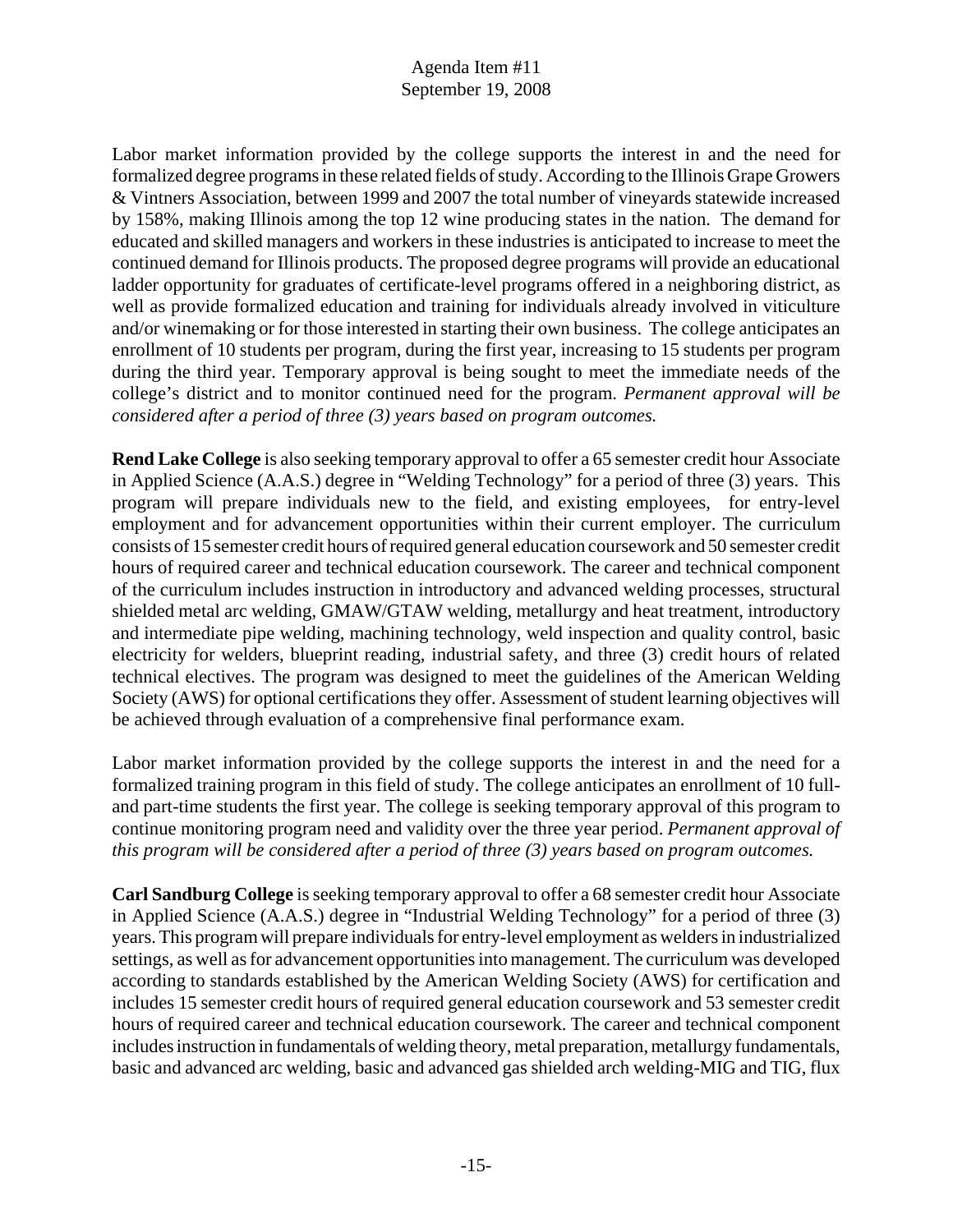core arc welding, gas applications, robotic applications welding, electrical fundamentals, machine tool fundamentals, manufacturing processes, introductory drafting, welding blueprints, industrial safety, total quality management, production and inventory control, weld test evaluations, supervision fundamentals and a required work-based learning experience in welding. Assessment of student learning objectives will be achieved through a comprehensive final performance exam as well as through evaluation of the student's performance during the work-based learning experience.

Labor market information provided by the college supports the interest in and the need for a twoyear degree program for existing welders beyond current educational opportunities in technical skill training. The proposed degree will provide an educational ladder opportunity for students and graduates of the college's existing Welding Certificate program. The college anticipates an enrollment of six (6) full-time students the first year, increasing to 12 full-time students by the third year. The college has requested temporary approval to continue monitoring program need and validity over the three year period. *Permanent approval will be considered after a period of three (3) years based on program outcomes.* 

# **INFORMATION ITEM - BASIC CERTIFICATE APPROVAL**

Following is a list of basic certificates (less than 29 semester credit hours) that have been approved on behalf of the Illinois Community College Board by the President/CEO since the last Board meeting:

#### **Permanent Program Approval**

Black Hawk College

< Concrete Specialist Certificate (10 semester credit hours)

William Rainey Harper College

< Advanced Industrial Electronics Certificate (24 semester credit hours)

Illinois Eastern Community Colleges: Lincoln Trail College, Olney Central College, Wabash Valley College, Frontier Community College

Health Careers Certificate (29 semester credit hours)

#### John A. Logan College

- Fire Officer I Certificate (15 semester credit hours)
- $\blacktriangleright$  Firefighter II Certificate (11 semester credit hours)
- < Firefighter III Certificate (11 semester credit hours)

#### Sauk Valley Community College

- < Introduction to Wind Energy Certificate (28 semester credit hours)
- < Advanced Wind Energy Certificate (20 semester credit hours)

#### South Suburban College

< Graphic Design Adobe Creative Suite Certificate (21 semester credit hours)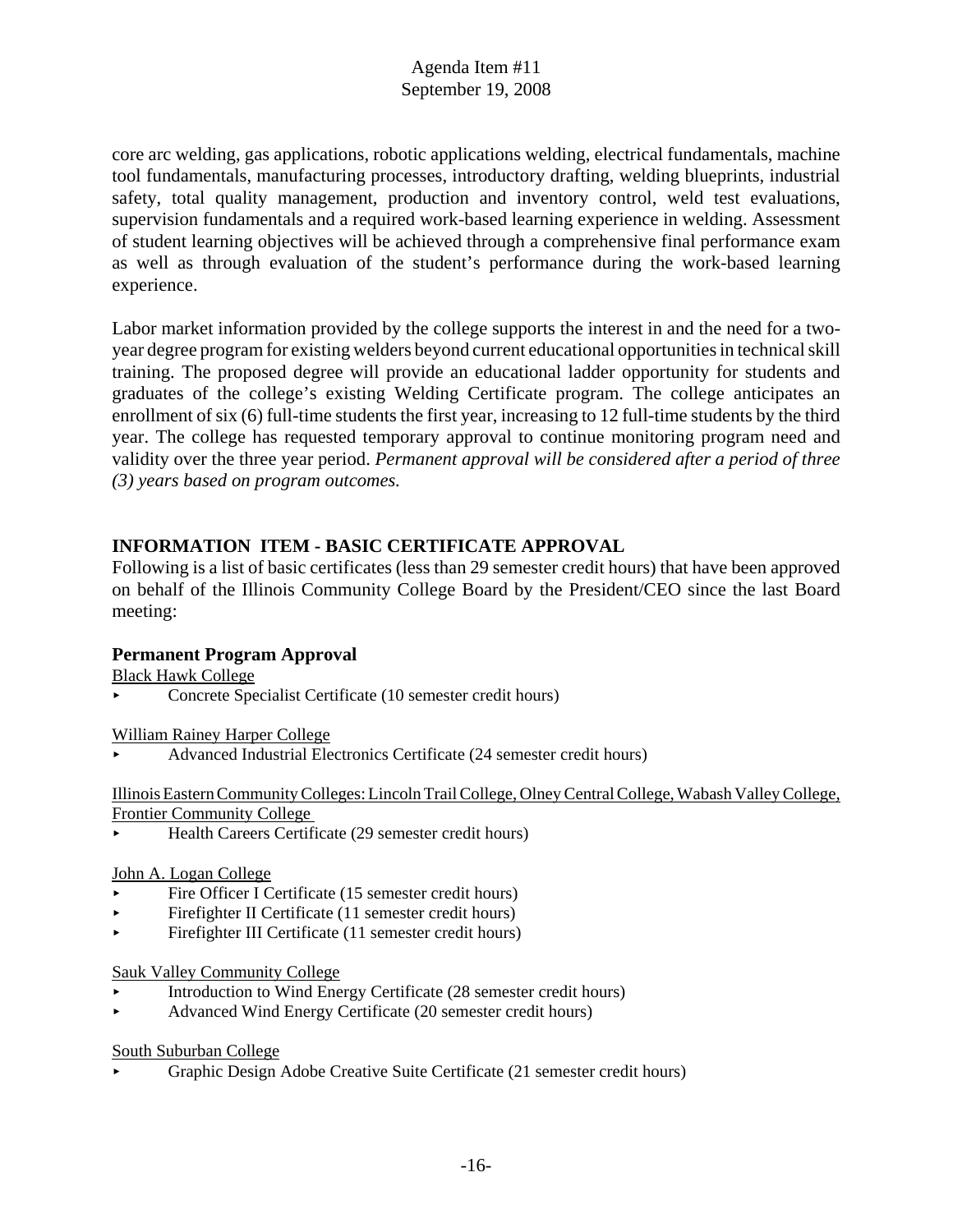# **Temporary Program Approval**

Danville Area Community College

Basic Culinary Arts Certificate (12 semester credit hours)

#### Parkland College

Dietary Manager: Career Advancement Certificate (15 semester credit hours)

# Triton College

 $\blacktriangleright$  Machining Certificate (12 semester credit hours)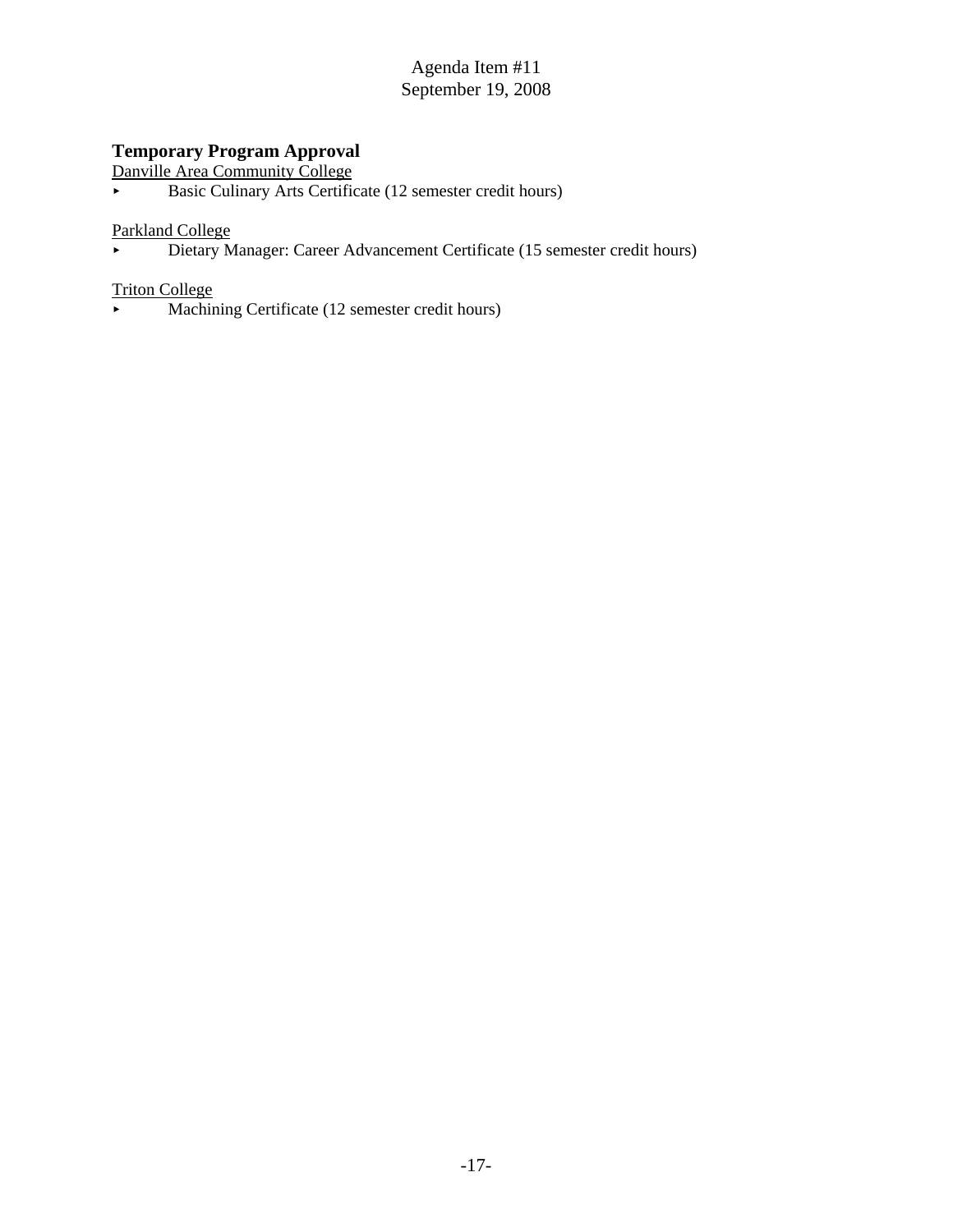#### Illinois Community College Board

#### **STATE OF ILLINOIS PARTICIPATION IN THE AMERICAN DIPLOMA PROJECT**

This item requests approval for the Illinois Community College Board to support Illinois' participation in the American Diploma Project (ADP) Network. The American Diploma Project is a coalition of states that are committed to an ambitious policy agenda designed to better prepare students for successful transitions from high school to postsecondary education and the workforce. The ADP state network seeks to raise the high school standards, strengthen assessments and curriculum, and align expectations with the competencies required for college and career. Achieve, Inc., a bipartisan, non-profit organization created by the nation's governors and business leaders, provides policy and advocacy leadership, technical assistance, and other support to the ADP Network states. For Illinois to officially join the ADP Network, the Governor, state superintendent, state higher education executive officer, and business representatives must sign a letter to Achieve, Inc. outlining their shared commitment and goals. State Superintendent Dr. Chris Koch and the Illinois State Board of Education have invited the Illinois Community College Board to be a partner with the State Board on the American Diploma Project.

#### **RECOMMENDED ACTION**

It is recommended that the following motion be adopted:

The Illinois Community College Board hereby endorses participation in the American Diploma Project Network by becoming a partner with the Illinois state team.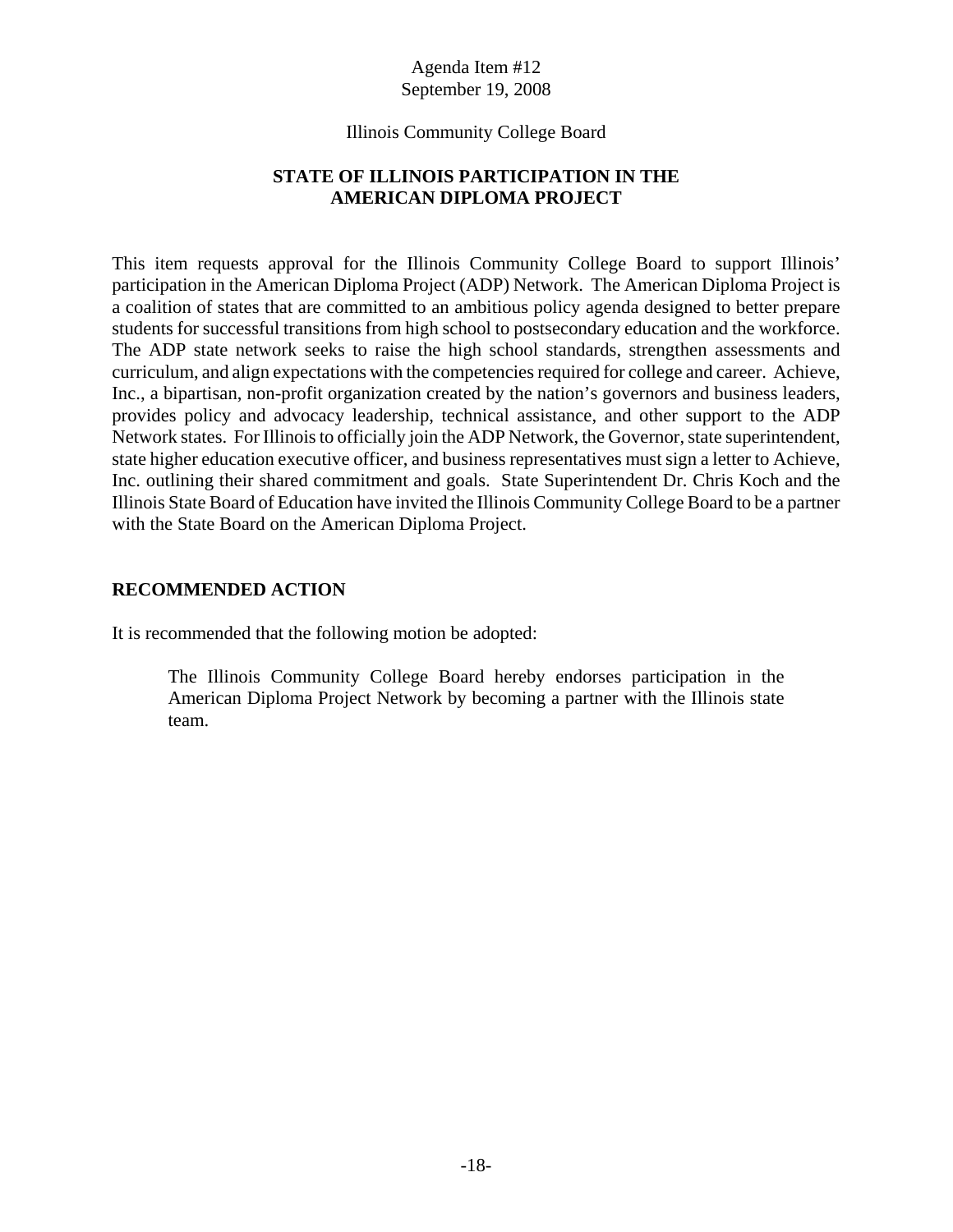#### Illinois Community College Board

# **STATE OF ILLINOIS PARTICIPATION IN THE AMERICAN DIPLOMA PROJECT**

#### **BACKGROUND**

The Illinois Learning Standards were adopted in 1997 and have not undergone a review and revision since. Recently the Illinois State Board of Education contracted with Achieve, Inc., a bipartisan non-profit organization created by the nation's governors and corporate leaders, to conduct a review and analysis of the Illinois Learning Standards for grades 8 through 12 and compare these to Achieve's exemplars in English Language Arts, Science, and Mathematics. The findings represented consensus opinions of Achieve's team of national experts. The report provided answers to the following questions.

- 1. How do Illinois Learning Performance Descriptors compare with the rigor of standards set by Achieve's exemplars in English Language Arts, Science, and Mathematics?
- 2. How well do the Illinois Learning Performance Descriptors in the three content areas measure up against the criteria of coherence, progression, focus, specificity, clarity, and measurability?

At its June meeting, the Illinois State Board of Education elected to join the American Diploma Project (ADP) as part of their strategy for working with the higher education and business communities to better align expectations and increase student readiness for college and career.

**Joining the American Diploma Project**. The American Diploma Project is a coalition of states that have committed to an ambitious policy agenda designed to better prepare students for successful transitions from high school to postsecondary education and the world of work. The Network has grown from 13 to 33 states since it was first launched at the 2005 National Education Summit on High Schools.

Joining ADP requires the commitment of leaders from four sectors—Governor, P-12, higher education, and business—to work together on the ADP policy agenda of college and career-ready academic standards, graduation requirements, assessments, data, and accountability systems.

To officially join, leaders from these four sectors (as well as other key leaders whose participation can "make or break" the initiative's success) sign a letter to Achieve outlining their shared commitment and goals.

The next step will be to form the Illinois ADP Leadership Team. The four sectors that join ADP also make up the typical Leadership Team—Governor, P-12 chief, higher education chief, and business leader. The most effective State Leadership Teams meet regularly to chart strategy, identify policy goals and options, create action plans, monitor progress, and identify outreach needs. They identify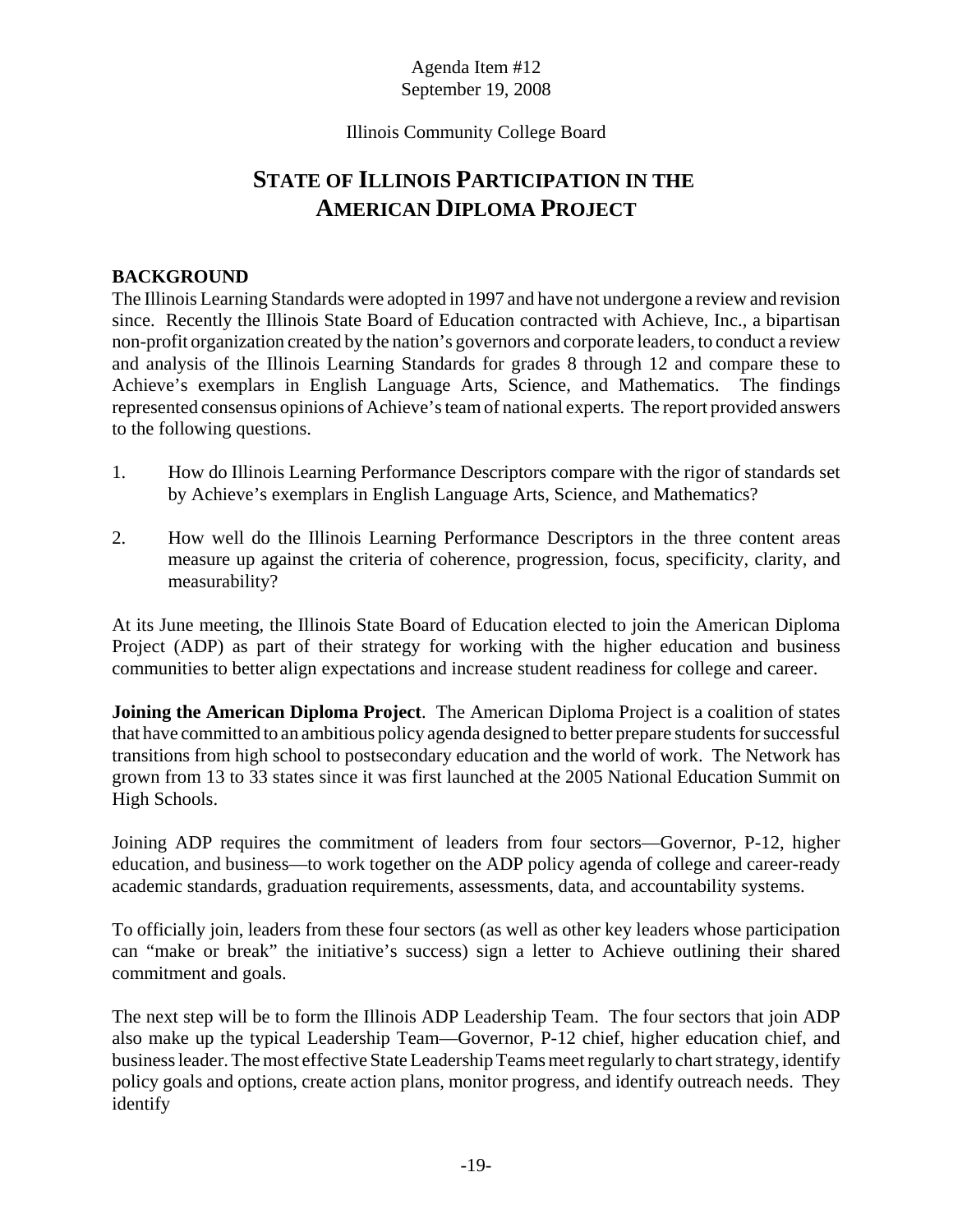a "lead coordinator/liaison" who is responsible for convening the team and advancing the team's work. The Leadership Team also attends the annual Achieve ADP Leadership Meeting with their counterparts from other ADP states. The 2008 meeting is September 11-12 in Washington, D.C.

States have launched their ADP initiatives in various ways. Most have arranged a series of meetings with and presentations to stakeholders about ADP that may include Achieve staff. Many have also leveraged public announcements to show that leaders across the sectors are joining together to address this critical issue.

**Achieve's Alignment Institutes**. After joining the ADP Network, Illinois will begin preparations to participate in the Alignment Institute. Achieve's Alignment Institutes are a strong vehicle for facilitating the kind of collaboration among P-12, higher education, and business leaders that is needed to strengthen P-12 standards. Twenty states have been through this process with Achieve over the past few years and nearly all have emerged with a very strong set of standards as a result.

The Alignment Institute is tailored to take into account Illinois priorities and the state activities already underway. Conceptually, the Alignment Institute process will take the following shape:

Illinois ADP Leadership Team will identify a group of 10 to 15 Institute participants. These individuals will be drawn from Illinois' P-12 and higher education sectors, as well as individuals from industries important to Illinois' economic future. The mix will include officials with oversight for academic standards and policies, faculty senate representatives, and individuals from P-12, higher education, and business with deep subject matter expertise.

Achieve will work closely with this team during 2008 to plan the Institute. The process will formally commence in October with a two-day meeting at a location outside the state to review Achieve's analysis of the state's standards, learn about successful postsecondary and business outreach processes in other states, and create a work plan and time line for action. Two additional out-of-state meetings will occur over the following 12 to 15 months to review progress and finish execution of the plan (see time line).

In Illinois' case, the Institute plan might address: outreach to postsecondary and business leaders to identify skills critical for all Illinois students to successfully transition to college and careers; filling in gaps in the high school standards to align with college and career-ready standards; adjusting the P-8 grade standards as necessary to vertically align with the high school standards and college and career-ready standards; and aligning the PSAE and ISAT with the revised P-12 standards.

Achieve is currently in discussion with leaders from California and Florida about participating in the same cohort of the Alignment Institute. California and Florida leaders will be focused on alignment within their states, but there will be significant opportunities for cross-fertilization and thought partnership with those states around shared challenges.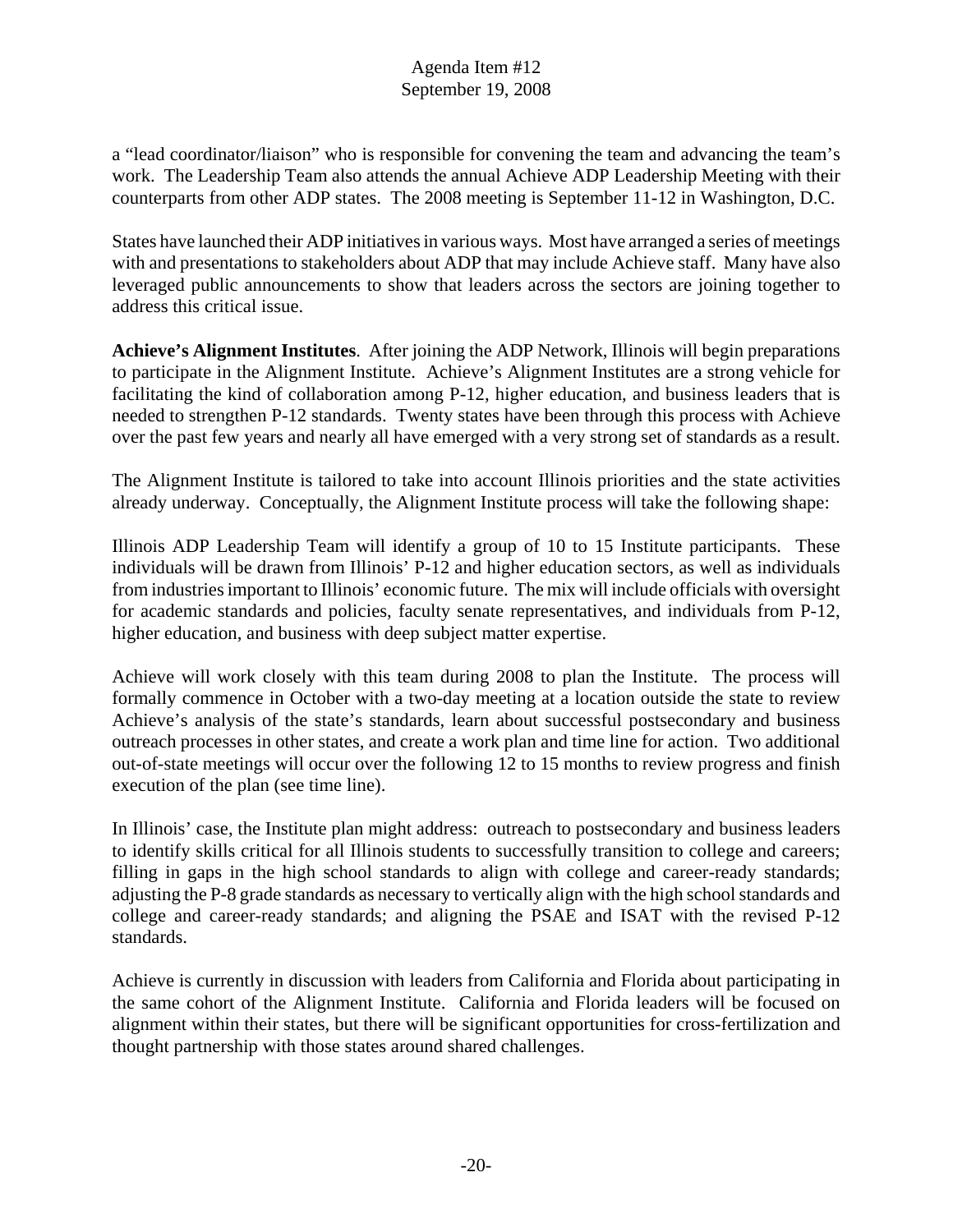**Reviewing and Aligning the PreK-12 Standards and State Assessments**. One question that the State Board had is whether it is possible to review the Illinois P-8 academic standards and help the state "vertically align" its elementary, middle, and high school standards with the college and career-ready expectations. Achieve has produced model course descriptions and benchmarks specifying what students should know and be able to do beginning in elementary school to culminate in college and career readiness by the end of high school. Achieve is prepared to think through with the Illinois team how those "back-mapped" standards and new college and career-ready standards can be used to review preK-8 and high school standards and how that work can be incorporated into the alignment institute process described above.

In addition, once Illinois has addressed the gaps in its standards, the next step is to look at the alignment of the new back-mapped preK-12 standards with ISAT in 3-8 and PSAE in high school.

**Costs**. There is no cost for joining ADP, but the alignment services are provided on a fee-for-service basis. The budget will need to be based on the ultimate scope of work agreed upon by the state and Achieve. To address this, the State Board has earmarked funds for its work with Achieve.

Notwithstanding the up-front investment, better systemic alignment will likely stimulate savings in the near-term, and certainly in terms of downstream costs. Illinois' participation in the Alignment Institute will be a powerful way to deepen the commitment and momentum among the state's leaders to advancing college and career readiness.

**Achieve Alignment Institute 2008-2009—Illinois Overview**. The Illinois State Board of Education requested that Achieve analyze the Illinois Stage I (Grades 8, 9, 10) and Stage J (Grades 11, 12) Performance Descriptors in English and mathematics and compare them to the ADP Benchmarks for English and mathematics. A preliminary report delivered in February 2008 and a final report delivered in May 2008 indicate that there are significant gaps in alignment with the skills and knowledge that college faculty and employers say is essential for student success. Participation in the Achieve Alignment Institute can be a powerful strategy for bringing the P-12, higher education, and business communities together to define college and career readiness expectations for Illinois high school graduates. These expectations will serve as an anchor for the alignment of the state's P-12 standards with the actual preparation students need for their next steps into postsecondary education and the workforce.

**Goal: Identification of Illinois' College and Career Ready Standards**. The Achieve Alignment Institute is designed to help Illinois identify College and Career Readiness Standards that are co-owned and mutually endorsed by P-12, postsecondary, and business. Achieve will customize the Alignment Institute and create a process with the Illinois team to identify the English and mathematics expectations that are most critical for high school graduates to:

- Enter into credit-bearing coursework in two- or four-year colleges, without the need for remediation and with a strong chance for earning credit toward their program or degree; and
- Gain entry-level positions in quality job and career pathways, which often require further education and training.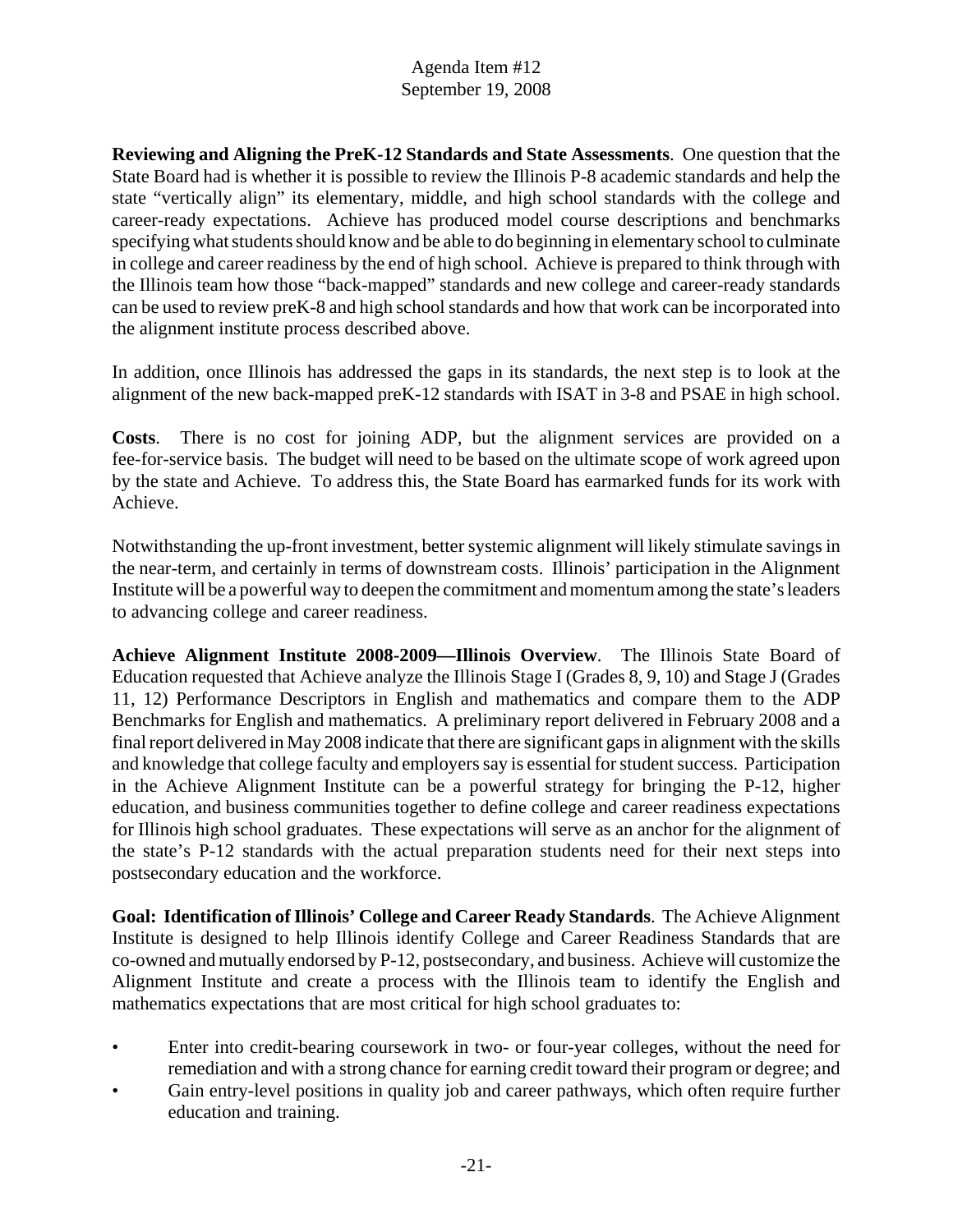Additional analyses may be done for Illinois' ADP Leadership and Alignment Teams to better understand how existing assessments like the PSAE will align with the College and Career Readiness Standards that are identified. The goal is for Illinois' high school students to have an accurate view of the preparation they may still need in order to be career ready, to ensure successful placement in entry-level, credit bearing college coursework, and to graduate college.

When Illinois has identified the College and Career Readiness Standards, the next critical step for the state would be to evaluate and "vertically align" Illinois' Learning Standards in English Language Arts and mathematics for K-8. Achieve could provide analyses of the current Illinois K-8 standards in English and mathematics as a basis for this work. These analyses would indicate where gaps might occur in the progression of knowledge and skills that build students' preparation for college and work.

**Illinois' Cross Sector Team**. In order to participate in the Achieve Alignment Institute, Illinois will put together an alignment team consisting of leaders and experts from the P-12, higher education, and business communities. The make-up of the team varies across the three meetings of the Alignment Institute depending upon the agenda and input/expertise needed (see Attachment B). Collaboration among the members of the state team will be critical to the alignment effort. States have found that various types of expertise and broader engagement result in high quality College and Career Readiness Standards that are co-owned and supported across the sectors.

Members of the alignment team will engage in careful analysis and dialogue to identify the core knowledge and skills mutually verified and endorsed by:

- State postsecondary institutions as defining the knowledge and skills necessary for placement into credit-bearing courses;
- Employers and the business community as constituting skills necessary to enter and succeed in the 21st century workplace, and
- Leaders of P-12, including the state board of education or other appropriate governing body, as defining the core knowledge and skills in English and mathematics that all students need in order to successfully transition from high school to college and careers.

# **Achieve Provides Support**

Achieve, Inc. provides support by:

- Convening the state alignment team three times over a one year period;
- Providing technical assistance, training, tools, and coaching;
- Providing comparisons of various state expectations as national benchmarks, and
- Reviewing preliminary and final drafts of College and Career Readiness Standards.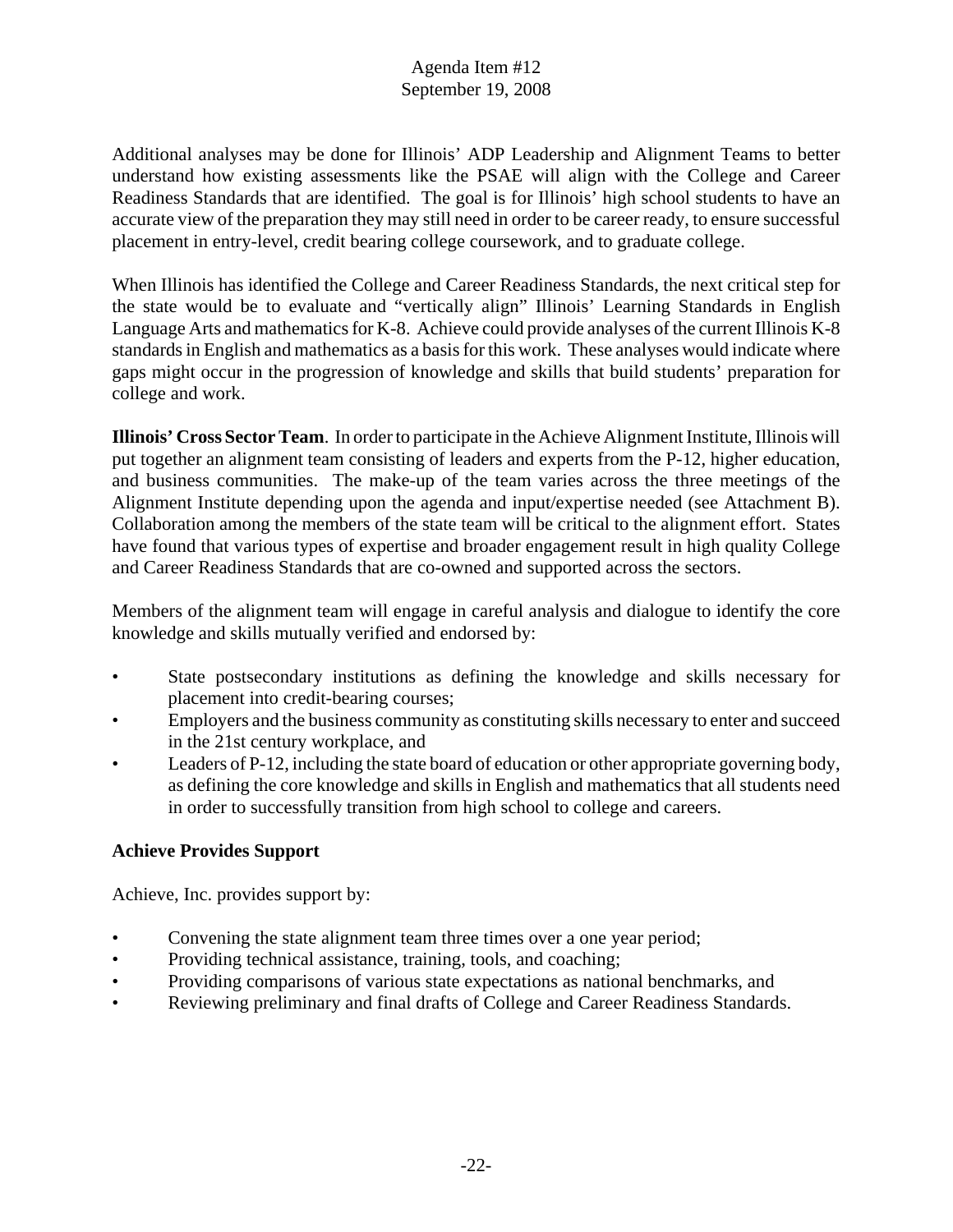# **Costs**

#### *Basic Support*

A basic fee (paid by the Illinois State Board of Education) would be charged to cover:

- Lodging, meals, and materials for the members of the State Alignment Team during the actual times all states are scheduled to meet (October 2008, March and July 2009);
- The initial, preliminary, and final analyses of drafts of Illinois' College and Career Readiness Standards that will be shared during the institute sessions, and
- On-site technical assistance during Institute sessions and interim state visits to the state (as needed) by Achieve staff.

# *Additional Analytics*

Illinois will be able to request additional analyses such as:

- How the PSAE, a college readiness exam used within the state, aligns with the college and career standards identified by the Illinois' team;
- How the current Illinois Learning Standards in English Language Arts and mathematics for K-8 "vertically align" with the College and Career Readiness Standards that are drafted as part of the alignment process.

These analyses would indicate where gaps might occur in the progression of knowledge and skills that build students' preparation for college and work. Other customized analyses may also be designed as needed by Illinois.

**Time Line of Achieve Alignment Institutes and Illinois' Activities**. Generally, states have taken a period of 12-18 months to complete the process of identifying College and Career Readiness Standards that are co-owned and mutually endorsed by P-12, postsecondary, and business. Progress depends on the extent to which the team can build on current state efforts – specifically on the existing high school standards and any postsecondary efforts to identify entry-level standards. Legislative and Board priorities also influence progress. An approximate time line for the 2008-09 Alignment Institute of Cohort IV States follows:

# May – September 2008

# *Achieve team visits Illinois to:*

- Learn about the state's priorities and critical timelines (e.g. Illinois College and Career Readiness Standards, alignment of the PSAE with these standards, ensuring vertical alignment of K-12 to better prepare students for college and careers) and how these priorities will be integrated into the Alignment Institute State Plan;
- Begin planning overall alignment process to address various state priorities (for example, discuss documents needed for analysis and timelines for submitting documents);
- Prepare for first institute with the Alignment Team Coordinator and other key individuals from K-12, postsecondary, and business, who will form the Illinois Alignment Team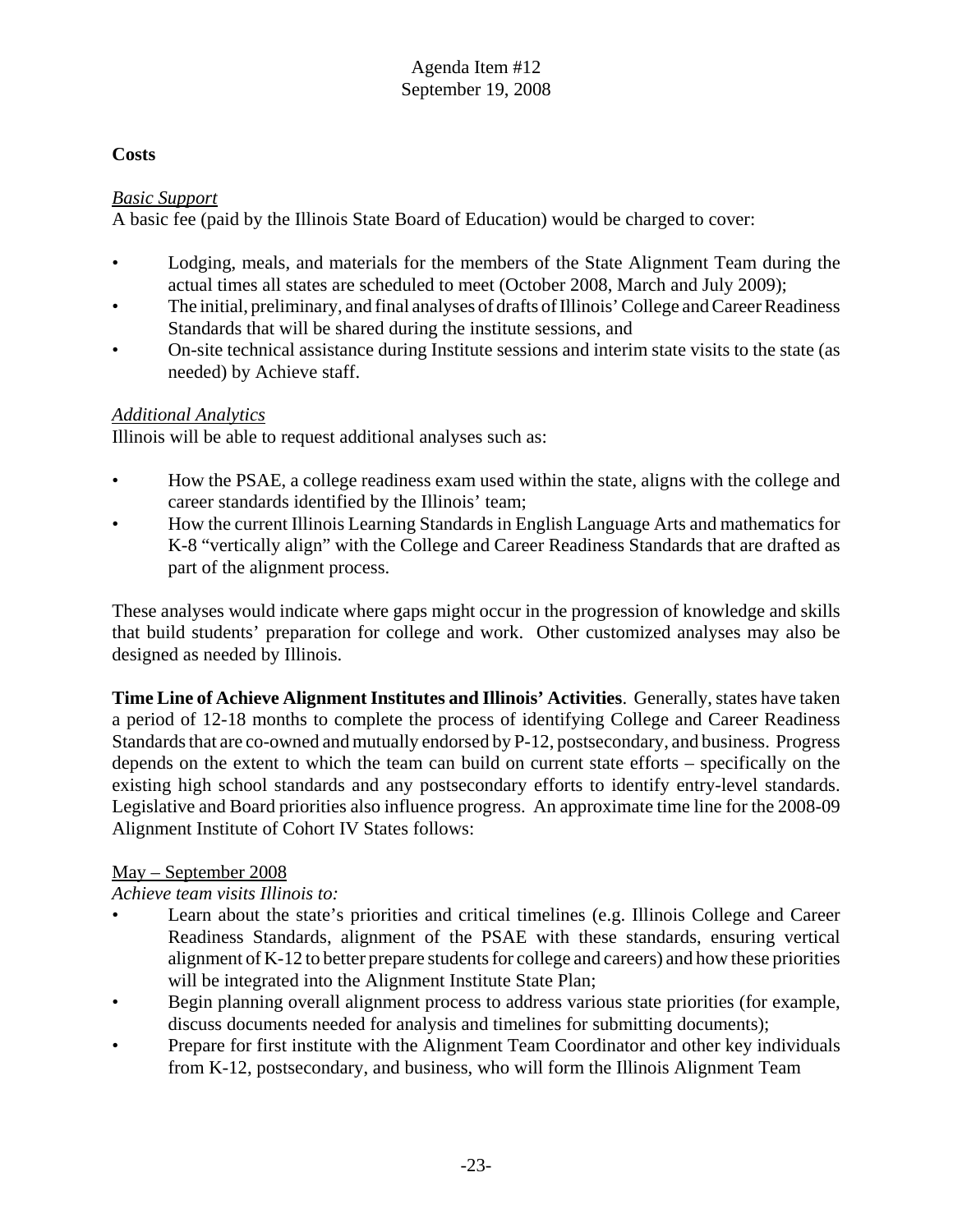- Present overview of American Diploma Project and Alignment Institute to groups critical to alignment effort such as Chief Academic Officers.
- Begin to identify key faculty to participate in 2-3 in-state convenings following the October, March, and July Alignment Institutes with California and Florida. (See Attachment A). These in-state convenings are part of the larger process to identify the knowledge and skills required for high school graduates to enter and succeed in credit-bearing coursework and employment. These "College and Career Ready Standards" will be aligned with the K-12 standards, assessments, graduations requirements, and postsecondary placement

#### October 2008

# *Achieve convenes the first Alignment Institute and the Illinois Alignment Team:*

- Overviews national data and rationale for alignment, related research, national college-ready benchmarks, international benchmarks;
- Learns about comparison of state expectations and ADP Benchmarks, and
- Develops strategy and time line for outreach to postsecondary and business and drafting of preliminary College and Career Readiness Standards.

# November 2008 – February 2009 In-State Convening(s)

*Using data and analysis from the first Alignment Institute as a point of departure, faculty:*

- Overview alignment process as well as national and international benchmarks within the context of what is required for entry into credit bearing coursework in Illinois,
- Examine results of initial analysis from Achieve's comparison of state expectations and ADP Benchmarks and identify critical skills for entry level credit-bearing coursework that are present/not present,
- Begin preliminary draft of critical skills for entry level credit-bearing coursework, and share results across campuses and existing groups (i.e. CAO) with per plan and timeline from Illinois Alignment Team.

# March 2009

# *Achieve convenes the second Alignment Institute and the Illinois Alignment Team:*

- Presents the results of their postsecondary and/or business outreach efforts;
- Finalizes preliminary draft of College and Career Readiness Standards for Achieve review, and
- Reviews additional analytics requested on analysis of K-8 standards in English and/or mathematics and refines plan with Achieve coach; plan may identify specific benchmarks for vertical alignment of K-8 standards with the College and Career Ready Standards that are being developed.

# April – June 2009 In-State Convening(s)

*Using data and analysis from the second Alignment Institute as a point of departure, faculty:*

• Review data from postsecondary and/or business outreach efforts as compared to what has been identified in preliminary draft of College and Career Readiness Standards for Achieve review and note needed additions/deletions,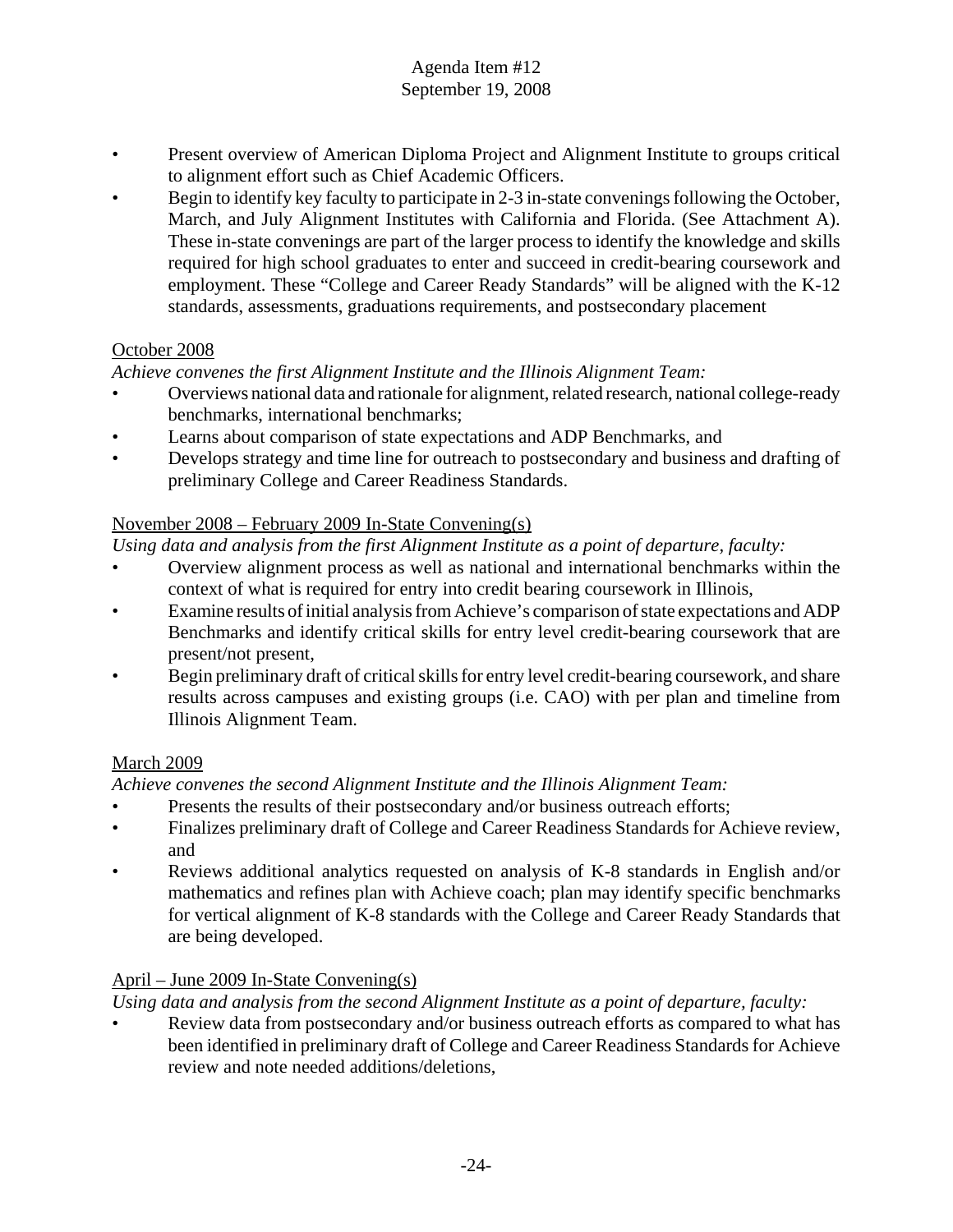- Determine how emerging set of expectations begin to align with current postsecondary efforts; i.e., end of course outcomes for general education coursework, and identify areas of convergence emerging in expectations for comparable entry-level courses,
- Identify additional sources of data that would inform identification of college-readiness such as remediation rates, student performance in entry level courses and retention beyond first year,
- Review any additional analytics, Achieve completed at request of Illinois Alignment Team, and
- Share results across campuses and existing groups (i.e., Chief Academic Officers) per plan and time line from Illinois Alignment Team.

# July 2009

*Achieve convenes the third Alignment Institute and the Illinois Alignment Team:*

- Presents their progress in alignment and next steps;
- Receives Achieve's review of preliminary draft College and Career Readiness Standards, identifies final revisions needed, and plans submission of final College and Career Readiness Standards to Achieve for review;
- Integrates next steps for vertically aligning K-8 standards with College and Career Readiness Standards (when endorsed) to ensure a progression across K-12, and
- Plan process for adoption/endorsement of the K-8 and College and Career Readiness **Standards**

# August 2009 – January 2010 In-State Convening(s)

*Using data and analysis from the third Alignment Institute as a point of departure, faculty:*

- Review Achieve analysis of preliminary draft of College and Career Readiness Standards make recommendations to Illinois Alignment Team regarding final revisions,
- Continue process (initiated at April-June convening) of linking and integrating the Illinois College and Career Readiness Standards to on-going campus efforts to align entry level expectations across campus and increase student preparation and retention, and
- (Integrate faculty groups' efforts with next steps of Illinois Alignment Team's next steps.)

# August 2009 - January 2010

#### *Achieve continues to work with the Illinois Alignment Team to:*

- Convey to the state Achieve's final review of the College and Career Readiness Standards and conclude the alignment process for identifying these expectations that are co-owned and mutually endorsed by K-12, postsecondary, and business.
- Plan next steps for integrating College and Career Readiness Standards into related efforts such as high school graduation requirements, college-ready assessments such as the PSAE, admission and/or placement into postsecondary training and degree programs.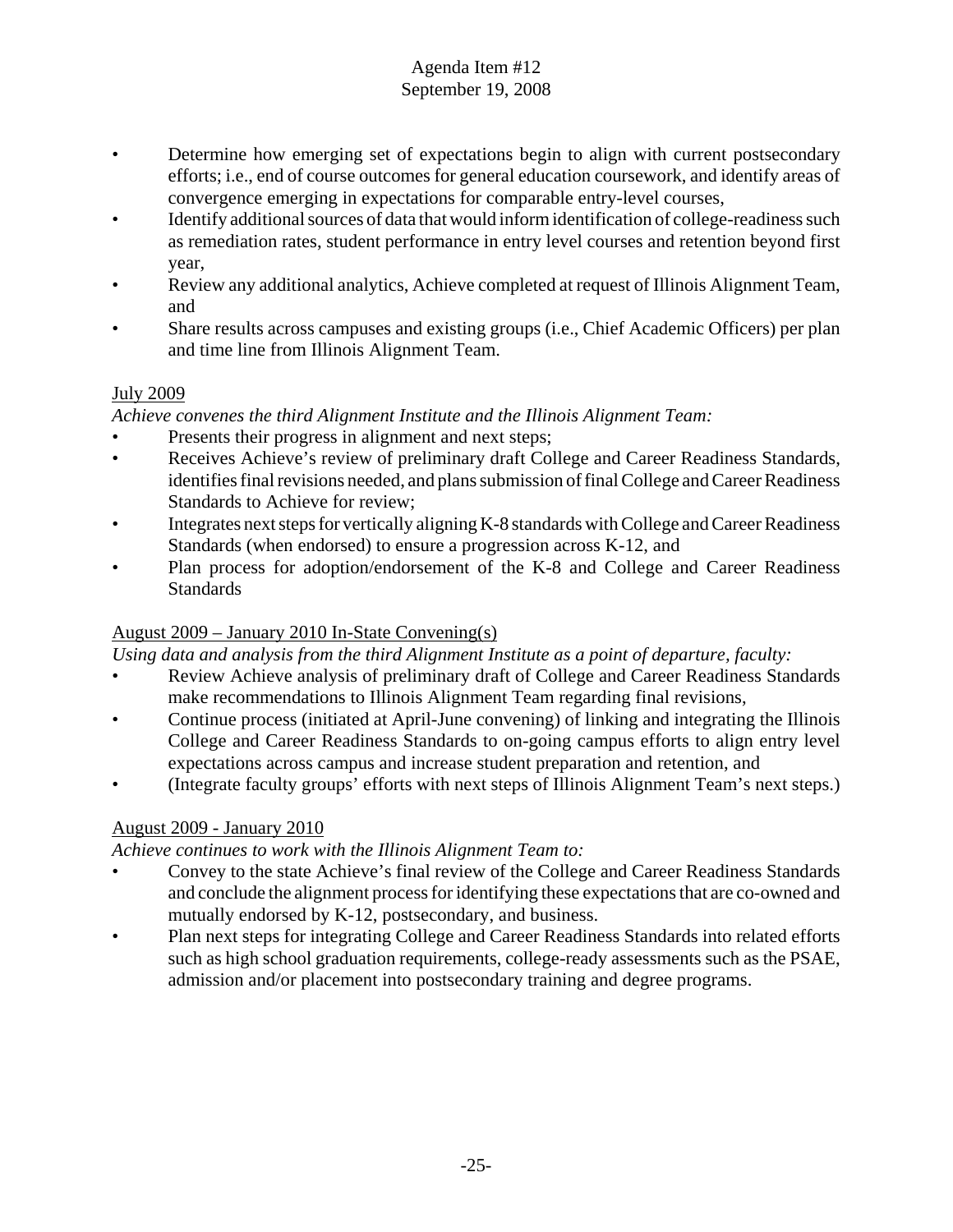# **Individuals to Consider Including in Illinois' Alignment Team Activities**

#### **P-12 Representatives**

- Associate superintendents, deputies, or upper management in the state board office or education agency who are responsible for the implementation of standards and assessments
- Staff member(s) in the state education agency who lead the development of high school mathematics and English standards and assessments
- High school teachers who have a depth of experience in transitioning students from high school to postsecondary (They may be recognized as leading "expert teachers" who are actively engaged in state level high school reform efforts or lead programs that focus on preparing middle and high school students for college; e.g., GEAR-UP, and alignment of curriculum and assessment across 6-12.)
- High school teachers who teach in Early College, International Baccalaureate, or Advanced Placement Programs, or teach in the applied and technical programs that feed directly into programs at two- and four-year institutions
- High school principals and other education leaders who direct exemplary programs that have produced results in students' achievement and postsecondary entry and success

#### **Postsecondary Representatives**

- Postsecondary staff members who coordinate P-16 or high school to college articulation efforts or standards development for state postsecondary governing bodies, coordinating boards, or systems of higher education
- Faculty who teach entry-level, credit-bearing coursework in English and mathematics courses on the two- and four-year campuses (Consider ways to engage faculty from all campuses and provide means to review work-in-progress via electronic bulletin boards, faculty e-mail networks, etc.)
- Faculty in mathematics and English who coordinate campus-based efforts to accurately assess and place students in entry-level coursework (in some cases, these individuals might include senior faculty or department chairpersons who bring the institutional knowledge of past and current campus efforts to the alignment process).
- Arts and sciences faculty; e.g., social sciences, science, and applied programs, who have experience in articulating student learning expectations that are critical to success in entry-level coursework in that discipline
- Faculty with institutes, centers, or projects to improve the preparation of middle and/or high school students in mathematics and English Language Arts and have established partnerships with high schools and districts across the state (consider including in this group, representative faculty serving on state standards and assessment panels or those who direct the state content area associations and may work in partnership with high school reform efforts, e.g. Teachers of Mathematics, Teachers of Writing, etc.).

#### **Representatives of the Business/Employer Community**

• Front line managers from companies that employ large percentages of the state workforce in quality jobs that may require further education and training; e.g., state government and the military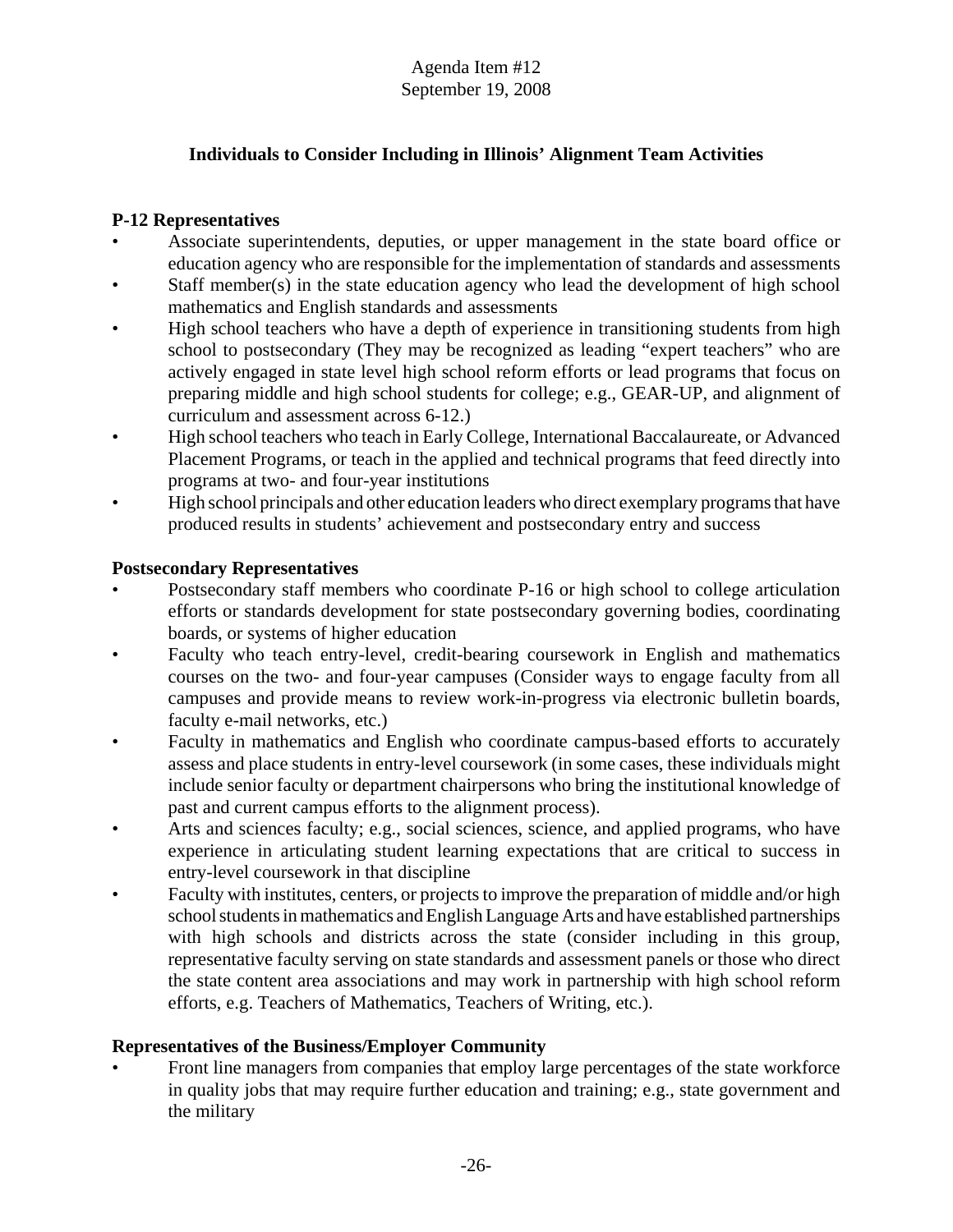- Employer or Labor representatives who devise and oversee technical training (e.g., apprentice) programs in the "skilled trades"
- Personnel directors or human resource personnel particularly those responsible for math and English screening of incoming employees for specialized jobs (e.g., utility and power companies)
- Postsecondary faculty in the applied fields and career technical educators from the programs at two- and four-year institutions that connect directly with the state's workforce preparation effort. (These individuals contribute valuable perspectives on the rigor of math, reading, and writing skills required in entry-level coursework in the technical and applied fields that a number of students will enter after high school.)
- Representatives of key business groups in the state including the Chamber of Commerce and professional business associations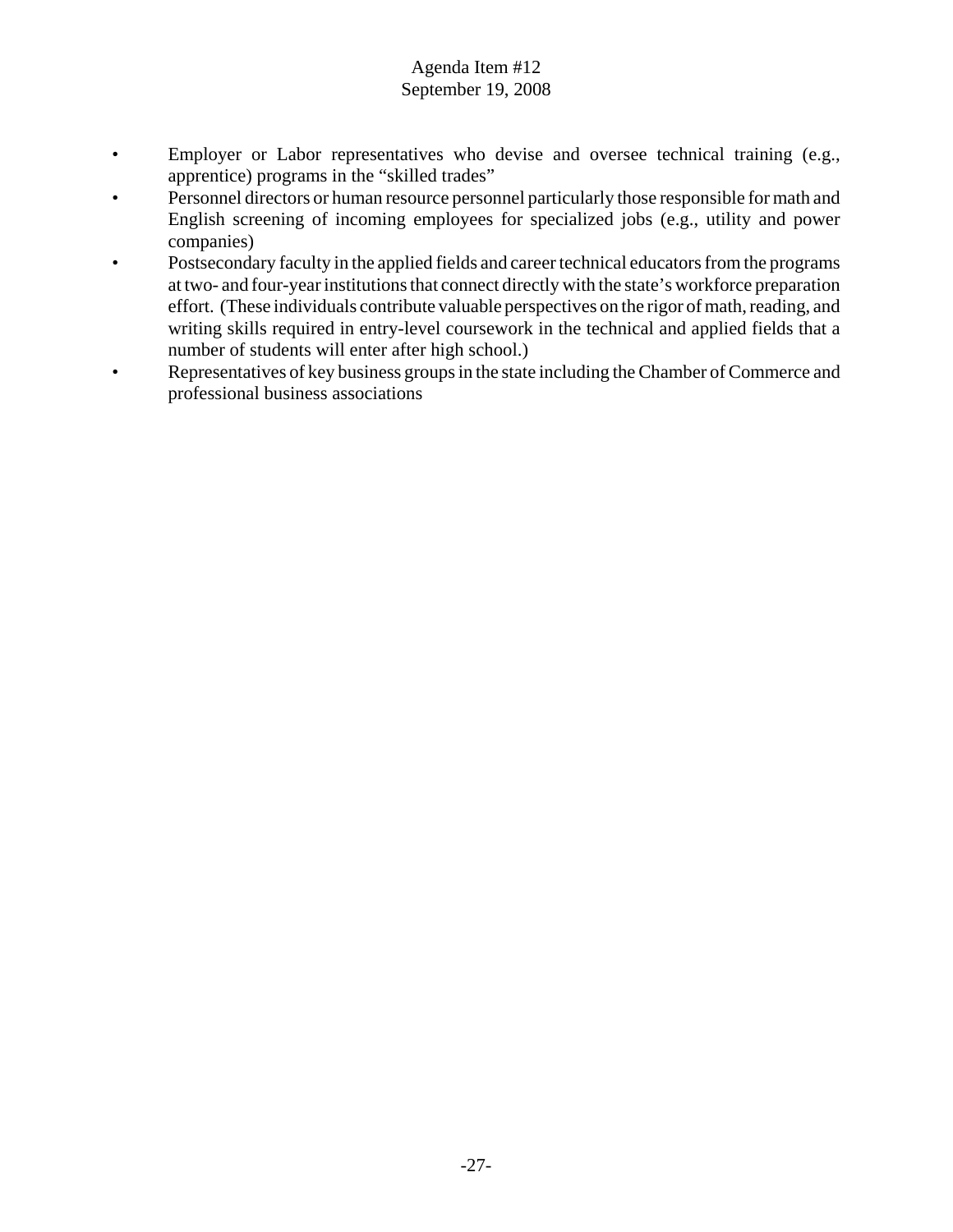

# *THE AMERICAN DIPLOMA PROJECT*   **CLOSING THE EXPECTATIONS GAP**

In nearly every state today, students can meet the requirements for high school graduation and still be unprepared for success in college or the workplace. Simply put, our standards have not kept pace with the world students are entering after high school.

States need to raise standards for all students and tie high school tests and requirements to the expectations of colleges and employers. Colleges and employers must then honor and reward student achievement on state tests through their admissions, placement and hiring policies. This will send a powerful signal to students that it pays to meet higher standards in high school.

#### **The American Diploma Project**

The American Diploma Project (ADP) is an Achieve initiative created to ensure that all students graduate from high school prepared to face the challenges of work and college. The ADP Network includes 33 states dedicated to the same goal. ADP is designed to ensure that all states:

• Align high school standards and assessments with the knowledge and skills required for success after high school.

#### **The American Diploma Project Network**

Thirty-three states – educating nearly 80 percent of America's high school students – have signed on to the American Diploma Project (ADP) Network. In these states, governors, state education officials, business executives and higher education officials work together to raise high school standards, strengthen assessments and curriculum, and align expectations with the demands of college and careers.

Although all Network states have committed to a common set of key policy priorities, there is no one-size-fits-all approach. Each state has developed its own action plan for carrying out the agenda. See the state profiles at Achieve.org for more details: http://www.achieve.org/node/317



- Require all graduates to take rigorous courses aligned to college- and career-ready standards that prepare them for life after high school.
- Streamline the assessment system so that the tests students take in high school also can serve as placement tests for college and hiring for the workplace.
- Hold high schools accountable for graduating students who are ready for college or careers and hold postsecondary institutions accountable for students' success once enrolled.

#### **Keeping Pace with Rising Knowledge and Skill Demands**

In the new, knowledge-based economy, employers and college leaders are placing a higher premium on high-level math and communications skills than ever before. Yet, few states expect students to take high school courses in math through and beyond Algebra II or advanced courses in English and science, despite the research that finds students that complete this coursework are more likely to be successful in work and college. Only eighteen states have high school graduation requirements aligned with college and workplace expectations.

#### **High School Graduates Are Not Prepared To Succeed**

Far too many recent high school graduates enter college and the workplace unprepared for the demands of learning and earning. According to a survey commissioned by Achieve, 39 percent of recent graduates enrolled in college and 46 percent in the workforce say there were significant gaps in their preparation. Professors and employers estimate that four out of ten graduates are unprepared for college or employment.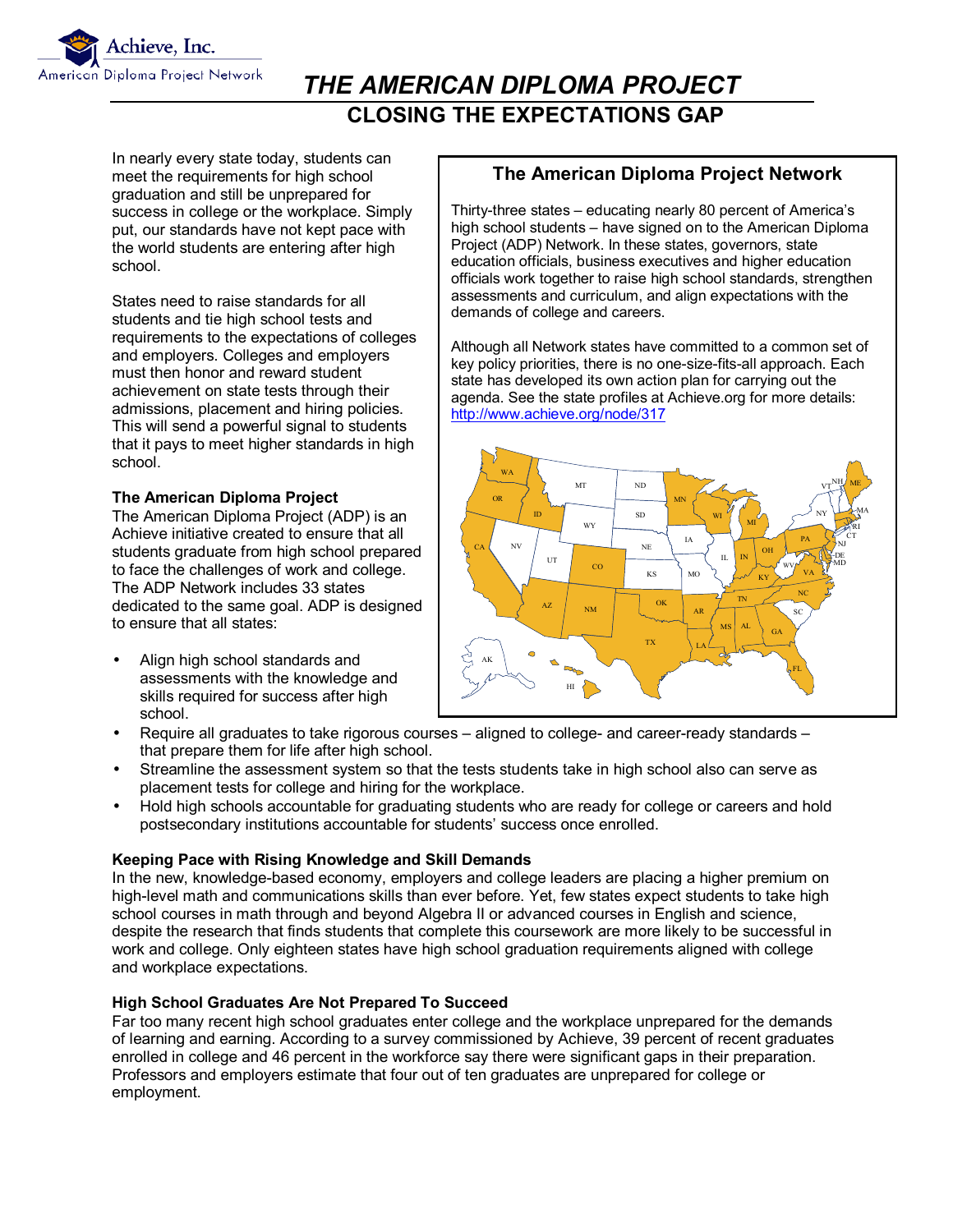

# *THE AMERICAN DIPLOMA PROJECT*   **CLOSING THE EXPECTATIONS GAP**

These gaps come with a steep price. States, postsecondary institutions, employers and young people spend an estimated \$17 billion each year on remedial classes to re-teach material that should have been mastered in high school. This price tag might be acceptable if remediation was a proven fix, but one national study indicates that 76 percent of students who take remedial courses in reading and 63 percent of students who take one or two remedial courses in math fail to earn college degrees.

#### **What Is Causing the Expectations Gap?**

Only recently have state officials, together with college and business leaders, begun working to define what skills and content signify college and work readiness. This lack of collaboration has bred confusion in the past: parents, teachers, colleges and employers have no agreed-upon benchmark for what readiness entails, so students donít know what courses to take to ensure they are prepared. As a result, the case is not effectively being made that hard work in high school leads to future success in the marketplace, college, and beyond.

Unless these stakeholders come together, high school courses will continue to vary widely in their academic content and rigor. Although some students are exposed to content-rich and stimulating classes that build college- and work-ready skills in high school, many others only have access to courses that offer remedial and non-academic content. These watered-down courses are unlikely to engage students, let alone prepare them for work and college, and can lead to higher drop out rates.

#### **Next Steps for the States**

The good news is that progress is being made throughout the states. While only a handful of states have put into place the policies championed by ADP, many others are in the process of implementing them. Over half of the states already have aligned their academic standards and developed comprehensive data systems  $-$  or plan to do so in the coming years. There is certainly more work to be done, but the ADP agenda is gaining momentum.

#### **About Achieve**

Created by the nationís governors and business leaders, Achieve, Inc, is a bipartisan, non-profit organization that helps states raise academic standards, improve assessments and strengthen accountability to prepare all young people for postsecondary education, work and citizenship. Achieve was founded at the 1996 National Education Summit and has sponsored subsequent Summits in 1999, 2001 and 2005. At the 2005 Summit, Achieve launched the American Diploma Project Network.

Achieve provides policy and advocacy leadership, technical assistance and other support to the ADP Network states and is leading a number of initiatives aimed at meeting specific challenges states face while implementing the ADP policy agenda, including:

- *Alignment Institutes*: K-12, postsecondary and business leaders from each state come together to define the core English and math knowledge and skills graduates need to be ready for college and work and then revise their high school standards as necessary.
- *Algebra II Consortium*: Fourteen states have partnered to develop a new end-of-course assessment in Algebra II. Achieve is supporting the development of the test, providing an annual report comparing the performance of participating states, and helping the states share and develop tools and strategies for improving teaching and learning in high school math.
- *Research and Data*: Achieve is a resource of information, analysis and advice for state leaders through policy briefs, annual progress reports, public opinion polling, sample communications materials, and best practices.
- *State Outreach and Advocacy:* Achieve convenes states to engage in meaningful and strategic dialogue about policy and political strategies and to provide the opportunity for peer networking.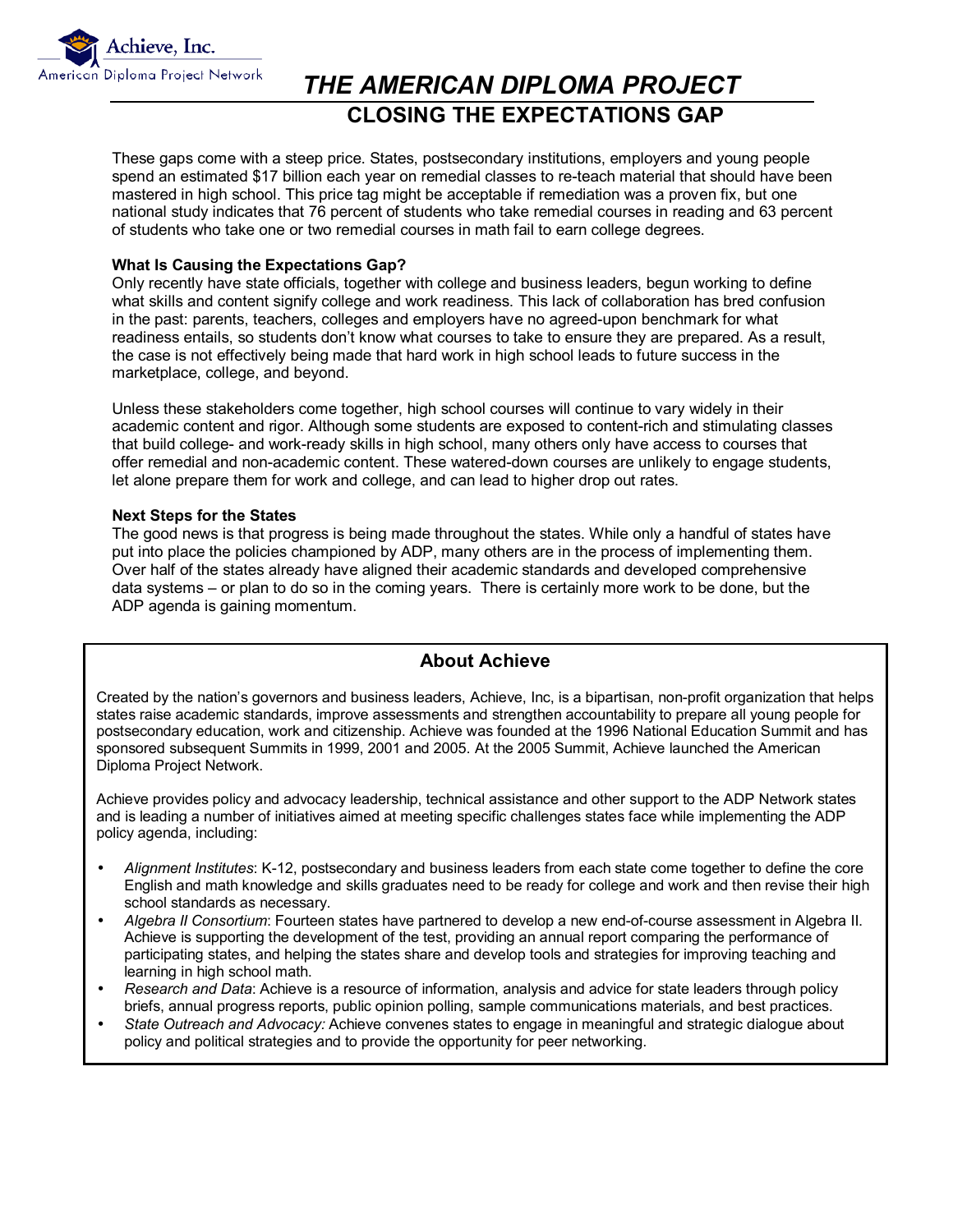#### Illinois Community College Board

#### **GED TESTING**

#### **BACKGROUND**

In July 2005, the GED Testing Program transferred from the Illinois State Board of Education (ISBE) to the Illinois Community College Board (ICCB). The transfer of the responsibility for GED testing included no funding to support the state administration of this testing program. ICCB staff provide guidance and oversight for 68 GED Testing programs statewide.

In fiscal year 2006, the GED Transition Committee conducted a Fee and Feasibility Study to determine the actual costs of administering the GED Test in Illinois. The committee determined that:

- there is a \$1.2 million deficit that is absorbed by testing Centers;
- the average testing cost is \$84 per test taker; and
- Testing Centers are losing, on average, \$49 per test taker. Approximately, 26,000 individuals are tested annually, and the current cost to take the test is \$35.00.

After a review of this information, the GED Transition Committee made the following recommendations to ICCB:

- 1. To eliminate the deficit of \$1.2 million, the ICCB should request additional resources from the state Legislature to offset cost of administering the GED Test.
- 2. Raise the cost to take the GED to \$50.00, an increase of \$15.00.

The GED Testing Services/American Council on Education has recently increased the cost of the testing materials, including the actual GED Test and other materials and services, by 15-20 percent, increasing the deficit even more for Illinois GED Testing Centers. In addition, the ICCB requested additional funds in fiscal year 2008 to the Legislature, but the amount of \$500,000 was not funded.

#### **RECOMMENDED ACTION**

It is recommended that Illinois Community College Board consider an increase of the GED Testing fee for Illinois of \$15.00 to offset a portion of the cost to administer the GED Test. The GED fee would be increased from \$35.00 to \$50.00 for Illinois residents wishing to take the GED Test. This fee increase is comparable with other larger states and states in the Midwest.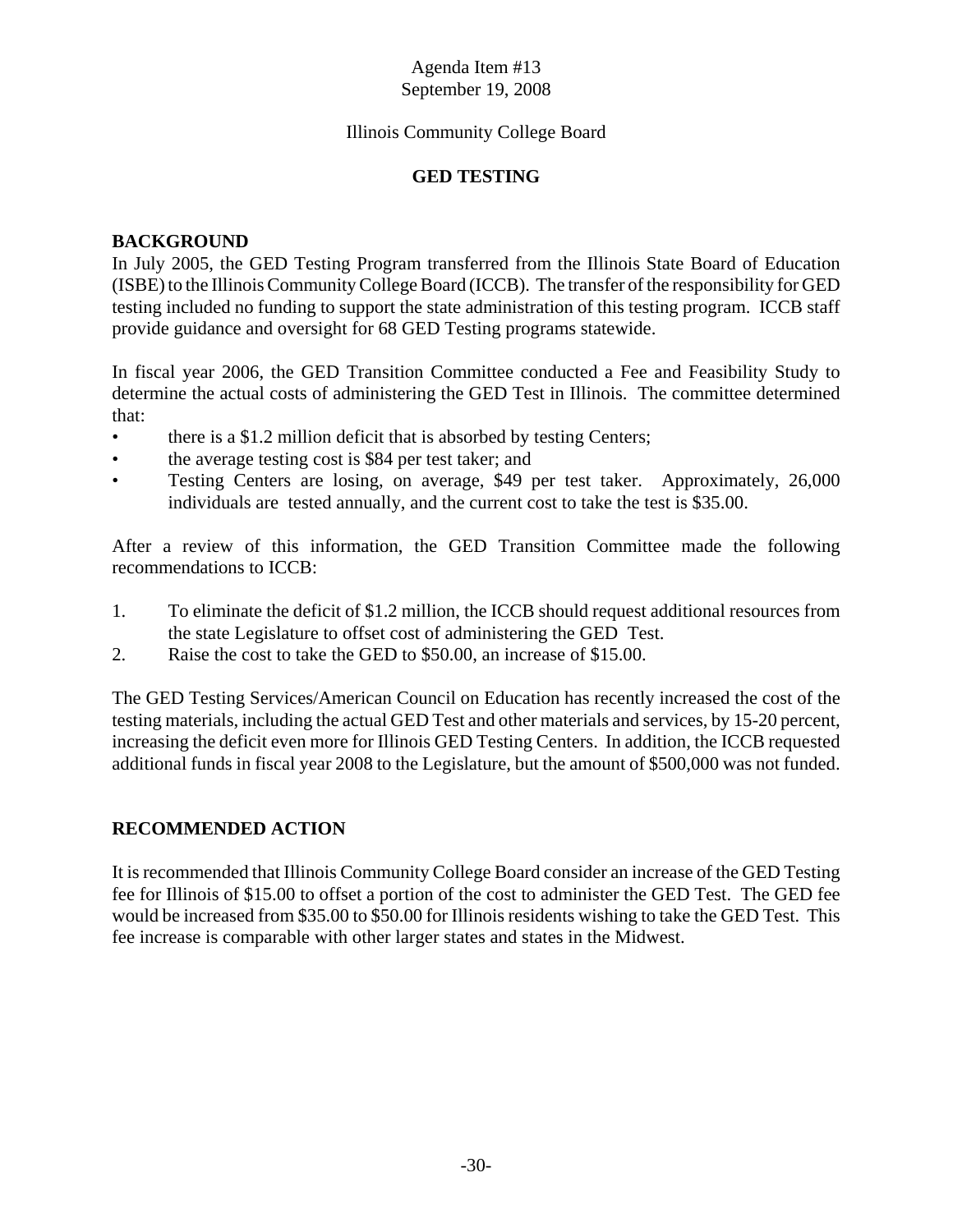#### Illinois Community College Board

#### **THE ILLINOIS COMMUNITY COLLEGE SYSTEM PROMOTING AND IMPROVING TRANSITIONS**

One of the key issues in current education reform is how educational institutions deal with student transitions from one level to another. Community colleges are in a pivotal position to help individuals transition from secondary to postsecondary education, from pre-college to college-level coursework, and from entry-level employment into careers requiring higher level skills. With many jobs in the new economy that pay a living wage requiring at least some postsecondary education, Illinois community colleges are, and will be relied upon, to help develop the human capital to keep the individual and state competitive. Many, if not most, of the Illinois Community College Board's programs and initiatives deal with transition issues in one way or another.

Policy decisions that will affect and ease the various transitions our students face should be made in collaboration with our partner education agencies and should be data driven. To better address these decisions, the ICCB will review the various transition points and identify supporting initiatives to ensure that the best policies and processes are in place for a seamless and effective P-20 continuum of education.

An oral presentation will be provided that will introduce some of the barriers to successful transitions and some of the transition issues to be addressed. The presentation will also provide a review of the various transition points and recommended initiatives to improve student performance.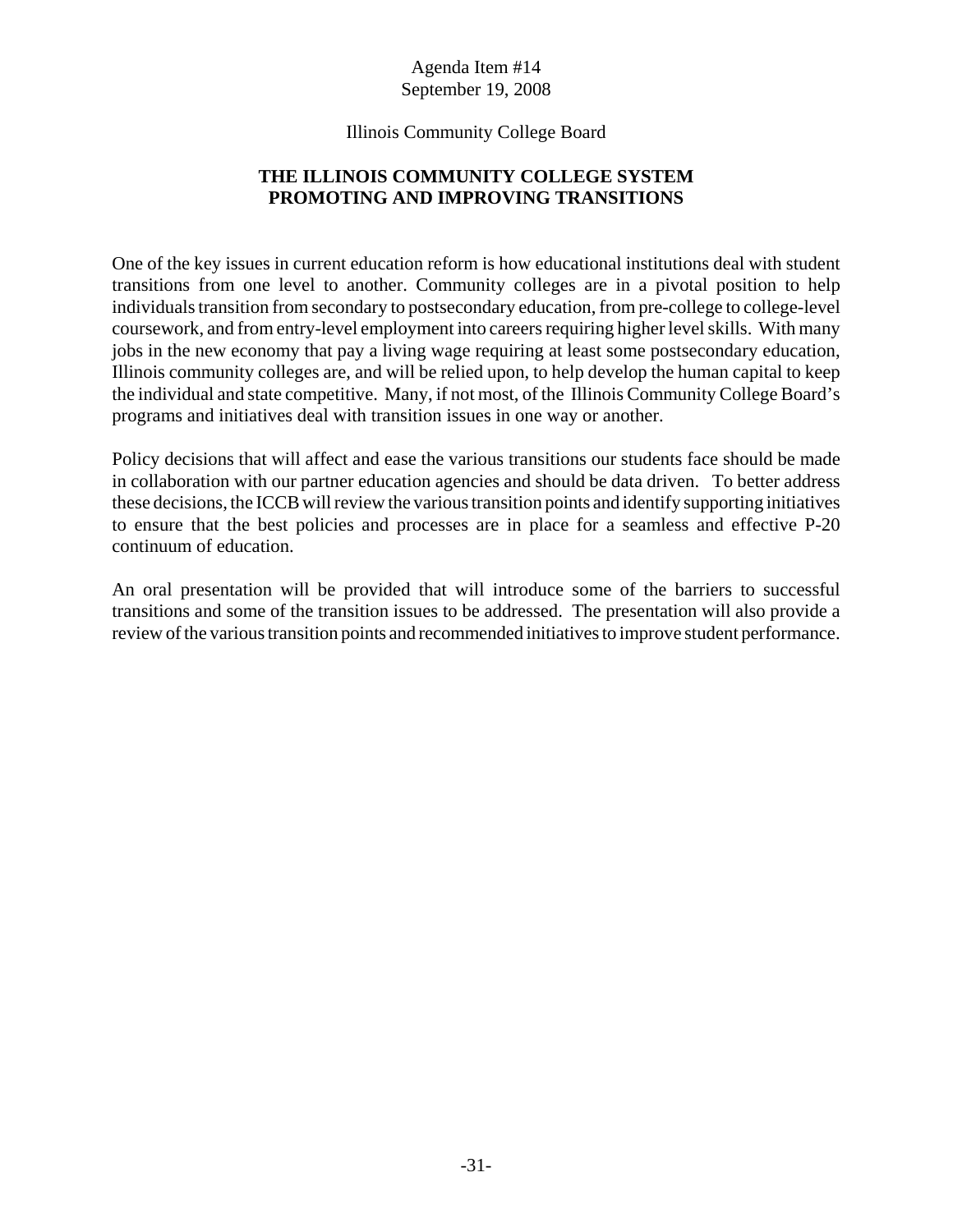# **ILLINOIS COMMUNITY COLLEGE SYSTEM PROMOTING AND IMPROVING TRANSITIONS**

#### **TRANSITION POINTS**

The 21st century student, during the course of their education, frequently is required to adapt to challenges, to acquire new knowledge and skills, and to make informed choices. Transition points in the educational process are places where individuals move within and across levels. To help individuals move successfully through the educational process, community colleges monitor student progress, retention and outcomes and attempt to identify places in the educational pipeline where students may experience academic difficulty. Success in each step of the process and the desire to persist through goal attainment are necessary for the students to meet their goals. The following is one model for thinking about educational transitions:

> Within course transitions – course completion. Within institution/level transitions – retention. Transitioning from one educational level to another – transfer. Transitioning "out" of education – graduation. Transitioning from education to employment – placement in employment. Transitioning within employment – employment retention.

At one end of the educational attainment spectrum is the completion of assignments that leads to successful course completion. A student enrolls in a course with the intent of mastering the academic content, gaining knowledge and skills and earning the associated credit hours. Courses are the building blocks of degrees and certificates. Related courses are often sequential in nature and require mastery of initial material to position the student to succeed in subsequent related instruction.

Degrees and certificates are earned by completing the required number of credit hours in the student's major program of study. Programs are designed with a scope and sequence that allows students to master a skill set that prepares the individual for employment or the next step in the educational process.

Degree completion or movement from college to placement in employment would be at the other end of the spectrum. Movement from high school to college would be another major transition in a student's education career. Movement from developmental (pre-college) coursework to collegelevel coursework. Movement from adult education to college level coursework would be another significant transition.

Students with adequate preparation at previous levels have a better chance of successfully moving through the series of educational transitions required to graduate from college. Students with personal support systems and access to individuals who have experience at elevated educational levels are at an advantage. These individuals can help the student navigate across educational levels based on their own prior experience in the process. Hence, first generation students can be at a disadvantage since members of their immediate family have not experienced the inherent challenges required to successfully advance within educational institutions and their associated structures / bureaucracies.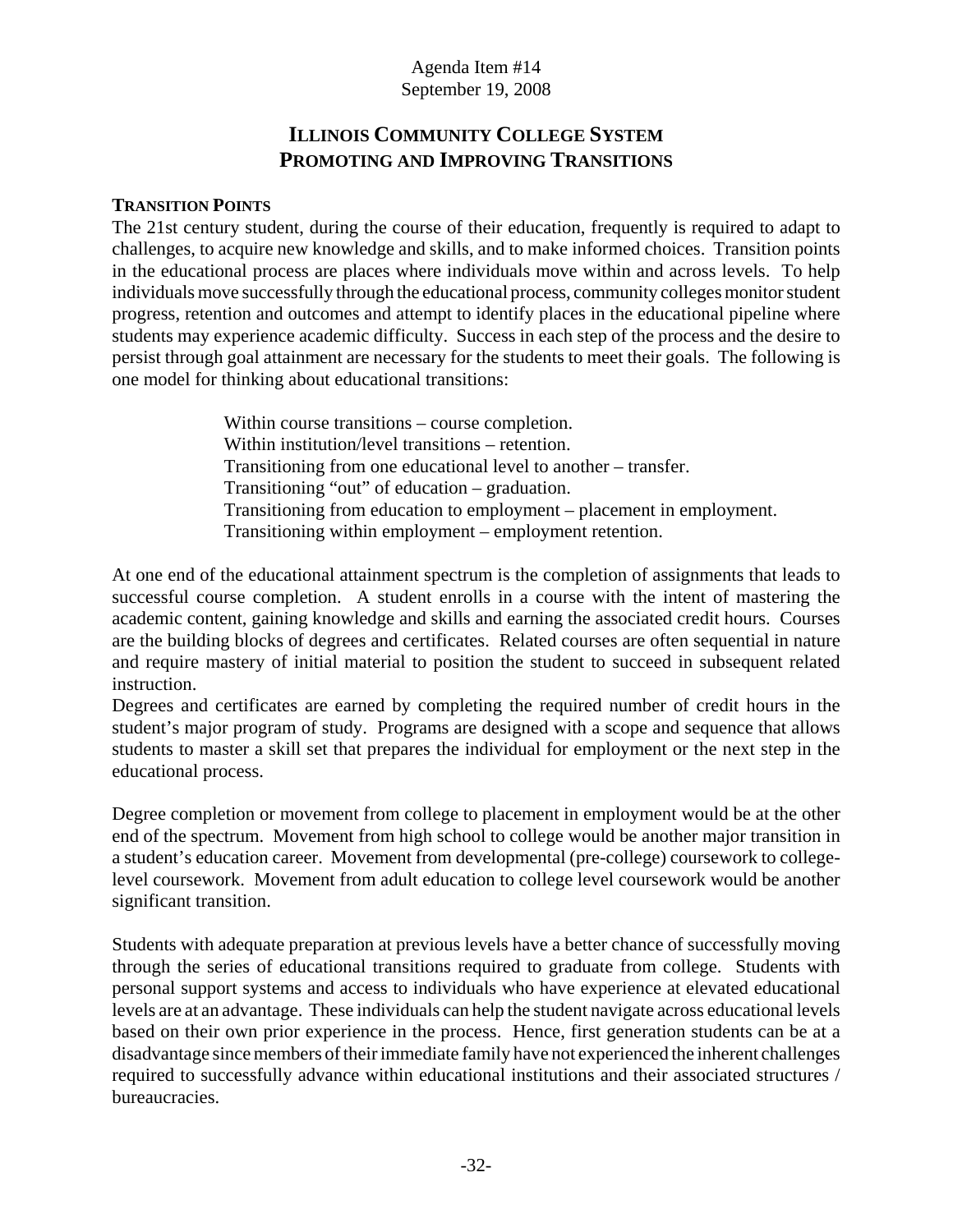Bridge programs assist students in their efforts to make successful transitions. Such initiatives tend to target groups of students with common characteristics that would put them "at risk" for success in postsecondary education without extra assistance. Jenkins' (2004) description of bridge programs focuses on individuals whose basic academic skills need to be elevated to enter college level coursework. In this instance the bridge program provides broad foundational academic skill building and integrates job training components. These individuals are typically in either adult education programs or require developmental/remedial education. There are several key features which bridge programs may include:

- Curriculum defined in terms of competencies needed to succeed in postsecondary training leading to career-path employment and further learning in a target field.
- Focus on the basics of communication, problem-solving, applied mathematics, technology applications, and technical fundamentals taught in the context of training for employment and further learning in the given field.
- Instruction emphasizing learning-by-doing through projects, simulations, labs, and internships.
- Exposure of students to opportunities and requirements of employment and education in the target sector through career and college exploration and planning, in-class projects and simulations, field trips, job shadowing, internships and other means.
- Programs offered at times and places and through media convenient to working adults.
- "Wrap-around" support services, including assessment and counseling, case management, child care, financial aid, job and college placement and follow-up.
- Active cooperation between degree-credit and non-credit divisions within colleges and between colleges and outside partners such as community groups, social service agencies, and high schools to recruit students and provided needed supports. Jenkins (2004).

There are also Academic Bridge programs. Approaches to Academic Bridge programs vary but typically involve extra support services and personalized attention – advisement/counseling, tutoring, supplemental instruction – exposure to a variety of career options, and can include learning community arrangements where individuals pursuing similar academic majors are housed together. For example, the University of Texas at Dallas operates a two-month bridge program for selected student populations that is held the summer before new freshmen enter the university. The program targets first generation students from urban high schools with solid academic backgrounds (top 20 percent of their high school class) who did not complete the full college preparatory curriculum. Students enroll in up to three college courses – math, English and Introduction to Engineering/ Computer Science. It is an emersion experience where students live on campus; are taught in small class sections; and receive extra tutoring and supplemental instruction. These proactive interventions aim to improve the chances that these students will master the course content, get an exposure to college resources and career options, and upgrade their study habits and academic output. The experience is intended to provide students with a better understanding of the level of effort and commitment required to succeed in college-level courses.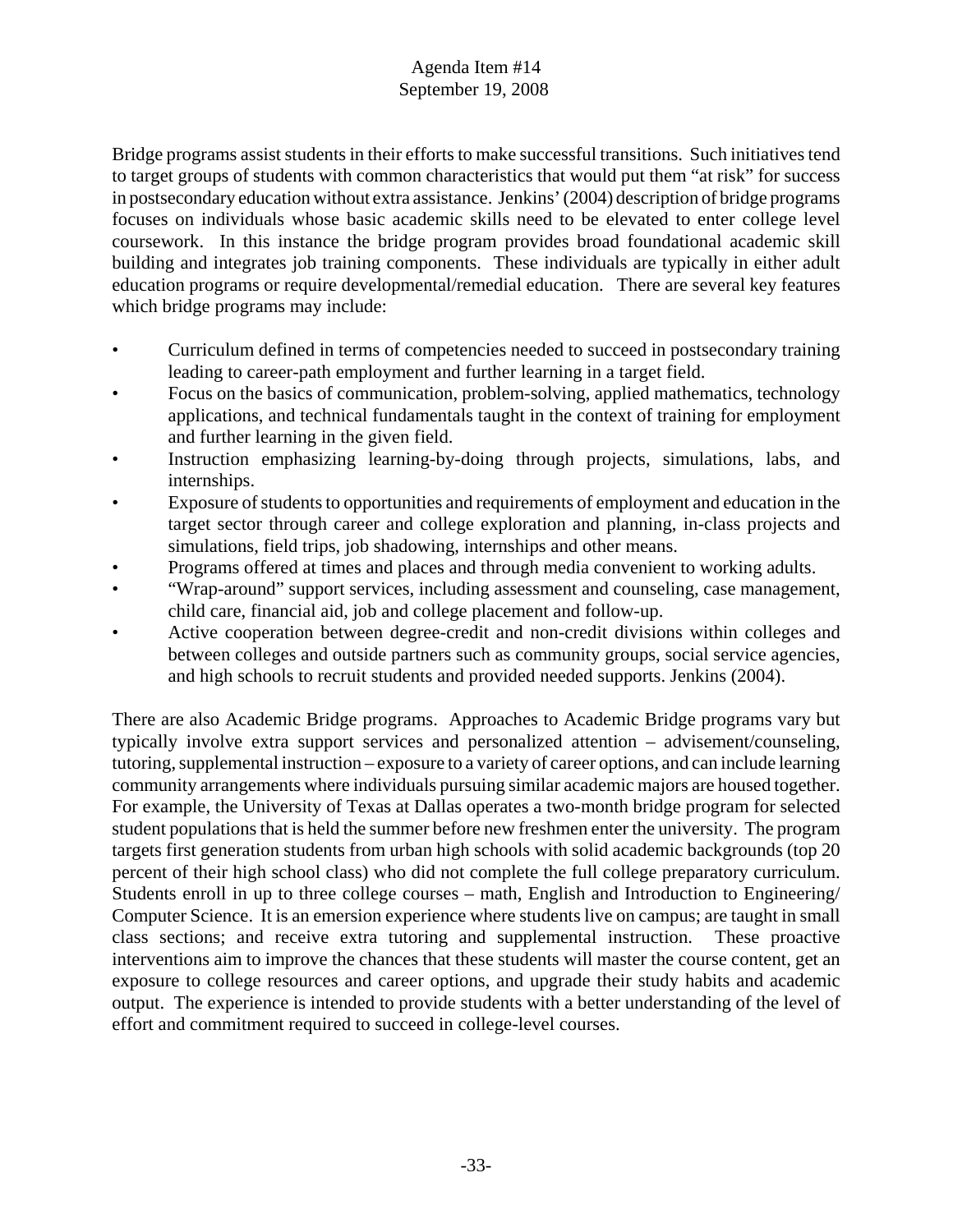#### **WHY ARE TRANSITIONS IMPORTANT?**

Community colleges assist individuals in their efforts to improve their lives. The colleges provide individuals with accessible opportunities to gain skills and make transitions from secondary to postsecondary education; from pre-college to college-level coursework; from two-year institutions to four-year colleges and universities; and from entry level employment into careers requiring higher level skills. Simultaneously, community colleges play a pivotal role in developing the human capital and skilled workforce employers need to thrive in an increasingly competitive environment.

Demographic shifts are accelerating demands that transition initiatives be strengthened. Baby boomers are aging, and demographers project that the natural pipeline of replacement workers will not be sufficient to meet the need for skilled workers. According to Northern Illinois University P-20 Task Force (2006) related research, the relationship between the number of "entry age" workers (18-24 years of age) and the number of "exit age" workers (65+) is projected to remain relatively constant in Illinois through 2015. However, as more baby boomers reach the traditional retirement age, nearly twice as many citizens will be workforce "exit age" as "entry age". Hence, if the status quo is maintained, there will be fewer wage earners to support needed programs and services and keep Illinois competitive.

Addressing the worker shortage is expected to take creativity and the involvement of a more diverse cross section of the population including all traditional populations plus more: racial/ethnic minorities; individuals from low income families; first generation students; non-native English speakers; and adults who have not previously developed their skills to their full potential. Approximately three-quarters of the jobs of the future that can support a family will require postsecondary education and training and higher level skills. Hence, for the good of the individual and the family as well as to provide a competitive advantage for Illinois and the nation, higher levels of education and training should be promoted for the array of Illinoisans exhibiting an ability to benefit.

Jobs of the future will require postsecondary education and training and higher skill levels. Employers that traditionally required a workforce with only a high school education, like automotive service centers and manufacturing, are now utilizing technology to the extent that postsecondary training for their workers is essential for the success of the industry. Callan and Finney (2003) argue that to compete in the global economy, virtually every working age young adult  $(18 - 49)$  years of age) in the United States will need at least two years of education beyond high school.

#### **SELECTED STATEWIDE TRANSITIONS INITIATIVES**

Examples of statewide transitions initiatives that are underway in Illinois which the Illinois Community College Board partners in and provides leadership to include: College and Career Readiness (CCR); P-16 Grant Initiatives; the American Diploma Project (ADP); the Adult Education Strengthening Student Transitions Theme for FY2009; Shifting Gears; the Career and Academic Readiness System (CARS); Career Clusters, Pathways and Programs of Study; Partnerships for College and Career Success (PCCS); Illinois Articulation Initiative (IAI); Course Applicability System/U.Select Illinois; Associate of Arts in Teaching (AAT); and Lincoln's ChalleNGe Academy Completer Community College Stipend and Scholarship. The student population categories used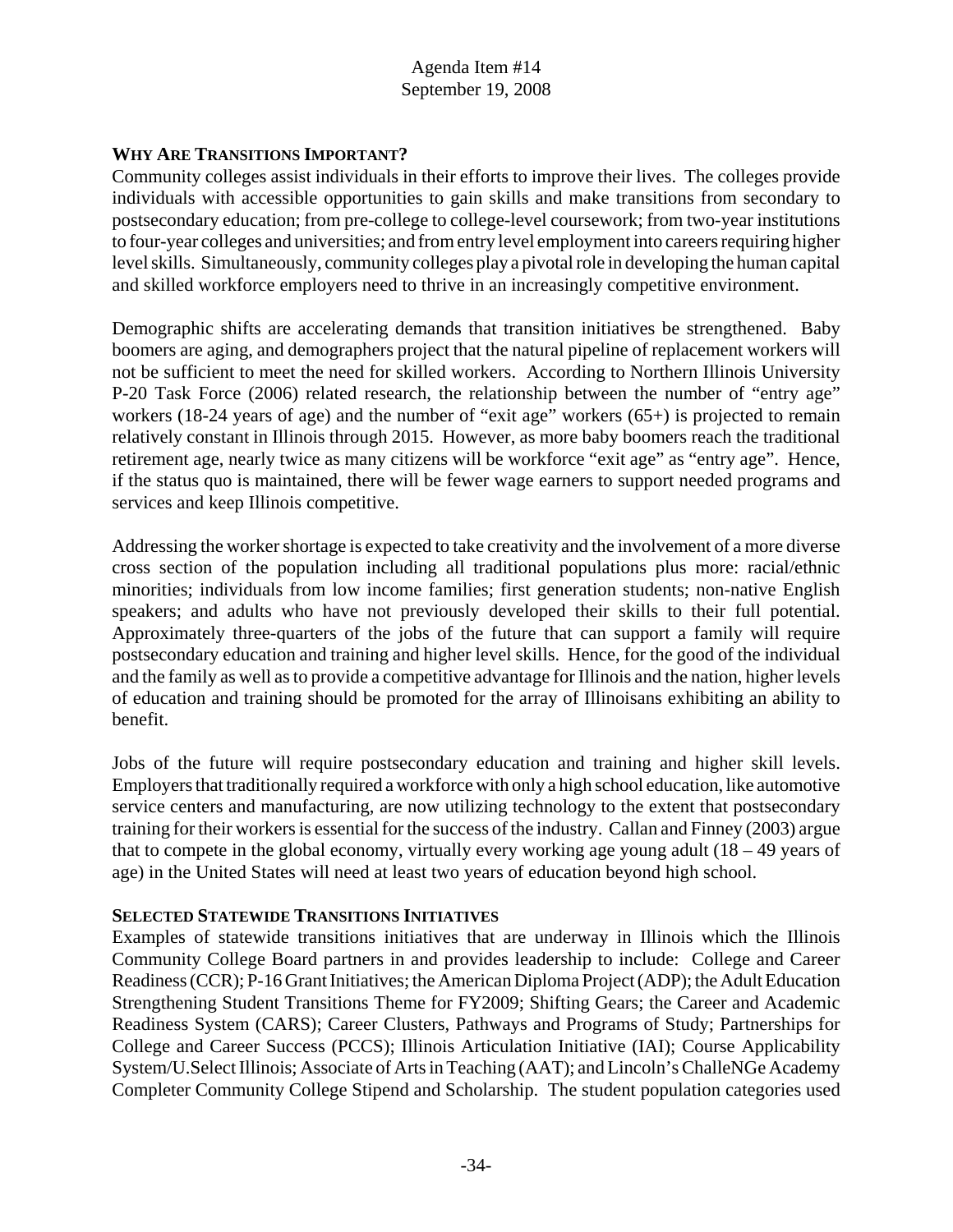in conjunction with the measures are used to list the selected statewide transition initiatives. Several of the initiatives could be listed under multiple categories. A single broad category was selected to avoid duplication – Secondary, Adult Education, Developmental, Postsecondary Perkins and Career and Technical Education; or General.

#### **Secondary**

*College and Career Readiness (CCR)* – Pilot Initiative to Collaborate Across Educational Levels to Increase the Number of College Ready High School Graduates Transitioning to Higher Education The College and Career Readiness (CCR) initiative is being implemented to further dialogue and enhance cooperation across secondary and postsecondary education. The project will make positive contributions to developing shared expectations about what the term "college ready" means in Illinois. The goals of the CCR project include diagnosing college readiness, collaborating across educational levels to reduce remediation, strengthening the alignment of high school and college curriculum, providing resources and academic support to students, and enhancing evaluation processes.

*P-16 Grant (Dual Credit & Dual Enrollment)* – The P-16 Grant funding allows community colleges to expand service to high school students with the ability and interest in taking college-level classes prior to receiving their high school diploma. The grant is primarily used to provide financial support to dual credit and dual enrollment programs. These programs serve to increase secondary to postsecondary alignment and collaboration.

*American Diploma Project (ADP)* – Illinois is moving toward joining the American Diploma Project (ADP) and working with Achieve, Incorporated to further align expectations across educational levels and increase student readiness for college and careers. States that are already part of the ADP network have committed to address key policy priorities including increased alignment, elevated rigor of high school curriculum, streamlined assessment systems, strengthened accountability, and linked data systems.

#### **Adult Education**

*Adult Education Strengthening Student Transitions Theme for FY 2009* – The August 2008 Adult Education and Family Literacy Administrators Conference focused on strengthening transitions for adult education students into college-level coursework and the workplace. Administrators attended sessions addressing state policy, tools for aiding transitions, and best practices for helping individuals advance. At the end of the conference, administrators spent time identifying next steps at the local level to facilitate student transitions in Adult Education programs. This focus on strengthening student transitions has been identified as the Adult Education community's theme for fiscal year 2009.

*Shifting Gears* – Shifting Gears is a Joyce Foundation funded pilot initiative with the goals of positively impacting policy and increasing the number of current and aspiring workers transitioning from adult education and developmental education into c college level postsecondary credit education. In Illinois, Shifting Gears is supporting bridge programming in the high demand industries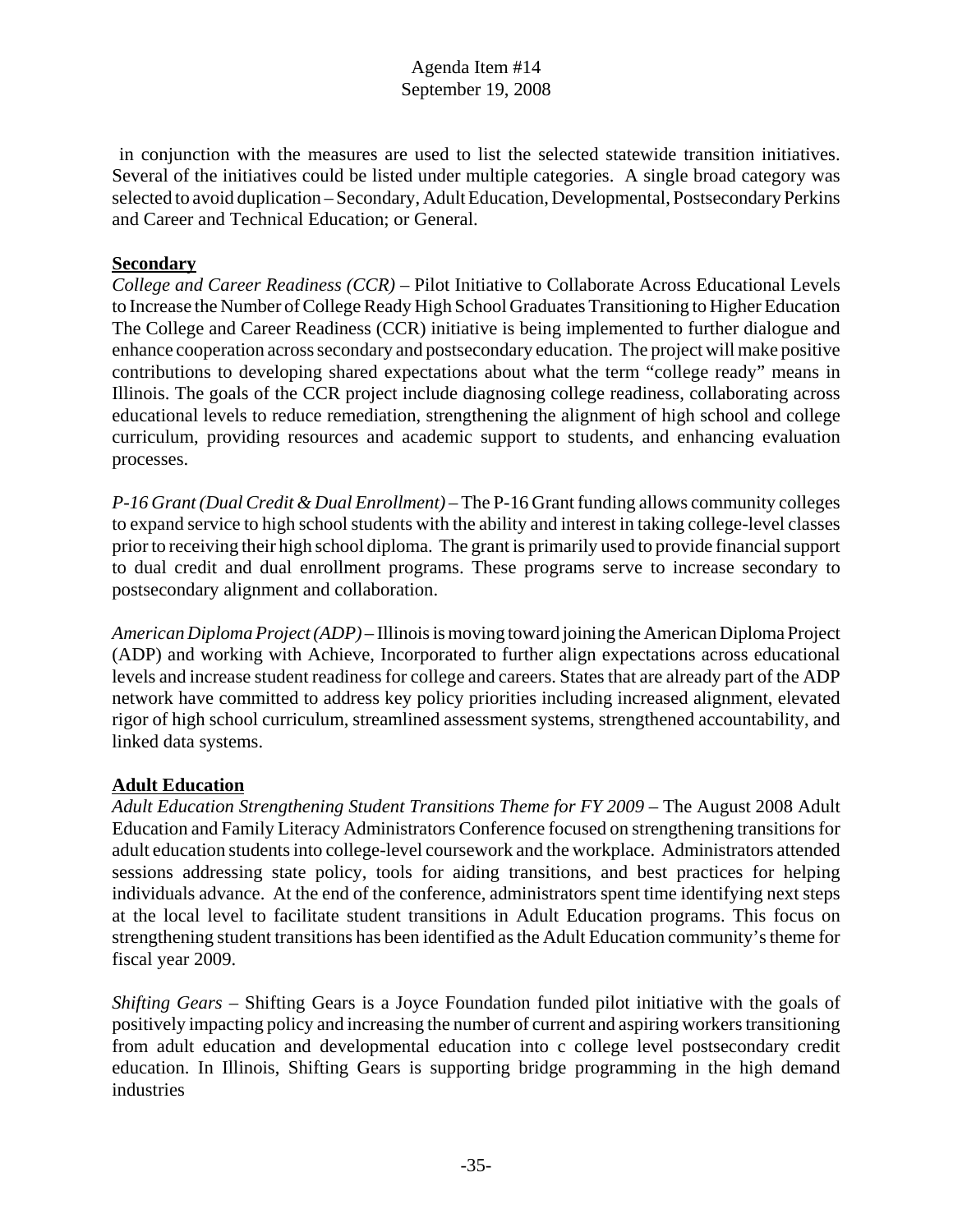of Healthcare, Transportation, Distribution, Logistics (TDL), and Manufacturing. The eight pilot projects include Black Hawk College, College of DuPage, Lewis & Clark Community College, John A. Logan College, the City Colleges of Chicago, McHenry County College, College of Lake County, and Oakton Community College. The approach being used across projects is to integrate workforce and foundational academic skills course content. These blended and contextualized courses are being used to enhance student's core math, science, and verbal and written communication skills and develop the area specific technical skills for success in the workforce. Illinois' overall project goal is to identify policy issues that help, or are barriers to people moving smoothly through the education and training system and to identify best-practice transition models.

# **Developmental**

*Career and Academic Readiness System (CARS)–Enhancing Opportunities for Online Foundational Academic Skills* – The new internet based statewide Illinois Community College Board (ICCB) Career and Academic Readiness System (CARS) initiative is being designed to enhance and extend existing developmental education course/content delivery opportunities. The CARS online teaching and learning system will provide engaging interactive coursework to help individuals build their basic academic skills anytime and anywhere they have adequate internet access.

*Postsecondary Perkins Career and Technical Education Career Clusters, Pathways and Programs of Study* – Illinois' approach to Programs of Study within Career and Technical Education is being organized around Career Clusters and Career Pathways. Clusters are formed around major groupings of similar occupations and industries within the United States economy (e.g., business, information technology, manufacturing, health, and human services). Within each of the career clusters are various Career Pathways. The national level recognizes 16 clusters and 81 associated pathways. The project further aligns course content at the secondary level with increasingly advanced academic and technical courses at the postsecondary level. The Illinois approach to Programs of Study aims to equip students with the knowledge and credentials required for success in the emerging high skills workplace. The project aims to establish additional formal linkages between basic skills, academic preparation, and entry-level training.

*Partnerships for College and Career Success (PCCS)* – The Partnerships for College and Career Success (PCCS) initiative develops seamless avenues that prepare students for careers that are in demand now and those that are projected to thrive in the future. Partnerships are built around local geographic areas and collaborations. Partnership programs have existed for several years and achieved substantial success at the state and local levels. Successful Partnerships are built around several key components including: cooperation; career pathways; professional development; equal opportunity; preparatory services; closely coordinated activities; and accountability/ performance reporting.

#### **General**

*Illinois Articulation Initiative* – The Illinois Articulation Initiative (IAI) is a joint initiative of the ICCB, Illinois Board of Higher Education, and the Transfer Coordinators of Illinois Colleges and Universities for the purpose of enhancing the transfer process among all sectors of Illinois higher education. Community college faculty and staff, along with representatives from four-year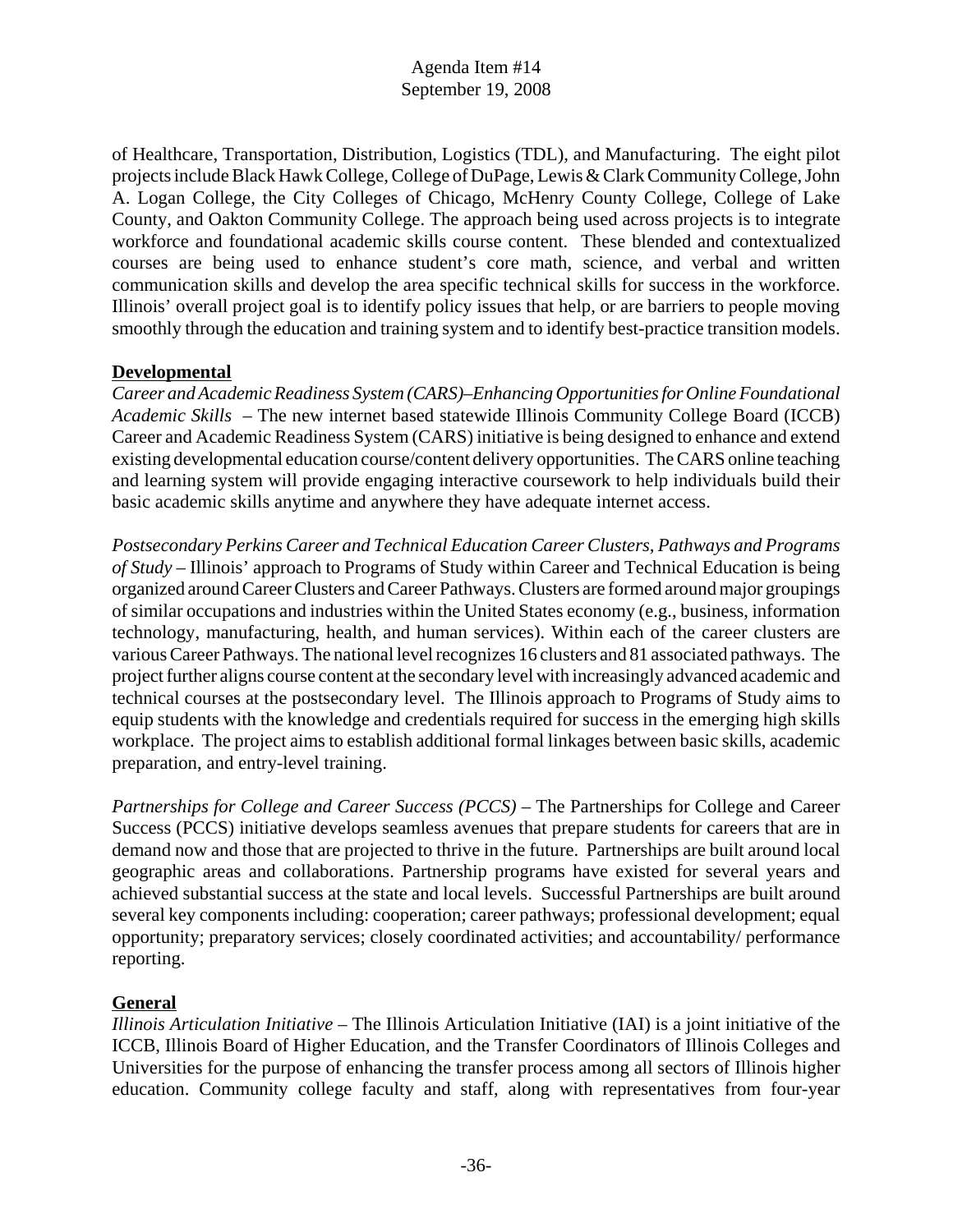institutions, serve on IAI panels that developed specific recommendations for lower-division transfer courses. Recommendations have been endorsed for a common General Education Core Curriculum and major specific courses. The IAI Core Curriculum includes 12-13 courses in five different academic areas. The Core Curriculum transfers to any IAI Participating school and fulfills the lower level General Education requirements. Courses approved for statewide articulation are listed on the IAI website (www.iTransfer.org).

*Course Applicability System/U.Select Illinois* – The Course Applicability System (CAS) which is transitioning to a new name this fall -- u.select Illinois -- provides free internet based information to students and advisors to facilitate planning for the transfer of courses. CAS provides Course Equivalencies between participating schools. The system Planning Guide indicates how specific courses from specific institutions will transfer to another school and how they apply toward specific degrees.

*Associate of Arts in Teaching Degree* – Associate of Arts in Teaching (AAT) degree models have been developed in high-need disciplines. The resulting AAT programs are designed to facilitate a smooth transition for community college student transfer into university teacher preparation programs. To date, AAT degree models for Secondary Mathematics, Secondary Science, Early Childhood Education, and Special Education have been completed and bring implemented. Four customized checklists to facilitate AAT program development are available on the ICCB website. Additional information about the Illinois CAS system can be located at the following links: http://www.ibhe.state.il.us/cas/default.htm and https://uic.transfer.org/cas/index.jsp.

*Lincoln's ChalleNGe Academy Completer Community College Stipend and Scholarship* – The Illinois National Guard youth intervention program called the Lincoln's ChalleNGe Academy works to improve life skills and employability of high school dropouts through participation in a military boot camp program. There are eight core objectives that cadets attending the academy must demonstrate proficiency with during the strictly supervised residential intervention: Academic Excellence; Job Skills; Physical Fitness; Leadership/ Fellowship; Health, Sex Education and Nutrition; Life Coping Skills; Responsible Citizenship; and Community Service. Participants can enroll in dual credit, are offered education and enrichment opportunities and can receive a scholarship to an Illinois Community College Additional information about the program can be located on the Lincoln's ChalleNGe Academy website (http://www.ngycp.org/state/il/).

#### **NEXT STEPS**

"American community colleges are the nation's overlooked asset. As the United States confronts the challenges of globalization, two-year institutions are indispensable to the American future. They are the Ellis Island of American higher education, the crossroads at which K-12 education meets colleges and universities, and the institutions that give many students the tools to navigate the modern world" College Board (2008).

With a more in-depth examination of these transition points and the supporting programs and policies during this fiscal year, the ICCB will be able to develop recommendations on how the system can continue to refine and expand the number of variety of transition points we track, improve our educational partnerships, and determine our funding priorities to best address the needs of our system in improving successful transition of students.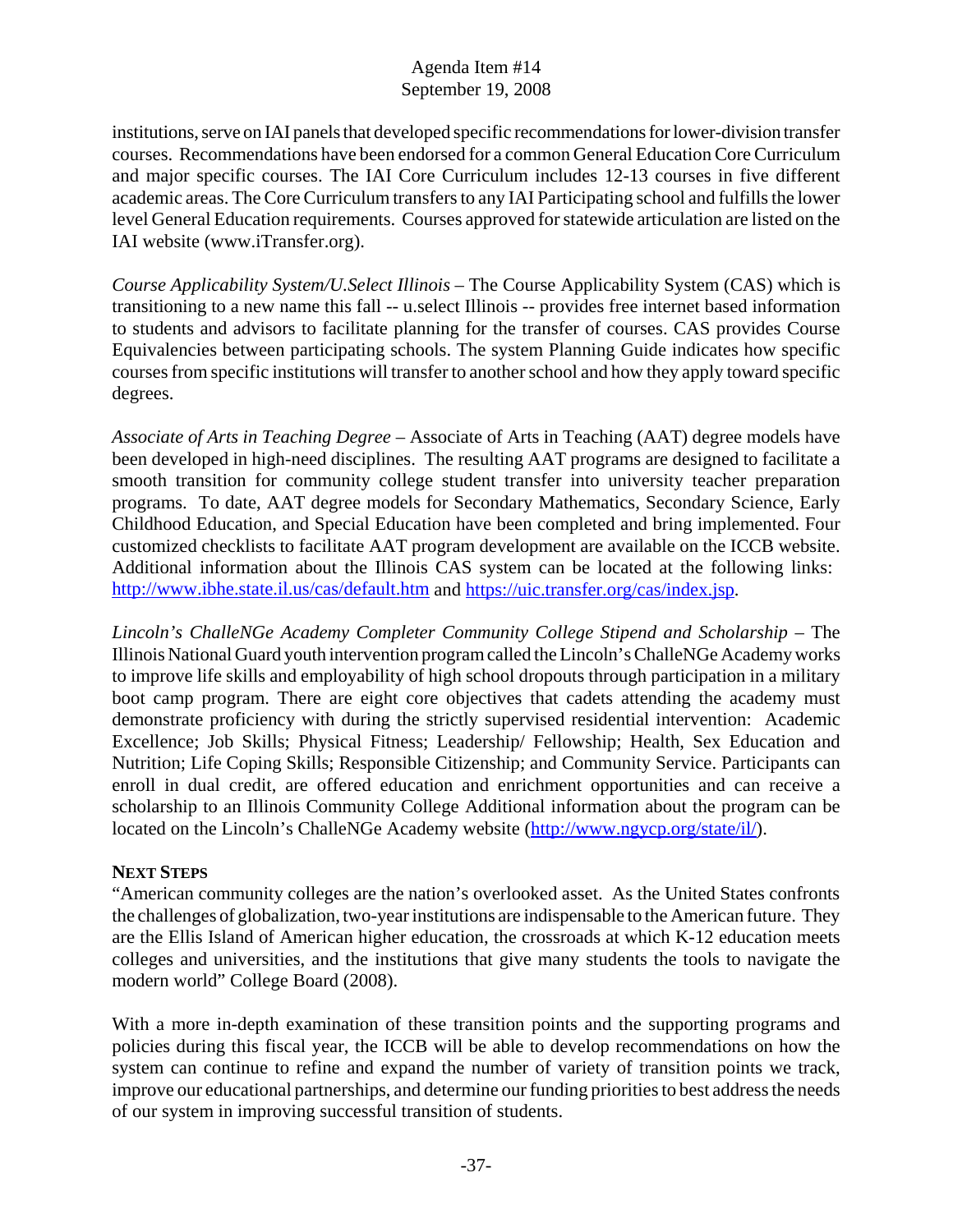#### **BIBLIOGRAPHY**

Callan, P. M. & Finney, J. E. (June 2003). Multiple Pathways and State Policy: Toward Education and Training Beyond High School. Boston, MA: Jobs for the Future. http://eric.ed.gov/ERICDocs/data/ericdocs2sql/content\_storage\_01/0000019b/80/1b/56/b6.pdf

College Board. (2008). Winning the Skills Race and Strengthening America's Middle Class: An Action Agenda for Community Colleges. Report of the National Commission on Community Colleges. Washington, D.C.: College Board. http://professionals.collegeboard.com/profdownload/winning\_the\_skills\_race.pdf

Jenkins, D. (2004). Bridge Program Planning Guide. Chicago, IL: Workforce Strategy Center. http://www.iwitts.com/html/083jenkins.pdf

Goodman, R.F & Schwartz, S (2008) Transition Points: Helping Students Start, Change, and Move Through the Grades New York.

http://www.aboutourkids.org/articles/transition\_points\_helping\_students\_start\_change\_move\_ through\_grades

DeCutler, B. (August 4, 2008). "Academic Bridge Spans Gaps in Path to College." UTD Mercury Online. Dallas, Texas: University of Texas at Dallas.

http://media.www.utdmercury.com/media/storage/paper691/news/2008/08/04/News/Academic.B ridge.Spans.Gaps.In.Path.To.College-3396886.shtml

Northern Illinois University P-20 Task Force. (June, 2006). Keeping Illinois Competitive. Illinois Status Report Science, Technology, Engineering & Math Education. Dekalb, IL: Northern Illinois University.

http://www.keepingillinoiscompetitive.niu.edu/ilstem/pdfs/STEM\_ed\_Trends\_1-3.pdf

University of Texas at Dallas. (2008). The Academic Bridge Program. Dallas, Texas: Author. http://www.utdallas.edu/dept/gs/affiliated\_programs/academic\_bridge/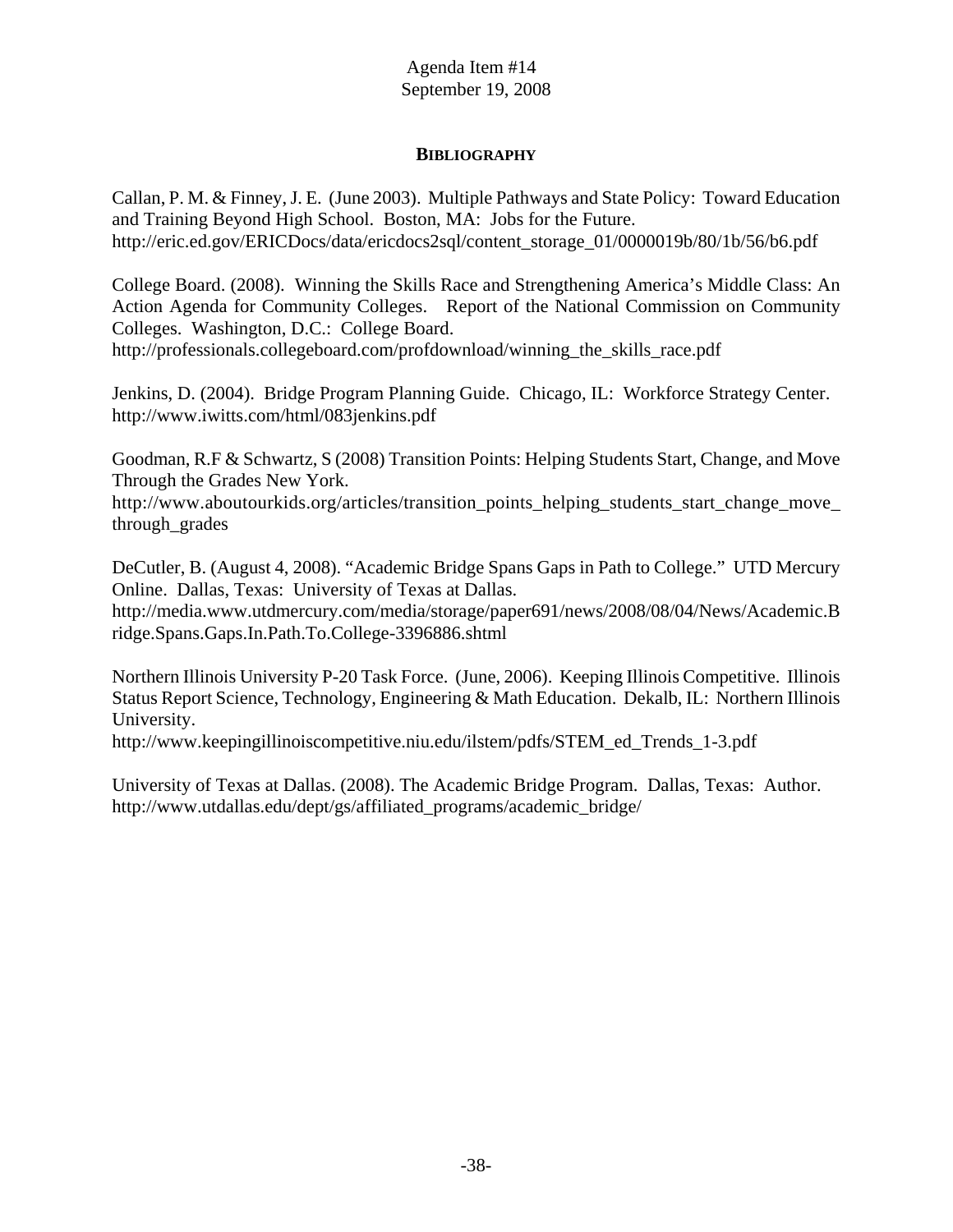#### UNAPPROVED

Minutes of the 376th Meeting of the Illinois Community College Board May 19, 2008 Lewis and Clark Community College Godfrey, Illinois

# **RECOMMENDED ACTION**

It is recommended that the following motion be adopted:

The Illinois Community College Board hereby approves the Board minutes of the May 19, 2008 meeting, as recorded.

\* \* \* \* \* \* \* \* \* \*

Item #1 - Roll Call and Declaration of Quorum

Chairman Alongi called the meeting to order at 9:00 a.m. Roll call was taken with the following members present: Guy Alongi, Suzanne Morris, Rudolph Papa, Tom Pulver, Judith Rake, and Jake Rendleman. Diane Meeks, Brian Savage, and Addison Woodward were absent.

#### Item #2 - Announcements and Remarks by Guy H. Alongi, Chair

Chairman Alongi welcomed everyone and thanked President Dr. Dale Chapman, the Lewis and Clark Community College staff and board of trustees for hosting the meeting. Mr. Alongi noted that it was his first visit to the beautiful campus, and he appreciated the hospitality. Chairman Alongi welcomed Allison Ray to the ICCB staff as executive assistant to the President/CEO. Mr. Alongi introduced and welcomed Judy Erwin, IBHE Executive Director.

#### Item #3 - Board Member Comments

Jake Rendleman thanked Lewis and Clark Community College staff and commented on the beautiful campus and all it has to offer.

Tom Pulver thanked Lewis and Clark Community College for hosting the Board meeting.

Judy Rake thanked Lewis and Clark Community College and announced that she will be attending the Midwest Higher Education Compact Executive Committee meeting in Topeka, Kansas.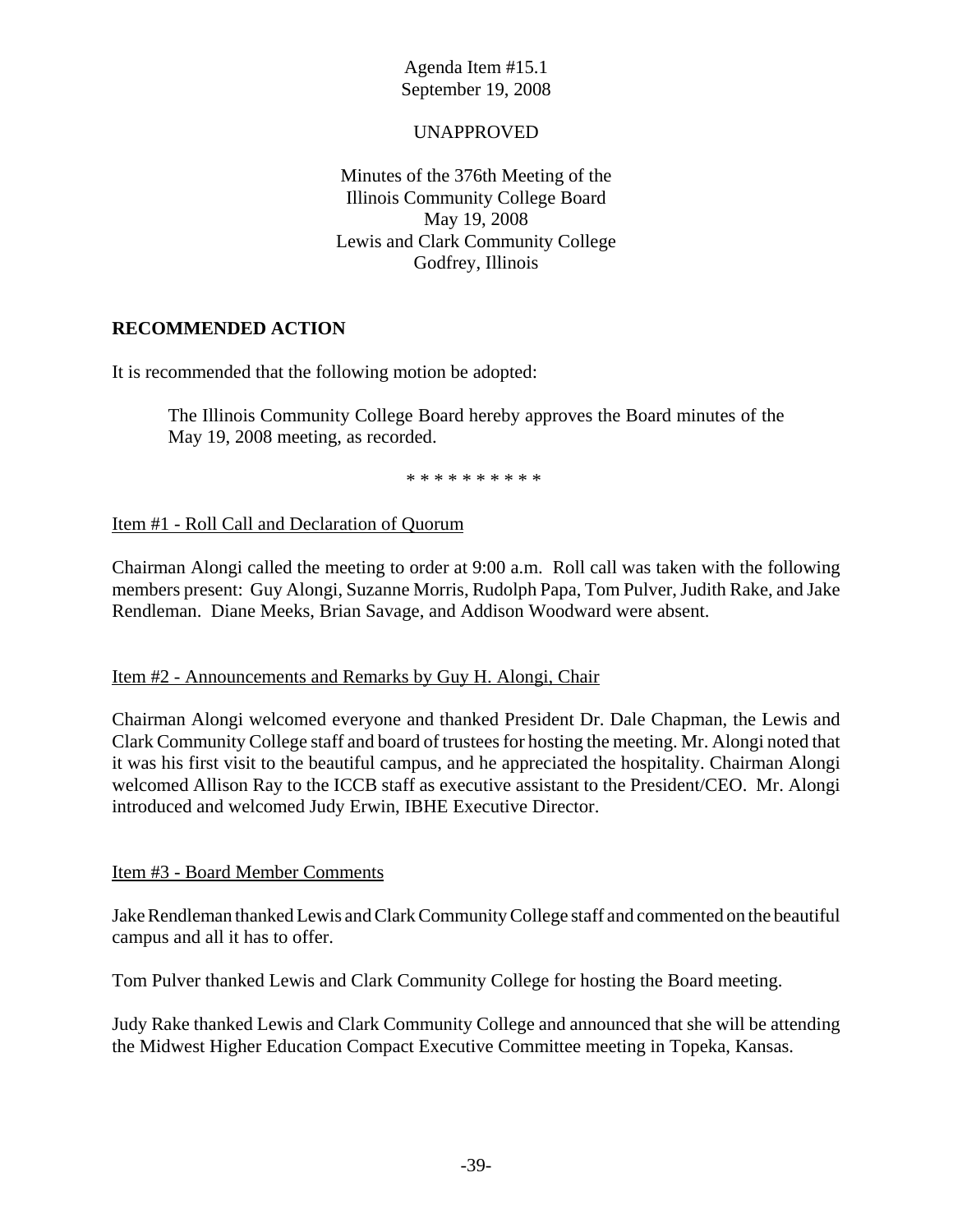Rudy Papa commented that he is glad to be home at Lewis and Clark Community College and welcomed the Board. Mr. Papa reported on the "crash program" for nursing that is scheduled to be held on campus for those interested in nursing. Rudy Papa also thanked Dr. Chapman and all that the LCCC Board of Trustees and faculty have done to prepare for the week long nursing seminar.

Suzanne Morris also commented on the beautiful campus and thanked everyone at Lewis and Clark Community College for hosting the meeting.

#### Item #4 - Remarks by Dr. Dale Chapman, President, Lewis and Clark Community College

Dr. Chapman welcomed everyone to his campus and gave a brief history of Lewis and Clark Community College. The college provides services for over 20,000 people across seven counties and also serves as a cultural destination for the region. Some of the college's noteworthy programs include its nursing program initiatives, it is the second school in the state for workforce training, its engineering program is practical experience-based, and it is one of only two all-Steinway campuses in the United States. Many of the college's buildings are on the National Register of Historic Sites and its expansive grounds houses many signature gardens. Due to the vast and beautiful campus, Lewis and Clark Community College is regarded as a cultural destination in the area and hosts many events for surrounding communities.

Dr. Chapman also showed a video highlighting the Great River Research and Education Center that Lewis and Clark Community College has been integral in developing in cooperation with the University of Illinois and the Illinois Natural History Survey. The video also featured the Confluence Station, which is currently in development and incorporates many green buildings and operating procedures.

#### Item #5 - Committee Reports

#### Item #5.1 - Academic Affairs and Student Relations

Jake Rendleman reported that the committee met via conference call on Thursday, May 15, at 2:00 p.m. Committee members in attendance included Tom Pulver and Jake Rendleman. Staff present were Elaine Johnson, Brian Durham, Rob Kerr, Jennifer Timmons, and Becky Sanders. Mr. Rendleman reported that the committee discussed:

#### < **Program Review Statewide Summary**

The program has been redesigned to make it more user-friendly and it highlights best-practices. CTE, General Education and Academic Support Services were reviewed. There were 1,129 instructional programs received and 1,061 included instructional programs and 68 student academic support services. The areas with the most significant activity include: Health Services, Information Technology, Electronics and Criminal Justice.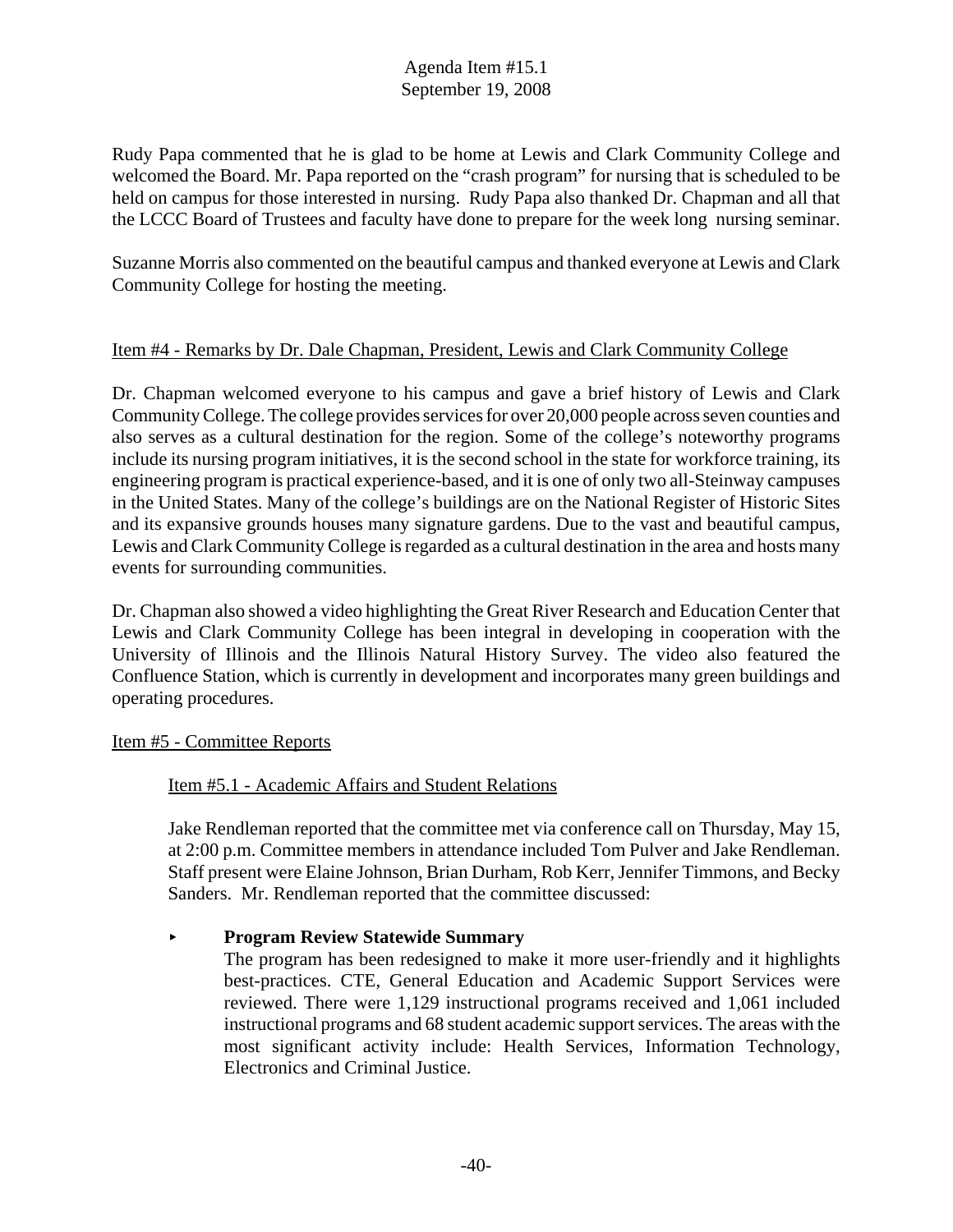**Partnership Grant for College and Career Success** (formerly known as Tech Prep and funded through Title II and Perkins IV). Illinois chose to maintain funding and change the name. It joins secondary and postsecondary stakeholders to take responsibility and pull together to provide transition and make it a clear and easy as possible.

#### < **Student Leadership Institute**

This institute is held for Student Advisory Committee members. Typically 30 to 40 students attend. Registration forms are being sent out electronically, as well as phone call follow-ups. Jennifer Timmons has coordinated the Institute and Mr. Rendleman highly recommends student attendance.

#### < **Dual Credit Summit**

The Dual Credit Summit will be held October 6-7, 2008. A statewide advisory group is helping plan the agenda.

# < **Forum for Excellence Conference**

The Forum for Excellence Conference will be held September 23-24, 2008. This is the  $6<sup>th</sup>$  year for the Forum. This year's focus is on programs of study that involve Perkins IV and will serve as the kick-off for comprehensive professional development efforts around programs of study for the upcoming fiscal year.

#### < **Bio-Summit**

The Bio-Summit will be held May 30, 2008, at Kankakee Community College. This is a joint partnership between ICCB and DCEO. The primary focus will be on farming, agriculture energy, and postsecondary curriculum development. Elaine Johnson indicated Summit organizers are working in conjunction with many Illinois Presidents that are holding a summit on green jobs this fall in Illinois.

Jake Rendleman reported that the above conferences indicate the renewed commitment of ICCB staff to engage in the field with additional technical assistance efforts and reinforce their role as a resource to colleges throughout Illinois.

Elaine Johnson reported on additional professional development efforts in the College and Career Readiness pilots and plans are to hold a summit sometime in the fall. Legislation mandates opening the programs to other colleges, but it will not be known if that is an option in the next fiscal year until funding levels are determined. Elaine Johnson also reported that the Achieve Project report is ready and will be presented to ISBE next week.

#### Item #5.2 - Budget and Finance

Rudy Papa reported that the members of Budget and Finance Committee met at 8:30 a.m. this morning in the Trimpe Advanced Technology Center and reviewed Fiscal Year 2008 system budget issues. Fiscal Year 2008 office budget issues also were discussed.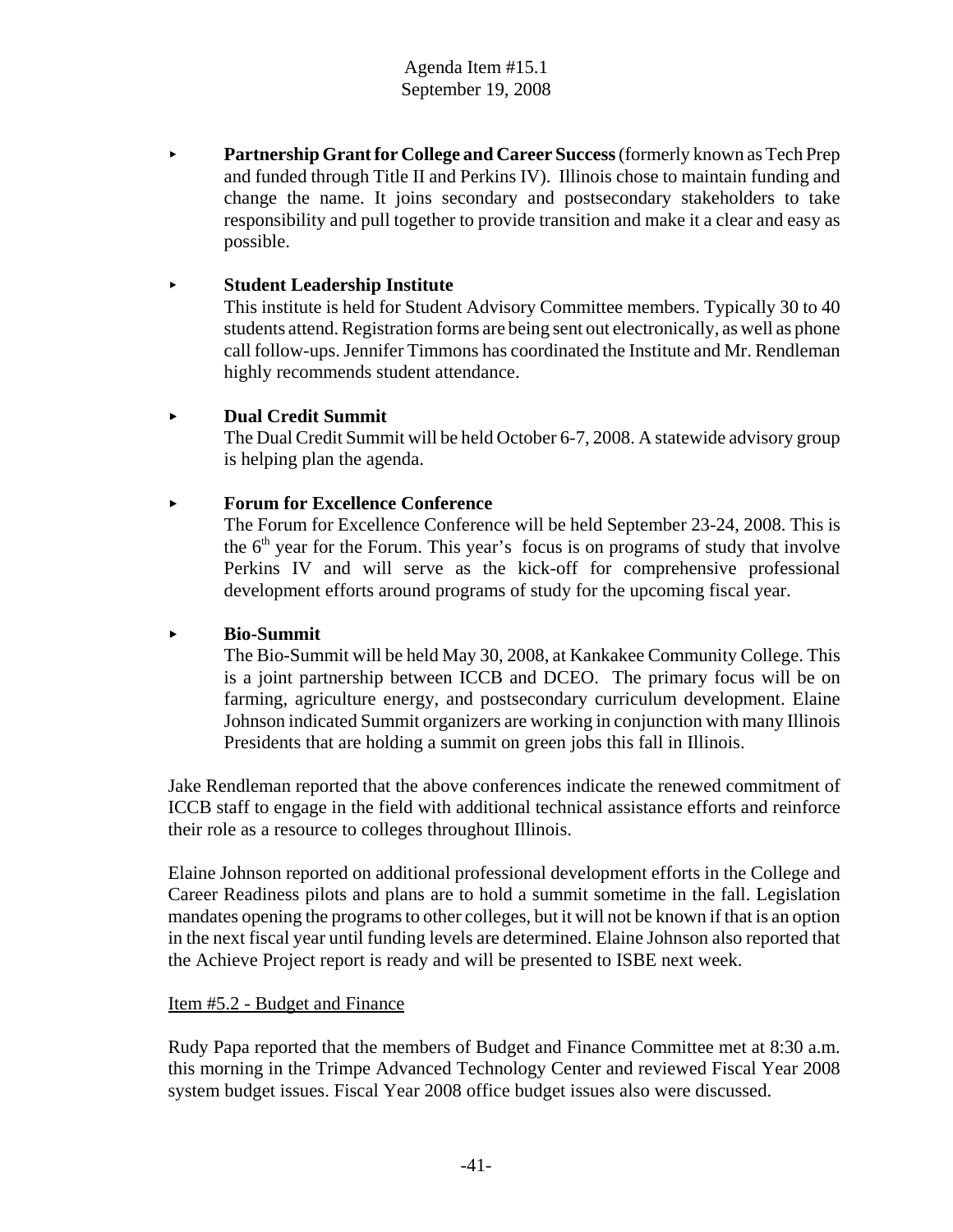Agenda Items 14.2, 14.3, and 14.4 are annual items that are approved by the Board. These three items allow the President/CEO to enter into grant agreements and contracts for our services, to transfer up to 2 percent of operating funds among lines, and to enter into contracts for services. The Committee discussed these items and recommends them for approval.

The Committee had a brief discussion about the fiscal year 2008 and 2009 budgets; however, there is no indication of when and at what level the budget will be passed. Discussion followed regarding the continued strategy of student tuition at which time Suzanne Morris provided an update. Vice Chair Morris stated that the ICCB has been asked to withhold 1/12 of its budget and the more that the ICCB is asked to withhold, the more burden is placed on students in the effect of increased tuition. She also indicated that the committee is looking forward to our advisory groups' thoughts and recommendations on this issue.

#### Item #5.3 - External Affairs

Jake Rendleman reported that the External Affairs Committee met by conference call on Wednesday, May 14, at 11:00 a.m. Discussion focused on public relations and legislative activity.

Steve Morse reported that ICCB Vice President Dr. Karen Hunter Anderson has been quoted extensively recently and was the keynote speaker at Regional Trustees meetings and spoke of funding, technology, and educational issues. The ICCB worked with the Illinois Channel to cover the Homeland Security Conference and Campus Security activities of the ICCB and community colleges. As a result, Dr. Anderson was interviewed by the public affairs cable network on these activities. The Illinois GED Advisory Committee wants to get involved in a statewide public relations campaign and further activity will take place during the summer.

It was also reported that Steve Morse had begun the process of scheduling regional meetings with community college public relations and marketing personnel over the summer. The purpose of these meetings is to help the colleges with public information and marketing while working within the budget efforts of the ICCTA and the Presidents' Council.

A legislative update will be provided later in the meeting.

Geoff Obrzut thanked Suzanne Morris for her involvement in public relations and Karen Anderson for her cooperation with Illinois Channel.

#### Item #5.4 - Strategic Planning

The Strategic Planning Committee met on Wednesday, May 14, at 2:00 p.m. via conference call. Discussed was the IBHE Public Agenda on College and Career Success. IBHE has engaged the services of National Center for Higher Education Management Systems (NCHEMS) to assist in the development and final report of the initiative created to meet the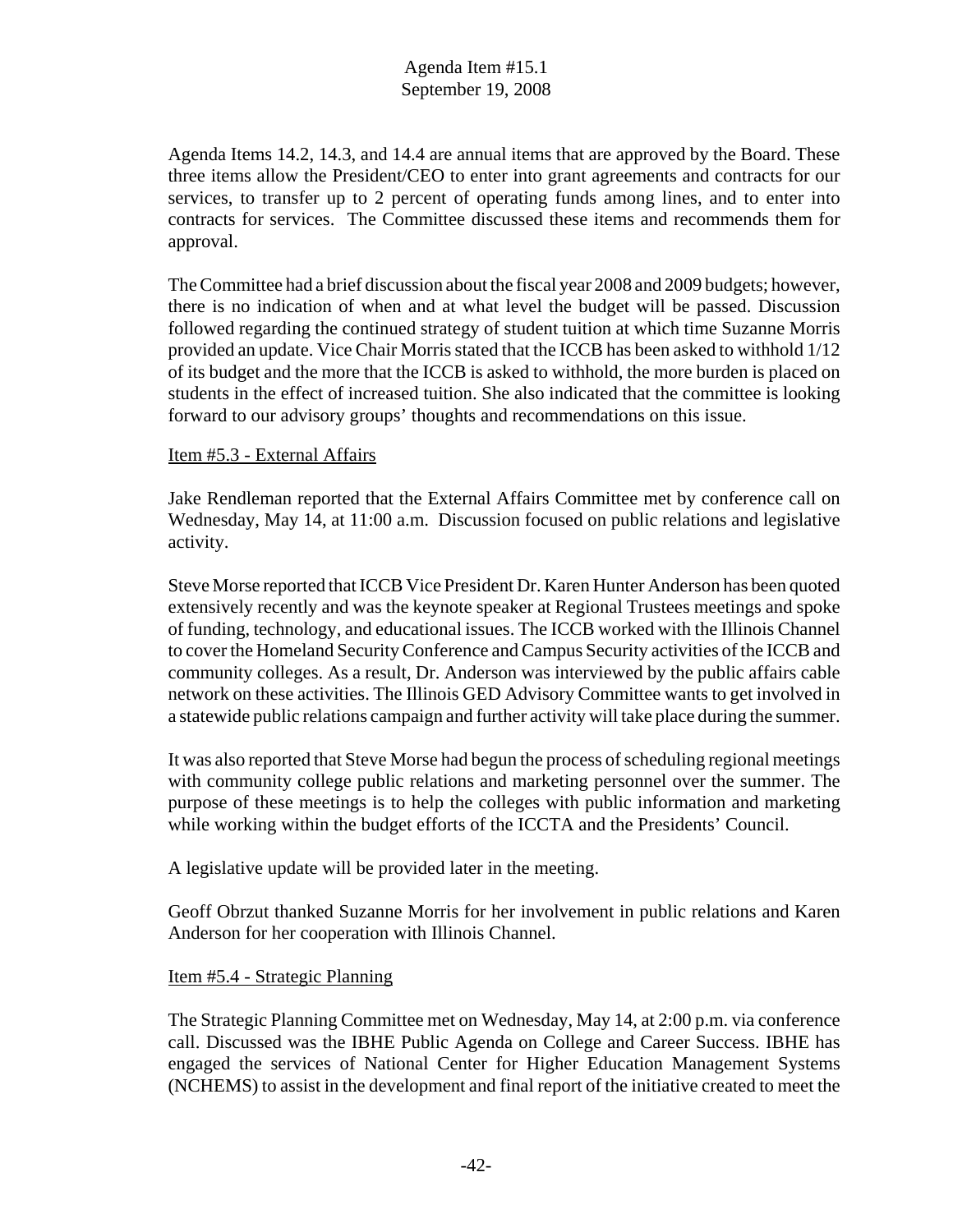requirements of House Joint Resolution 69. NCHEMS will conduct a presentation later during the meeting. The Public Agenda meetings that are to be held by the IBHE are a priority of the ICCB, and ICCB staff and Board Members will be invited to provide input and are encouraged to attend any and all meetings if possible.

#### Item #6 - President/CEO Report

Geoff Obrzut welcomed everyone and thanked Dr. Dale Chapman and the Lewis and Clark staff for hosting the Board meeting. Mr. Obrzut also thanked Cherie VanMeter for preparing the Board materials and planning the meeting and Liz Becker for assisting at the Board meeting. Allison Ray was introduced as Mr. Obrzut's new assistant, filling the vacant position. Get well wishes were passed on to Board member Dianne Meeks who is dealing with health issues. Guy Alongi was recognized for his vision of the Homeland Security and Campus Safety Institute and the success of the event. The Board was invited to the ICCB Staff Appreciation Day to be held June 26 at the Lincoln Land Community College office. Geoff Obrzut also reviewed the remainder of the Fiscal Year 2008 Calendar and reminded everyone that Board meetings were returning to Fridays, a change from the Monday meeting schedule that is currently in place. In closing, Mr. Obrzut expressed his condolences to ICCB staff member Lavon Nelson on the passing of her father.

#### Item #7 - Advisory Organizations

Item #7.1 - Adult Education and Family Literacy Advisory Council

**Professional Development, Training and Marketing Committee** - Working on a new marketing tool to promote self-assessment. It will partner with other agencies to provide an assessment to show marketing strengths and weaknesses and then recommendations may be made to improve marketing program.

**Curriculum and Instruction Committee** - Has been working on what constitutes vocational completion for Adult Education. A survey was recently completed to find out what current requirements are in place for course completion. Findings resulted in difficulty in finding a narrow definition of vocational completion. Want to align the vocational completion with the Illinois Department of Labor categories.

**Policy Studies Committee** - Focused on various test proofing instruments and whether it would be in Adult Ed's best interests to consider another test type to take. After research they have decided to stay with the current test. The group has also been working on the current funding formula for Adult Education.

**Transition Support Services Committee** - Focus is primarily on students transitioning from Adult Education to college or the workplace. In the future, the Committee will take a close look at successful transition programs currently in place and identify which aspects of those programs that can be successfully duplicated.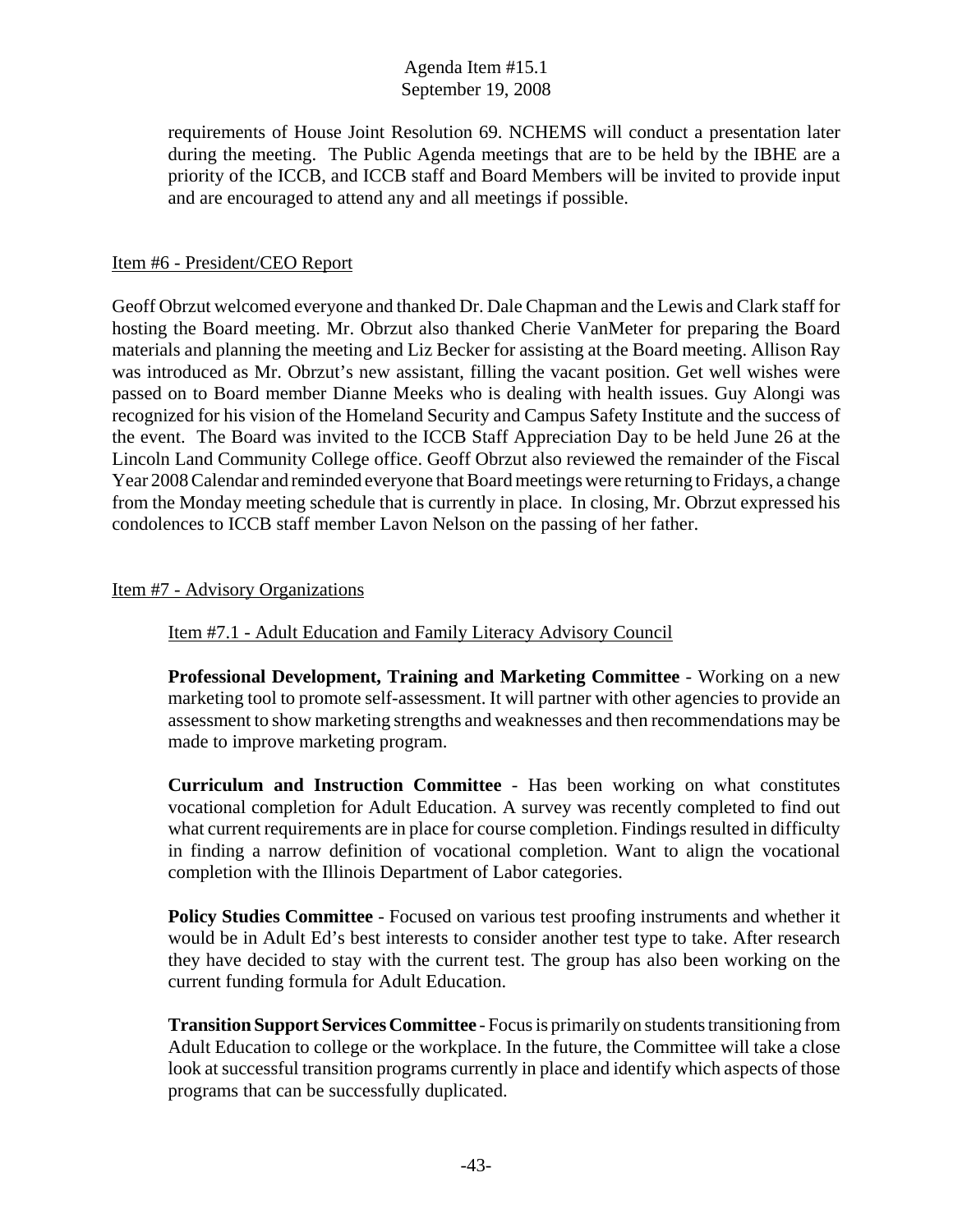#### Item #7.2 - Illinois Community College Faculty Association

Kevin Weston thanked Guy Alongi, Board members, Geoff Obrzut, and staff for all of their support without which the Illinois Community College Faculty Association would have trouble achieving their membership goals. He also thanked Dale Chapman and Lewis and Clark and commented on the beautiful campus and architecture of the buildings -- a true insight as to what community colleges are all about.

Mr. Weston reported that the **Teaching and Learning Excellence Conference** is held every year for community college faculty throughout the State of Illinois and will be held this year on October 9 and 10 at the President Abraham Lincoln Hotel & Conference Center in Springfield . Planning for this conference is currently taking place. The ICCFA retreat will be held June 6 and 7 in Springfield in conjunction with the ICCTA meeting. The highlight of this retreat will be the awarding of five \$1,000 scholarships to community college students, as well as faculty, to provide workshops to enhance faculty involvement or conduct research. Funding for these scholarships is provided through dues paid by the community colleges to belong to the Faculty Association. Currently, 14 of 39 community colleges have paid their dues.

Kevin Weston thanked Tom Pulver for representing the Faculty Association as the liaison on the ICCB. Mr. Weston also expressed his eagerness for the September Board meeting that will be held at Rend Lake College.

Guy Alongi initiated a discussion regarding the issue of community colleges not paying Faculty Association dues. Elaine Johnson commented that membership is not required. Chairman Alongi requested that an update on membership be reported at the September meeting. If membership is lagging, perhaps the Board may try to sanction the community colleges to pay ICCFA dues.

#### Item #7.3 - Illinois Community College Trustees Association

Mike Monaghan reported that the Trustees Association experienced a very busy year thus far. The state convention will be held June 6 and 7 at the President Abraham Lincoln Hotel & Conference Center in Springfield . The executive committee meeting will be held June 5, the election of officers will be held June 6, and an awards banquet will follow.

The top legislative issue is passage of the Ethics and Local Control Issue, House Bill 4189 sponsored by Representative Pritchard. The bill passed committee and is scheduled to come up for a vote this week, we are positive it will pass with an affirmative vote. If it passes, the bill then goes to the Governor for signature.

The college insurance program for community college retirees is another issue that needs our attention. This program is in need of an increase in the effect of a current .5 percent payroll match to a .75 percent increase to maintain adequate funding. Not sure of the possibility of the bill passing, but something to monitor.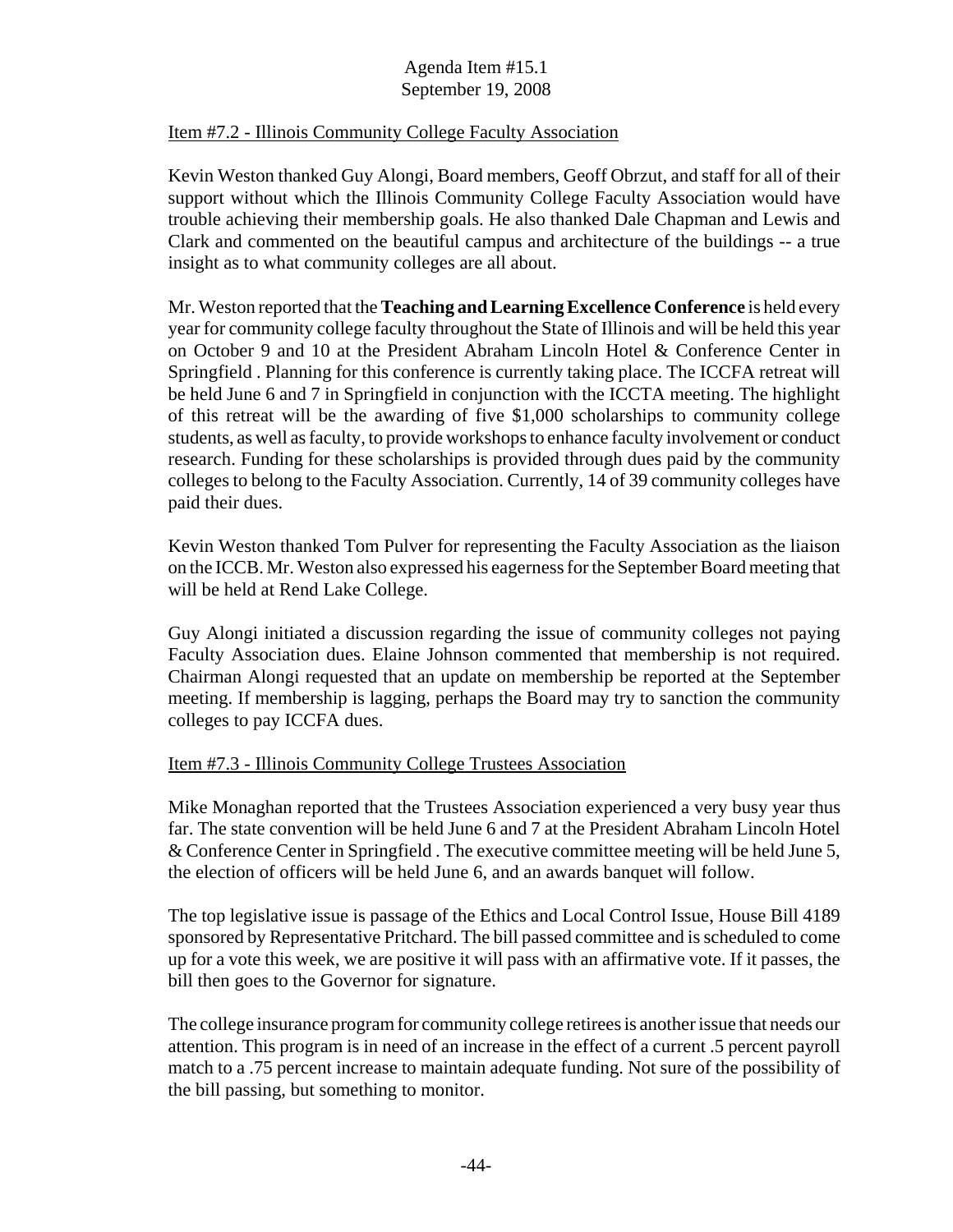Budget is the major issue right now. The ICCTA is very involved in the FY 2009 budget in advocacy as well as creation. Trustees have received information after testifying before the House Committee that we would like Level 5 of the Illinois Board of Higher Education budget recommendations. This is the highest of the various recommendations suggested by the IBHE for consideration by the General Assembly. Level 5 includes a 6.9 percent increase in funding above FY 2008 amounts. The House is currently preparing budgets and will include Step 3 for the community college budget. That amounts to a 2.9 percent increase in funding above FY 2008 levels. This is good news and we have reason to believe that the House and Senate may agree on budgets for higher education and K-12. The question we are dealing with now is the current FY 2008 budget and what is its actual amount. We have been informed that community colleges may be asked to withhold \$25 million or 8.3 percent of their FY 2008 budget. This is a major issue and a very serious situation.

As trustees we are lobbying everyone possible, talking with the Governor's office and members of the General Assembly. However, the General Assembly has done its part in passing the budget, now it is the Governor managing the budget. However, the General Assembly now needs to approve a FY 2009 budget at an acceptable level. The trustees are working on the issue and can see the support of everyone. At the ICCTA meeting on June 6-7 in Springfield, the board will be brought up to speed with everything and any recommendations that may help the issue at hand.

#### Item #7.4 - Presidents Council

President Terry Bruce thanked Dr. Chapman, Chairman Alongi, and members of the Board. Mr. Bruce thanked Judy Erwin for taking her board on the journey in developing the 5 level budget and noted that the General Assembly accepted a recommendation of Level 3. That would not have happened without the leadership of the Board of Higher Education. Mr. Bruce also thanked Aims McGuinness; he likes the fact that Mr. McGuinness is advocating for education in the K-12 sector and is looking forward to reviewing the final report.

Terry Bruce went on to say, "\$25 million is to be cut out of our budget and we were chosen to help balance the budget. I can't figure out what happened. We have one million students throughout the state and we got cut but senior institutions did not. We educate the largest number of nurses in the state of Illinois, Dale has the largest program and we got cut. We serve 65% of all minority students the go into higher education and we got cut. We have the largest number of multi-lingual, Latino students and we got cut. We educate people in the most efficient, most effective, lowest cost of higher education in the state of Illinois and we got cut. We serve the poorest students in the state of Illinois, people least able to get a higher education degree come to us and we got cut. We serve most of the students who come for the first time in their family to an institution of higher education and we got cut. We serve the most adults in the state of Illinois and we got cut. We serve high school students. I don't understand why we got cut, I don't understand how to get the funding back. This cut is frustrating. Someone in the office of the Governor had the power to say that this group of 39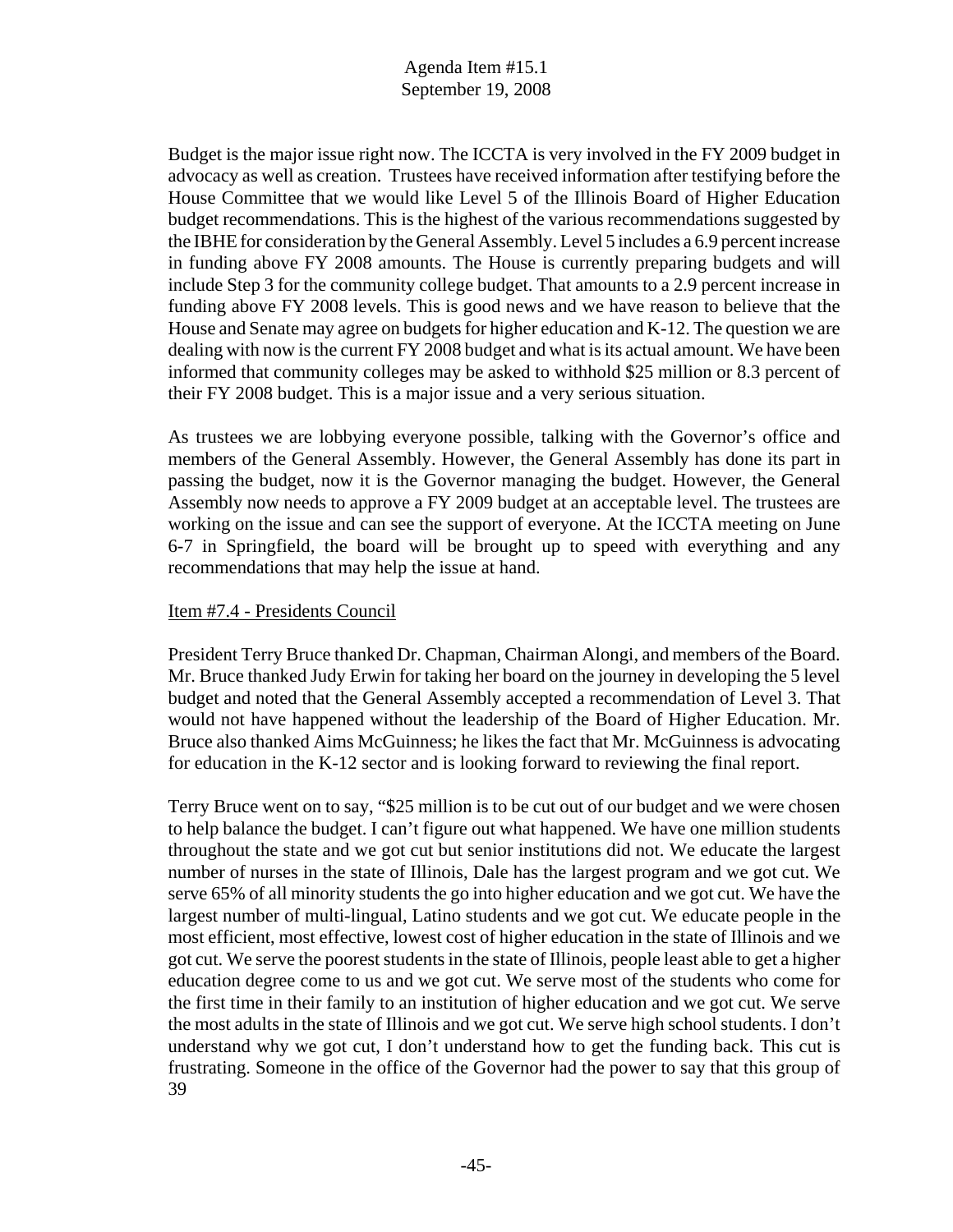small colleges should take a cut and the four-year institutions should walk away. That is unspeakable - let me make it clear, I'm not saying they should be cut, I am glad they did not because they have suffered as we have suffered. But, it means that somewhere along the way we have dropped the ball and I have dropped the ball."

"Now, let's talk about next week and where are we going? If we got cut in the budget for last year maybe we can do better. We have a coalition: the ICCTA, the ICCB, the community college presidents and faculty. We did testify trying to advocate for Level 5. The commission and the committee indicated that the Level 3 which is a 2.9% increase was to be recommended. They also indicated that we are going to get money back for Student Success. The House meets next week and I hope everyone is available to advocate for us. The speaker I believe is going to pass out three bills which would encompass the budget. They're going to pass out the three bills and a fourth optional bill. The first bill will take care of all the union employees , the second take care of all merit compensation employees and normal expenditures at level funding and the first bill also will provide an additional \$100 million and bill three includes us. These three bills will comprise of all government spending. There are not any new revenues, not right now. However, bill four includes the wish list of \$650 million for Medicaid, \$650 million for education (elementary and secondary), \$270 million for health and human services and nothing for higher education. It is unclear if bill four will pass at all or pass the Governor's desk. There also seems to be no support for a capital bill."

"For the last five years we've had substantial growth in population of students and now we have an 8.3 percent cut and I keep saying why did that happen? Why of all the people were we chosen? I just think that I have failed and the presidents have failed to make the case that we're worthy of funding. I would like to think that somebody else on my watch is responsible for a cut of \$25 million. I have to say that on my resumé that's not a crowning accomplishment for the year that I have served this operation. I have failed that is simply it. We have failed and I believe we need to consider its workings, how we are organized and how we relate to the Board of Higher Education and how we relate to the senior institutions. Maybe it's time to go to the Governor - the IBHE, the ICCB, selected Presidents and selected trustees and just say 'What do you want us to do?' When adult educators, adults, come to our schools, we let them in; when the poorest come to our schools, we let them in; when blacks come to our schools, we let them in; if that is not what you want us to do, then tell us what to do. Because we've done it for over 40 years, yet at the end of this long trail of history we are funded at less and less amounts every year. I think it is just time we go to the people who make the decisions where we have failed to make the case that we are worthy of support and ask them those things. Thank you." Following Terry Bruce's comments, an open discussion of the budget situation took place.

#### Item #7.5 - Illinois Community College System Foundation

Ray Hancock thanked the chairman, President, and members of the board. He commented on Lewis and Clark's campus, especially the aquatic center. He also appreciates Terry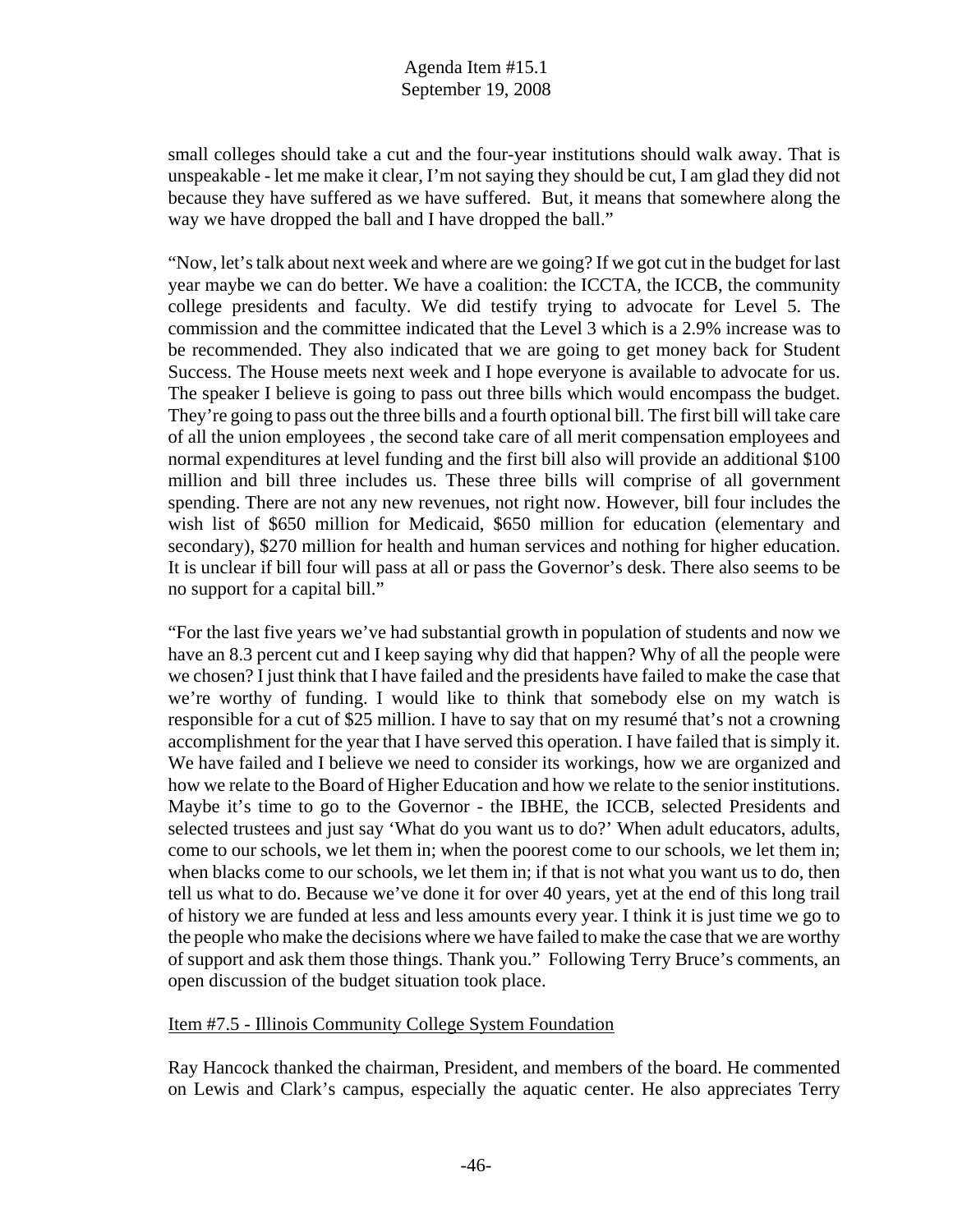Bruce's aggressive stance; he has seen this system when it was very aggressive and very successful and that is where we need to be again. The Illinois Community College System Foundation continues to do well and there are a few updates.

**Purchasing Consortium** - Created about three-four years ago to benefit all 48 community colleges. It has been quite successful; virtually every college has utilized it with the exception of one or two. Produced about \$6 million in total sales for 2007 and continues to do well.

**Partners with the system - These have been made possible through the Purchasing** Consortium. This has created numerous contacts with communications companies, insurance companies and energy consulting groups that would like to partner with the foundation to serve our colleges. These partnerships are not entered into lightly with the Foundation board, the ICCB, President's Council, and the colleges all involved in the process. This has put community colleges in a position of significant purchasing power.

**Scholarship Program** - Is doing quite well and the program has almost doubled in size within the last few years. About seven or eight scholarships are awarded to each community college every year representing about \$250,000 a year.

**Membership Program** - This is brand new and is tentatively being called *Enroll Illinois*. It would provide memberships in the foundation for colleges, universities, but mostly individuals that have been a part of the system. They asked for input from the colleges so as to not create competition and thus far no negative input has been received about the program so they will proceed with their efforts. It is a big job but one that is being looked forward to.

**Grants** - Recently awarded a grant to the Illinois Community College Funding Coalition and another to Heartland Community College for a pilot program in their Developmental Mathematics Program.

Harry L. Crisp II Community College Center - All plans with architects and engineers, financing has been arranged, bids have been accepted for construction plans to add two floors to the building. However, the Foundation has asked the contractor not to start construction because of concerns about the state of the state and how would things look if we started construction and then money was being withheld. The Foundation is also concerned about renting out the fourth floor of the building. So the project is tentatively on hold awaiting further developments with the current budget situation.

Chairman Alongi recognized that Marikay Hegarty served on the Illinois Community College System Foundation and that a replacement is needed on the Foundation Board. Ray Hancock agreed and Chairman Alongi asked Tom Pulver if he would like to serve on the Foundation Board. Mr. Pulver agreed and a motion was made by Jake Rendleman to appoint Tom Pulver to the ICCSF Board, which was seconded by Rudy Papa. The motion was carried by voice vote.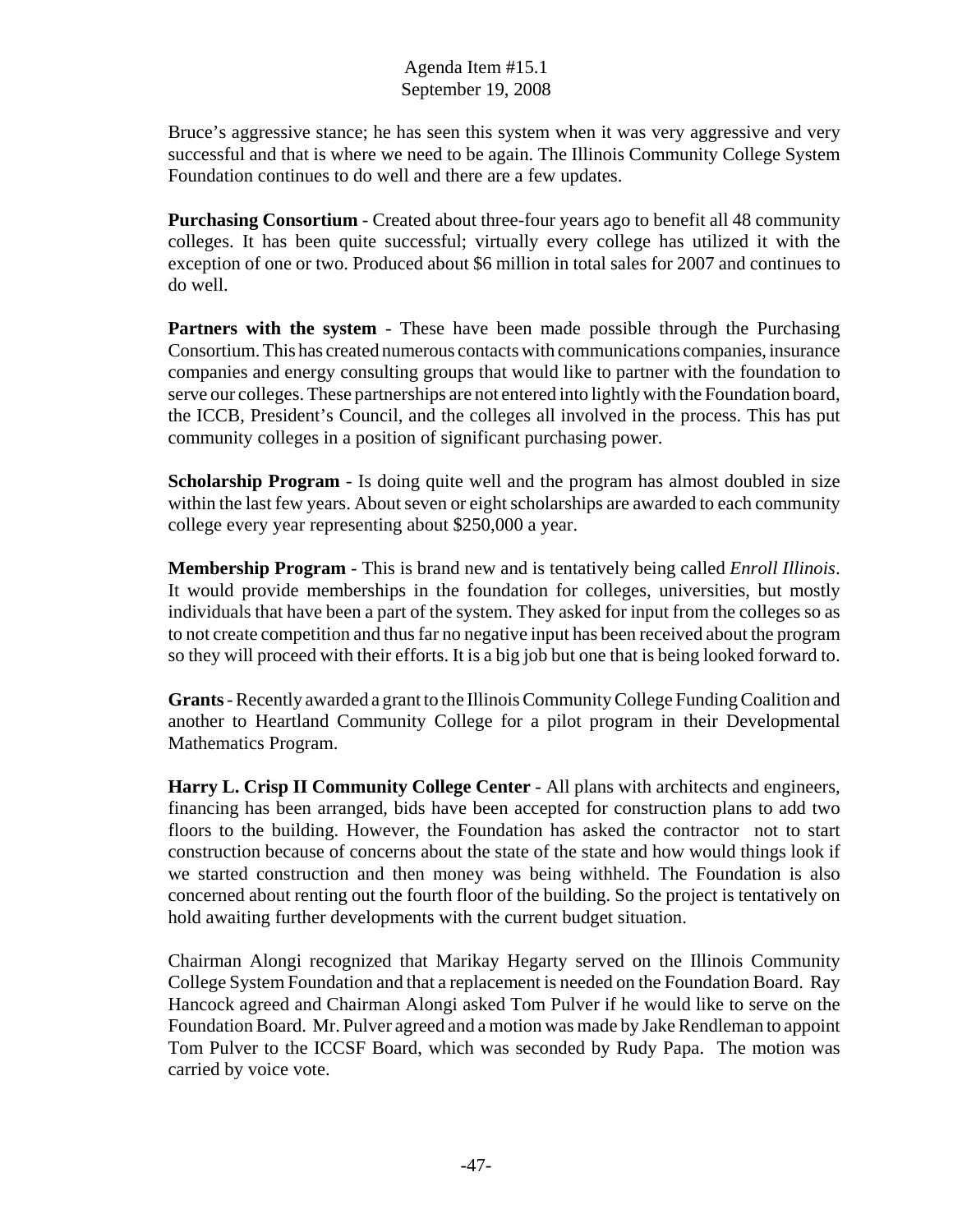#### Item #8 - Legislative Report

Steve Morse reported that the Legislature is in the final two weeks of its scheduled session and has been very active in moving bills and amendments. The House is in session today starting at 4:00 p.m. and the Senate is scheduled to reconvene tomorrow, May 20, at 12:00 p.m.

Mr. Morse noted that the ICCB House budget bills, along with numerous other agency bills, were introduced by the Speaker recently. They were all shell bills. Several of the ICCB bills and other higher education bills are scheduled to be heard in the House Higher Education Appropriations Committee on Tuesday morning, with the possibility of substantive budget amendments added. There is also one ICCB budget bill, HB6481, that has been reassigned to the House Executive committee scheduled for a hearing on May 20.

House Bill 1434 that would allow Harper College to offer limited access baccalaureate degrees was amended by Senate Amendment 2 and was defeated in the Senate State Government and Veterans Affairs Committee on May 8. It is currently being held by that committee, and the ICCB remains opposed to this legislation since its introduction from early last year.

Senate Bill 2691, as amended by Senate Amendment 2, will require higher education institutions to develop security and first-response campus violence plans to form partnerships in cooperation with local law enforcement, emergency management, and other appropriate entities. This legislation is a result of the recommendations of the Governor's Campus Security Task Force and the ICCB filed its support of the bill as amended. The bill passed the Senate Higher Education Committee on May 8 and by the full Senate on the same day. Currently the bill is in House Rules.

Steve Morse also distributed a report on behalf of Paul Rosenfeld who is with the Government Navigation Group.

\* \* \* \* \* \* \* \* \* \*

Chairman Alongi announced that action on Agenda Items #10, 11, and 14 would be taken and then a break would take place after which two presentations would be given.

\* \* \* \* \* \* \* \* \* \*

#### Item #10 - New Units of Instruction

Judy Rake made a motion, which was seconded by Suzanne Morris, to approve the following new units of instruction:

#### **PERMANENT PROGRAM APPROVAL**

Black Hawk College

< Associate of Arts in Teaching (A.A.T.) Special Education (61 semester credit hours)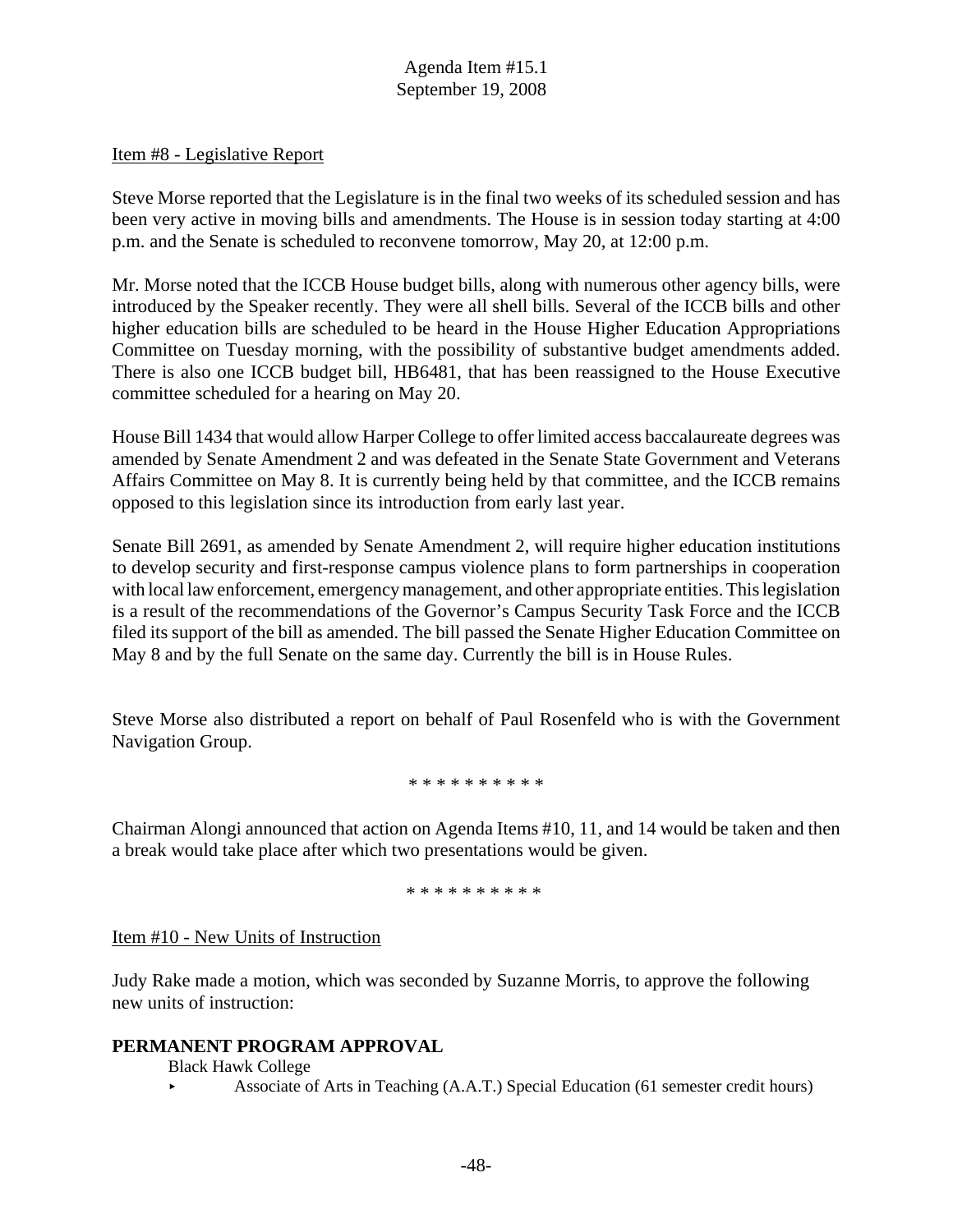Kaskaskia College

- < Medical Laboratory Technology A.A.S. degree (67 semester credit hours)
- < Occupational Therapy Assistant A.A.S. degree (71 semester credit hours)

College of Lake County

< Associate of Arts in Teaching (A.A.T.) Early Childhood Education (63 semester credit hours)

Moraine Valley Community College

< Associate of Arts in Teaching (A.A.T.) Special Education (62 semester credit hours)

Triton College

- < Emergency Management A.A.S. degree (64 semester credit hours)
- < Emergency Management Certificate (39 semester credit hours)

#### **TEMPORARY PROGRAM APPROVAL**

Parkland College

< Construction: Electrical Residential Technician Certificate (42 semester credit hours)

The motion was approved by unanimous voice vote.

\* \* \* \* \* \* \* \* \* \* \*

#### Item #11 - Illinois Community College Board Recognition of Community Colleges

Rudy Papa made a motion, which was seconded by Tom Pulver, to approve the following item:

The Illinois Community College Board hereby grants a status of "recognition continued" to Carl Sandburg College.

The motion was approved by unanimous voice vote.

Item #14 - Consent Agenda

Jake Rendleman made a motion, which was seconded by Judy Rake, to approve the following items:

#### Item #14.1 - Minutes of the March 21, 2008 meeting

The Illinois Community College Board hereby approves the Board minutes of the March 31, 2008 meeting, as recorded.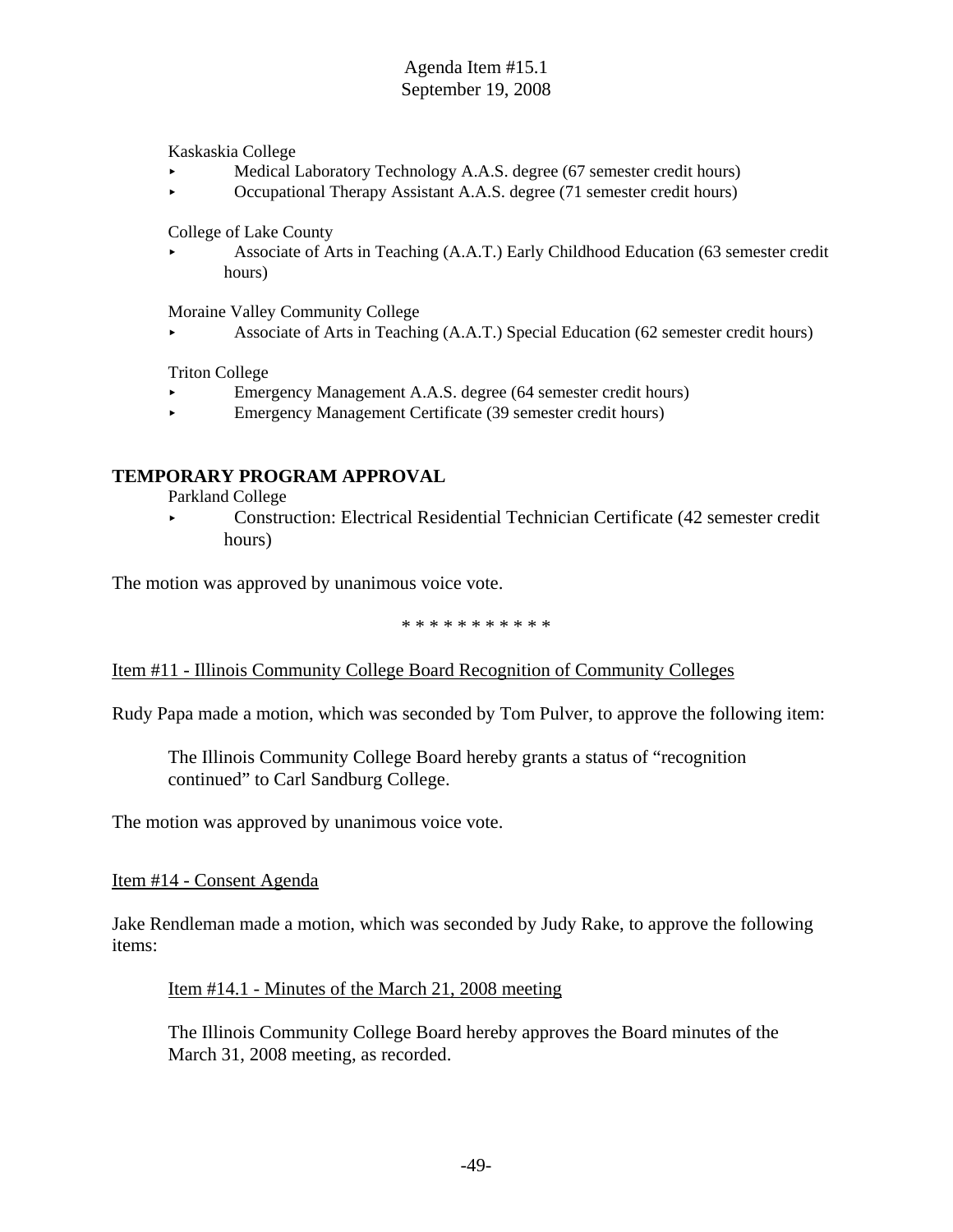Item #14.2 - Authorization to Enter into Interagency Contracts and/or Agreements

The Illinois Community College Board hereby authorizes its President/CEO, in concurrence with the ICCB Chair, to enter into interagency contracts/agreements, as needed for fiscal year 2009.

Item #14.3 - Authorization to Transfer Funds Among Line Items

The Illinois Community College Board hereby authorizes its President/CEO to transfer funds among fiscal year 2009 appropriated operating line items, as needed.

Item #14.4 - Contracts for the Illinois Community College Board Office

The Illinois Community College Board hereby approves the following fiscal year 2009 contractual agreements:

| <b>Vendor</b>                                                                                                                                     | <b>Purpose of Contract</b>    | <b>FY 2009</b><br><b>Estimated</b><br><b>Annual Cost</b> |                                                |
|---------------------------------------------------------------------------------------------------------------------------------------------------|-------------------------------|----------------------------------------------------------|------------------------------------------------|
| Illinois Community College<br><b>System Foundation - renewal</b>                                                                                  | Rental of Office Space        | \$284,300                                                |                                                |
| <b>Lincoln Land Community College-</b><br>renewal                                                                                                 | Rental of Office Space        | \$57,921                                                 |                                                |
| Kerber, Eck & Braeckel                                                                                                                            | <b>Annual GAAP Statements</b> | \$26,000                                                 | ∗                                              |
| Sorling Law Offices                                                                                                                               | <b>Legal Services</b>         | \$35,000                                                 | $\ast$                                         |
| <b>Individual Contractors</b><br>Terry Clark (CTE)<br>Bernie Ferreri (CTE)<br>Sue Petrilli (various)<br>Dan Segebarth (CTE)<br>Roz Petrilli (GED) | <b>Liaison Services</b>       | \$45,000<br>\$36,000<br>\$32,800<br>\$36,000<br>\$22,500 | $\ast$<br>$\ast$<br>$\ast$<br>$\ast$<br>$\ast$ |
| Government Navigation Group                                                                                                                       | <b>Legislative Services</b>   | \$45,000                                                 |                                                |

\* Billed daily or hourly; annual cost is estimated, but will not exceed a set maximum.

The motion was approved by unanimous voice vote.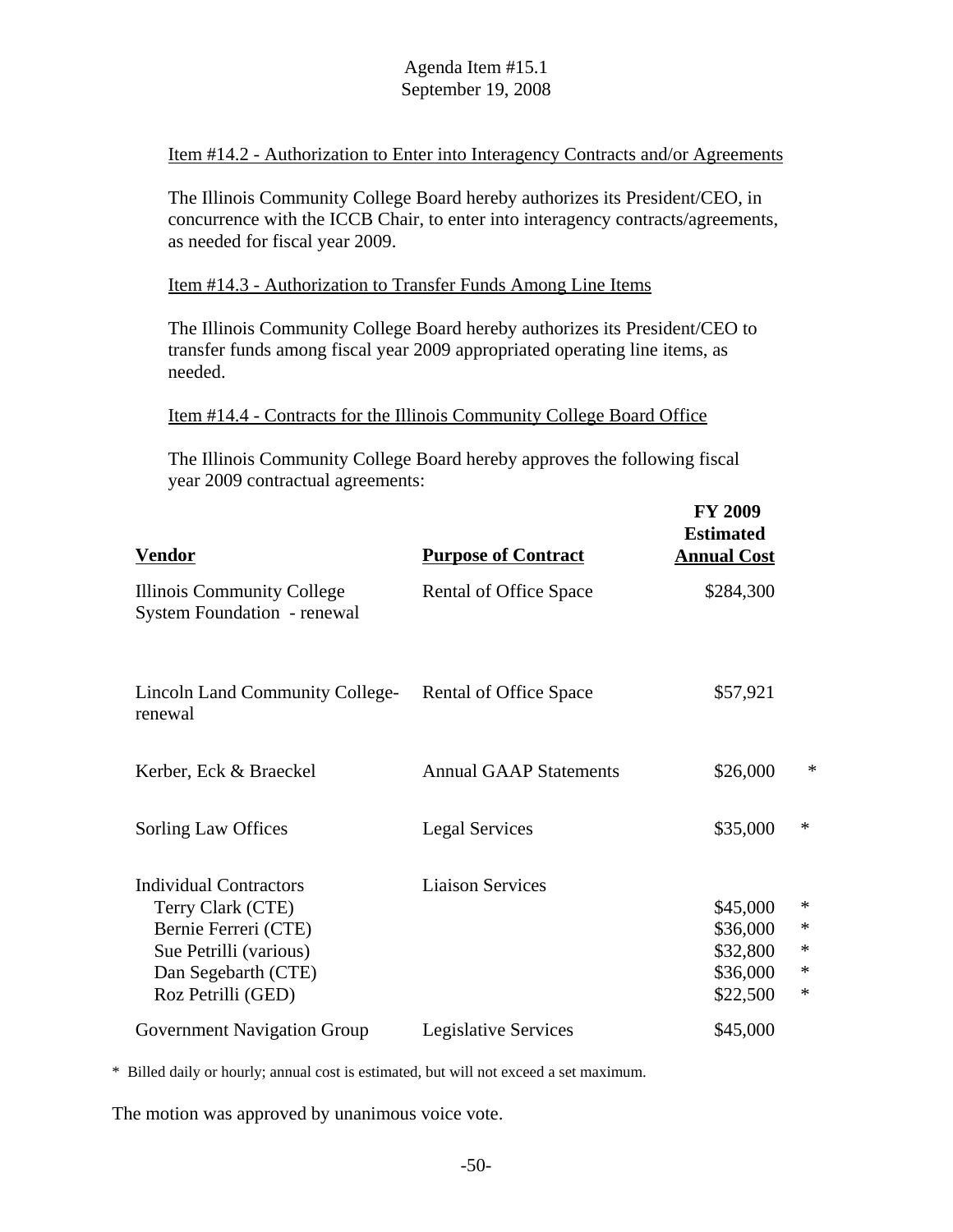#### \* \* \* \* \* \* \* \* \* \*

#### Item #9 - Homeland Security and Campus Safety Report

A summary of the **Governor's Task Force on Campus Security** was distributed and the entire report is available at http://www.ready.illinois.gov/. In April 2007 the Governor, in response to the shootings at Virginia Tech, appointed a Task Force to address the issue of campus safety in higher education in Illinois. He challenged the Task Force to look at policies and make recommendations for state-wide improvement and also to provide services and training to the higher education community in Illinois. The Task Force was divided into three committees, the first was in response which the ICCB participated in. That committee was to review and recommend enhancements to the system on security preparedness. The second committee was the prevention and mental health committee. We provide some support to this area but do not attend regularly. The last group is the legal committee. These three committees worked together throughout 2007 and were ready to produce a report but then the February 14 shooting occurred at NIU and the committees reconvened and reassessed where they were and added additional outcomes to review for the final report.

After Karen Anderson spoke about the Governor's Task Force, Chairman Alongi said a few words about the Homeland Security Conference. This was an idea originated by Chairman Alongi and he thanked Preston Morgan, ICCB Senior Director for Workforce Development, for coordinating and planning a successful conference the last two years. Chairman Alongi also presented Preston Morgan with a certificate of recognition and appreciation for his support and dedication to the Illinois Community College System for his high standards, excellence, and contribution to the Homeland Security and Campus Safety Institute. Mr. Morgan expressed his thanks and he felt honored to work on this project.

**Illinois Community College System Homeland Security and Emergency Response Institute**. Preston Morgan reported that there were 170 people registered for the event representing Illinois community colleges, federal and state agencies, and other local organizations.

The Institute offered three keynote speakers: Dr. Antonio Pérez, President, Borough of Manhattan Community College who spoke of his experience during and recovery after the 9/11 attack on the World Trade Center. Despite having buildings lost and damaged during the attack and having students scattered throughout the city and surrounding area, the college was able to reopen its doors on October 1; Dr. Ronald Stephens, Executive Director, National School Safety Center, who stressed the importance of higher education in securing their campuses and to work with the local community and to collaborate with first responders; and Patrick O'Connor, Chief, Moraine Valley Community College Police Department who provided vivid examples of current and past security issues in schools and the emergency response to those events.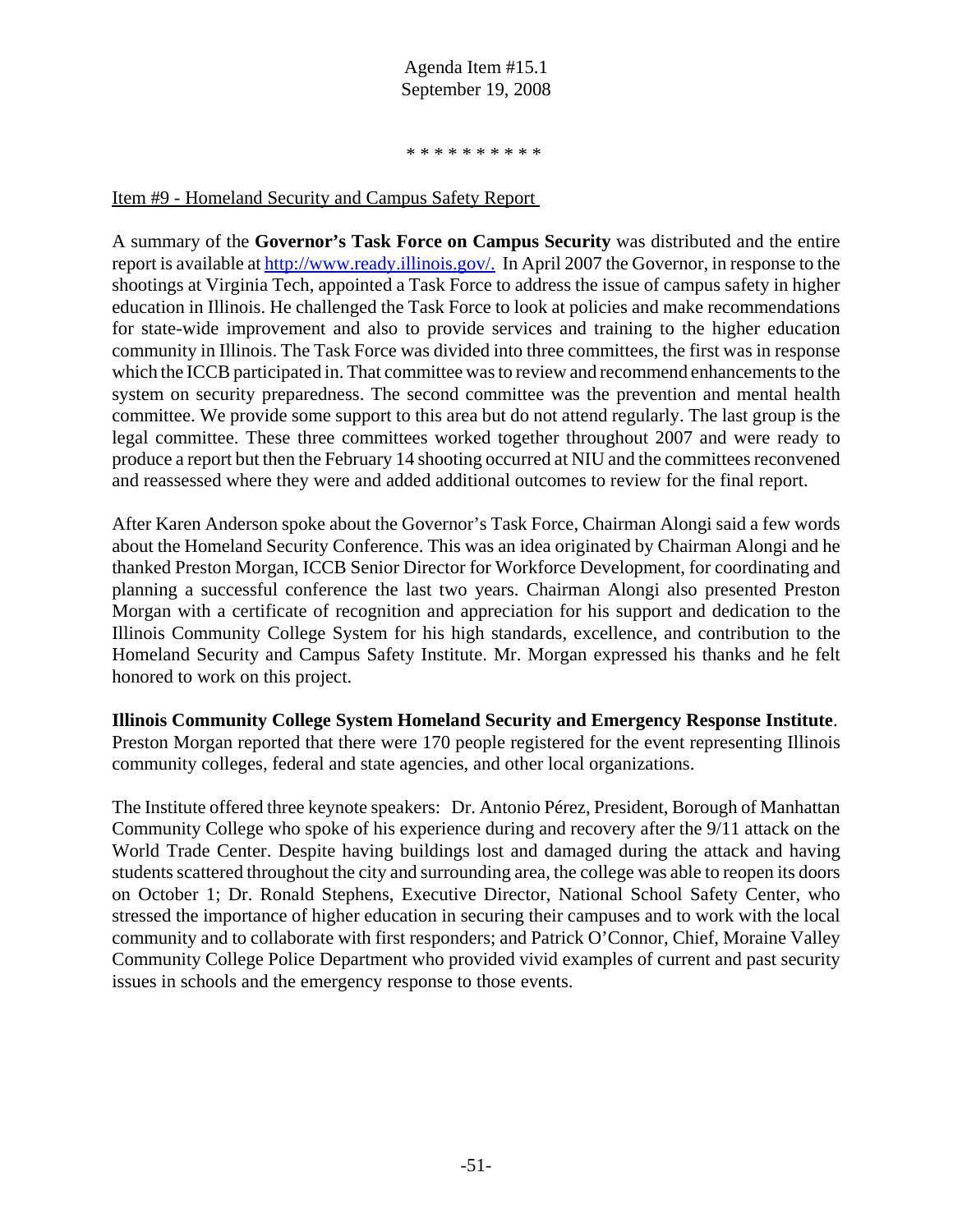There were also 16 concurrent sessions that included topical areas such as program development, campus security, economic development, IT security, and first responder. Presenters for these sessions included Illinois community colleges and public universities, Illinois Terrorism Task Force, Illinois Emergency Management Agency, National Weather Service, Illinois Department of Commerce and Economic Opportunity, Office of Illinois Attorney General Lisa Madigan, Illinois State Geological Survey, American Association of Community Colleges, Minnesota State Colleges and Universities, and the Kentucky Community and Technical College System. New this year was a pre-conference session, "All Hazard Emergency Planning for Colleges and Universities" presented by the School and Campus Security Training Program, Illinois Terrorism Task Force of which many members of the Task Force did attend.

Evaluations by attendees of the Institute were very favorable. They liked the range of topics and the many speakers. Copies of the evaluations will be distributed to all Board members. The attendees at the Institute have asked that we continue with future Institutes.

Upon closing, Preston Morgan introduced Bob Bauer of the Illinois State Geological Survey. Mr. Bauer gave a presentation on earthquakes and their effects in the United States. He hoped to provide information that we may use in our every day life, our community, and the community colleges. In addition to giving a presentation on earthquakes, how they occur, the possible damages and responses that need to be taken in the event of an earthquake, Mr. Bauer also showed an extensive slide show that showed the effects of the recent earthquake in Illinois in comparison to other earthquakes throughout the United States and the world.

#### Item #12 - Illinois Community College System Program Review Statewide Summary

Dr. Elaine Johnson noted that all meeting participants received a copy of the Illinois Community College Statewide Summary for Fiscal Year 2007. This report was used to measure accountability of our community colleges. All colleges are required to review their programs every five years and the colleges that receive program reviews are taking the results of their reviews and incorporating that into their institutional planing process.

Brian Durham gave a presentation covering the 2007 Program Review Statewide Summary Report. This report summarized major findings of the colleges through their local review and evaluation of all academic programs and student support services. Community colleges reviewed a total of 1,061 Instructional programs and 68 Student Support Services programs during Fiscal Year 2007. Review of Academic programs covered the disciplines of Oral and Written Communications and General Education. Review of Career and Technical education covered 915 programs and included information on 77 new programs added to the colleges' CTE offerings. Student Services reviewed included the areas of Financial Aid, Library Services, and Counseling. Colleges also submitted Best Practices in the areas of Instructional Programming, Student Services, and Administrative Services.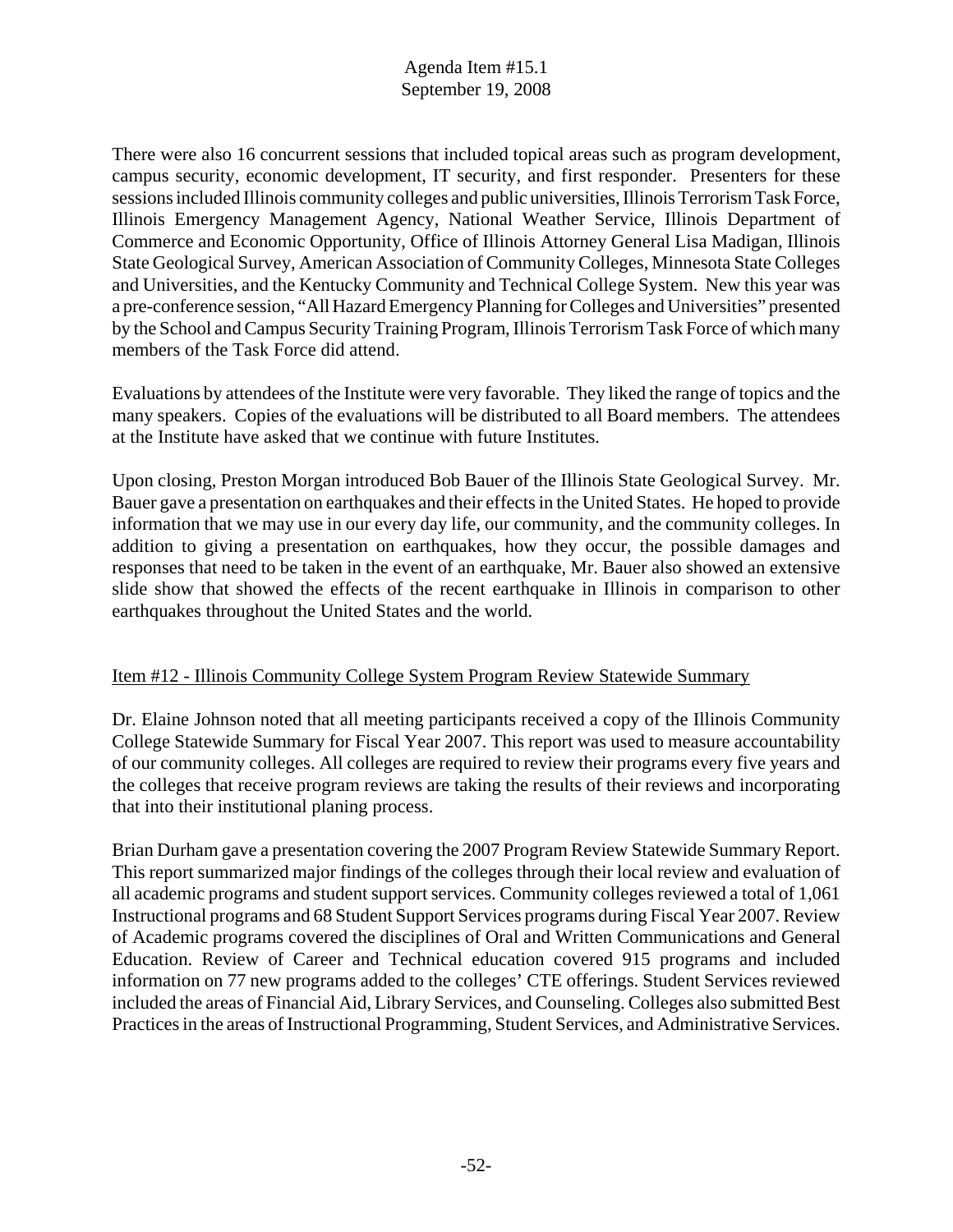# Item #13 - Overview of *A Public Agenda for Illinois Higher Education: Planning for College and Career Success*

Dr. Elaine Johnson reported on the Public Agenda initiative currently being conducted by the Illinois Board of Higher Education. Dr. Johnson introduced Aims McGuiness of the National Center for Higher Education Management Systems (NCHEMS) and Judy Erwin, Executive Director of Illinois Board of Higher Education.

Judy Erwin provided background information on the Public Agenda for College and Career Success. In the spring 2007 session, the General Assembly directed the Illinois Board of Higher Education (IBHE) to develop a Public Agenda for higher education to study the State's higher education and workforce opportunities and challenges. Through the work of a broad-based task force, the IBHE has investigated these issues in other states, as well as our own demographic and economic trends. Judy Erwin thanked the community college presidents and ICCB staff for their assistance, especially Elaine Johnson and Scott Parke. She then explained the regional meetings that will be held during June that will allow the colleges, the community, and business leaders to provide input into the Public Agenda draft policy goals. Ms. Erwin then introduced Aims McGuinness of the National Center for Higher Education Management Systems (NCHEMS).

Aims McGuinness presented the NCHEMS recommendations for the state of Illinois. Their analysis started by identifying initial themes which they then will transform into preliminary public agenda goals. The Task Force will recommend measurable performance outcomes and identify state policies that will address those goals. He also noted that it is important to keep in mind that every challenge provides a differentiated choice in action as a means to finding a solution. We are a critical solution to the problem within this state and we need a definitive plan.

# Item #15 - Information Items

Fiscal Year 2008 Financial Statements were provided to the Board for their information and review.

# Item #17 - Executive Session

President/CEO Geoff Obrzut noted that executive session topics would include discussion about a lawsuit that the ICCB was mentioned in and FY 2009 ICCB staff salaries.

Tom Pulver made a motion, which was seconded by Rudy Papa, to convene into Executive Session. The motion was approved by unanimous voice vote.

\* \* \* \* \* \* \* \* \* \*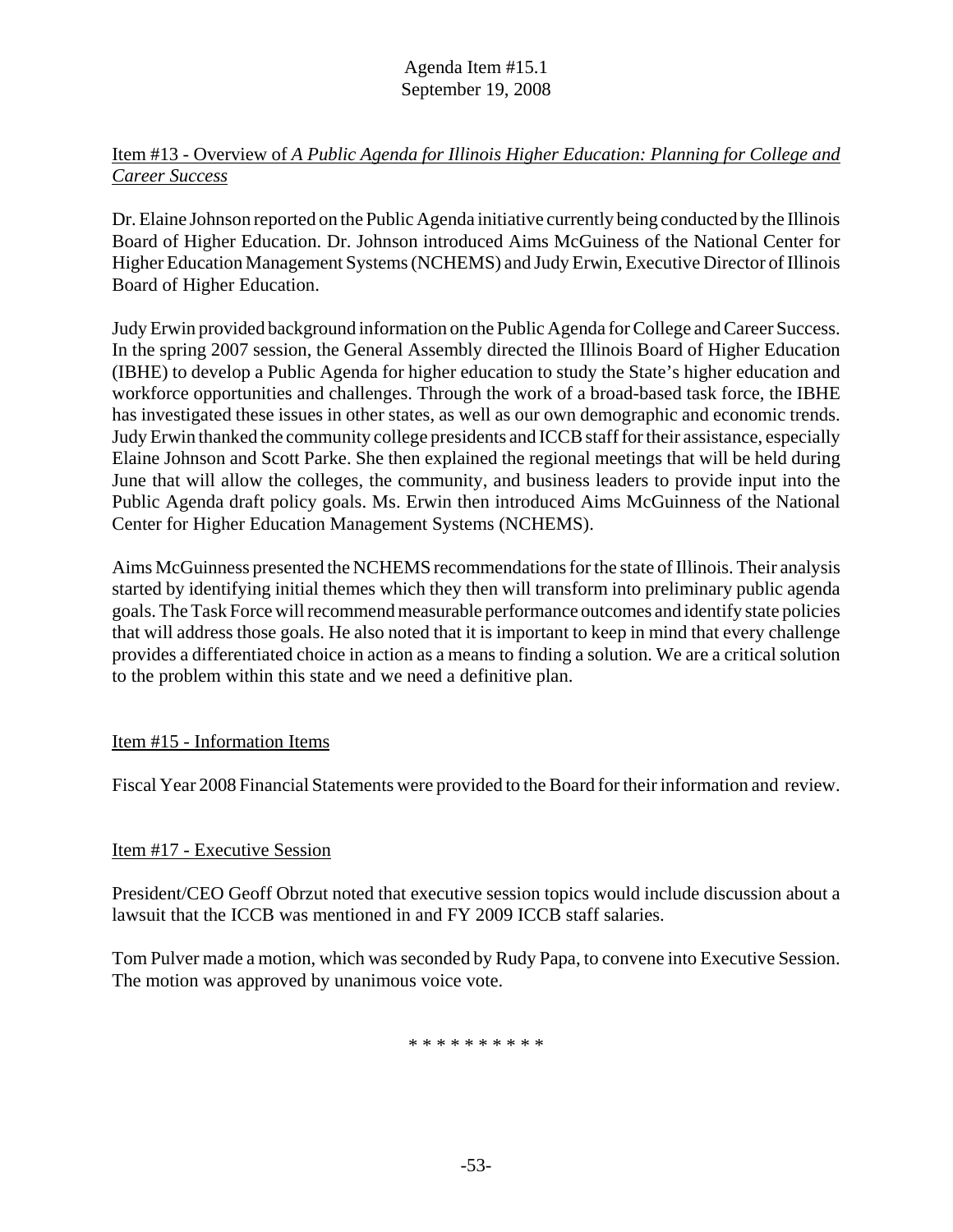After reconvening into public session, four motions were recommended:

- 1. Judy Rake made a motion, which was seconded by Suzanne Morris, to direct the President/CEO to award a 4 percent raise to non-union employees, effective July 1, 2008.
- 2. Rudy Papa made a motion, which was seconded by Jake Rendleman, to direct the Chairman of the Board to amend the President/CEO contract to reflect a 4 percent raise, effective July 1, 2008.
- 3. Suzanne Morris made a motion, which was seconded by Tom Pulver, to cancel the June 2008 Illinois Community College Board meeting.
- 4. Rudy Papa made a motion, which was seconded by Jake Rendleman, to accept the remainder of the Board meeting calendar for Calendar Year 2008 and Calendar Year 2009.

The motions were approved by unanimous voice vote.

#### Item #19 - Adjournment

At 1:00 p.m., Jake Rendleman made a motion, which was seconded by Tom Pulver, to adjourn the meeting. The motion was approved by unanimous voice vote.

Guy H. Alongi Geoffrey S. Obrzut Chairman President/CEO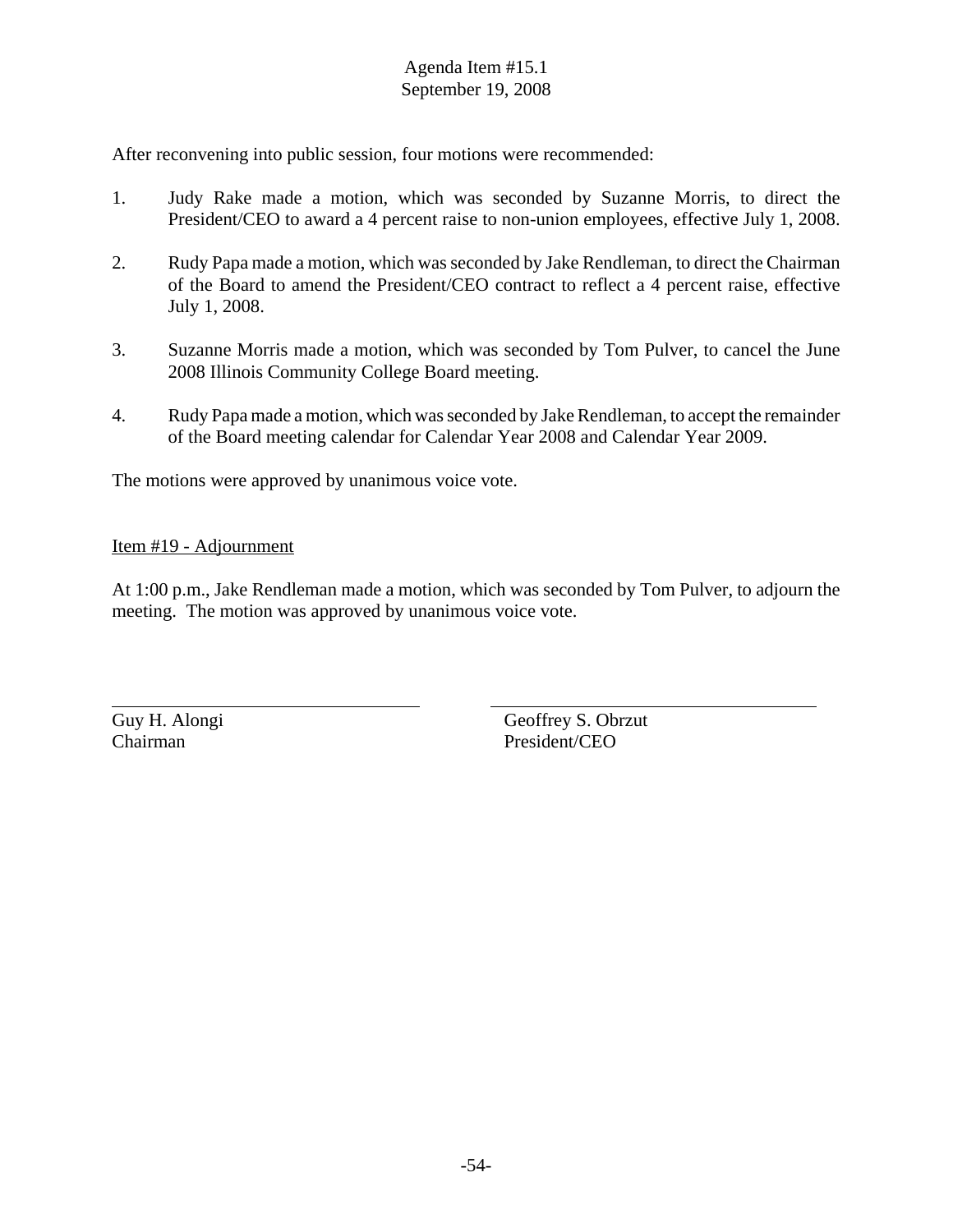#### Illinois Community College Board

#### **REVIEW OF EXECUTIVE SESSION MINUTES**

The Illinois Open Meetings Act requires public bodies to review, at least twice a year, minutes of executive sessions to determine if the contents of such minutes continue to require confidentiality or if they may be made available for public inspection.

The last review of executive session minutes was made on January 28, 2008. The next review of executive session minutes will be on the January 2009 agenda.

#### **RECOMMENDED ACTION**

It is recommended that the following motion be adopted:

The Illinois Community College Board hereby determines that minutes of its executive sessions held on March 25, 2005; April 22, 2005; June 17, 2005; September 16, 2005; September 21, 2005; September 15, 2006; November 17, 2006; January 22, 2007; February 26, 2007; March 26, 2007; June 8, 2007; and May 19, 2008, are to remain confidential. All other executive session minutes have been made available for public inspection.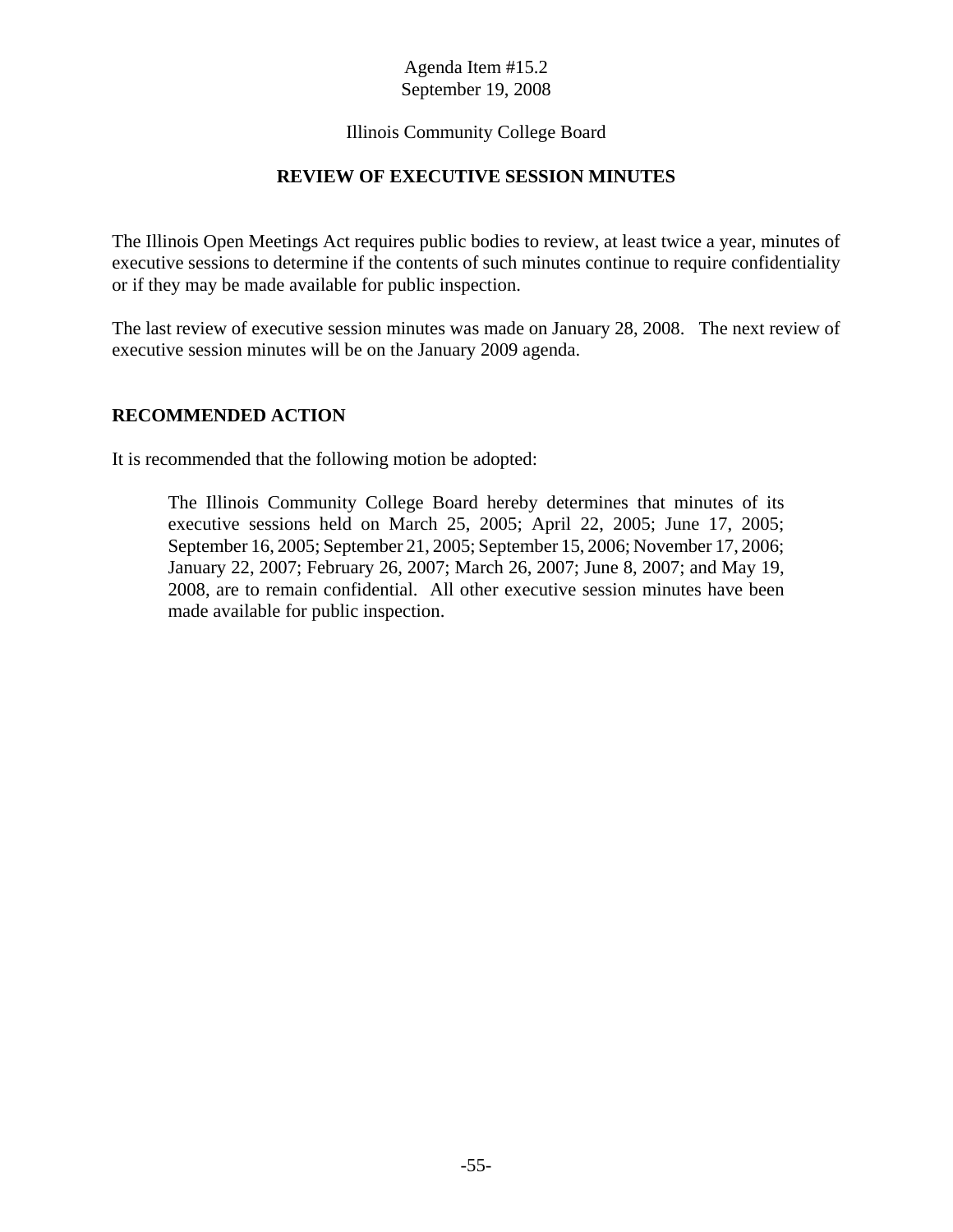#### Illinois Community College Board

# **CERTIFICATION OF ELIGIBILITY FOR SPECIAL TAX LEVY (110 ILCS 805, PARAGRAPH 3-14.3)**

Section 3-14.3 of the Public Community College Act allows districts eligible for equalization grants in fiscal year 2008 or fiscal year 2009 to levy up to or at the combined statewide average tax rate for educational and operations and maintenance purposes if they currently are levying less than that amount. The ICCB is required to certify the eligibility of districts to levy by November 1 of each year.

#### **RECOMMENDED ACTION**

It is recommended that the following motion be adopted:

The Illinois Community College Board hereby certifies that the following community college districts were (1) eligible to receive equalization grants either in fiscal year 2008 or fiscal year 2009 and (2) had combined educational and operations and maintenance purposes tax rates less than 25.16 cents per \$100 of equalized assessed valuation and are, therefore, eligible to levy at a combined educational and operations and maintenance purposes rate up to and including 25.16 cents per \$100 of equalization assessed valuation in accordance with the provisions of Section 3- 14.3 of the Public Community College Act:

> Black Hawk College Heartland Community College Illinois Central College Illinois Eastern Community Colleges Illinois Valley Community College Kankakee Community College Kaskaskia College Lake Land College Lewis and Clark Community College Moraine Valley Community College Prairie State College Rend Lake College Carl Sandburg College Southwestern Illinois College Spoon River College John Wood Community College

**BACKGROUND**. Pursuant to Section 3-14.3 of the Public Community College Act, the following table identifies the eligible districts and the additional levy authority they have, should they choose to exercise it, along with an estimate of how much additional tax revenues will be available because of this additional levy authority.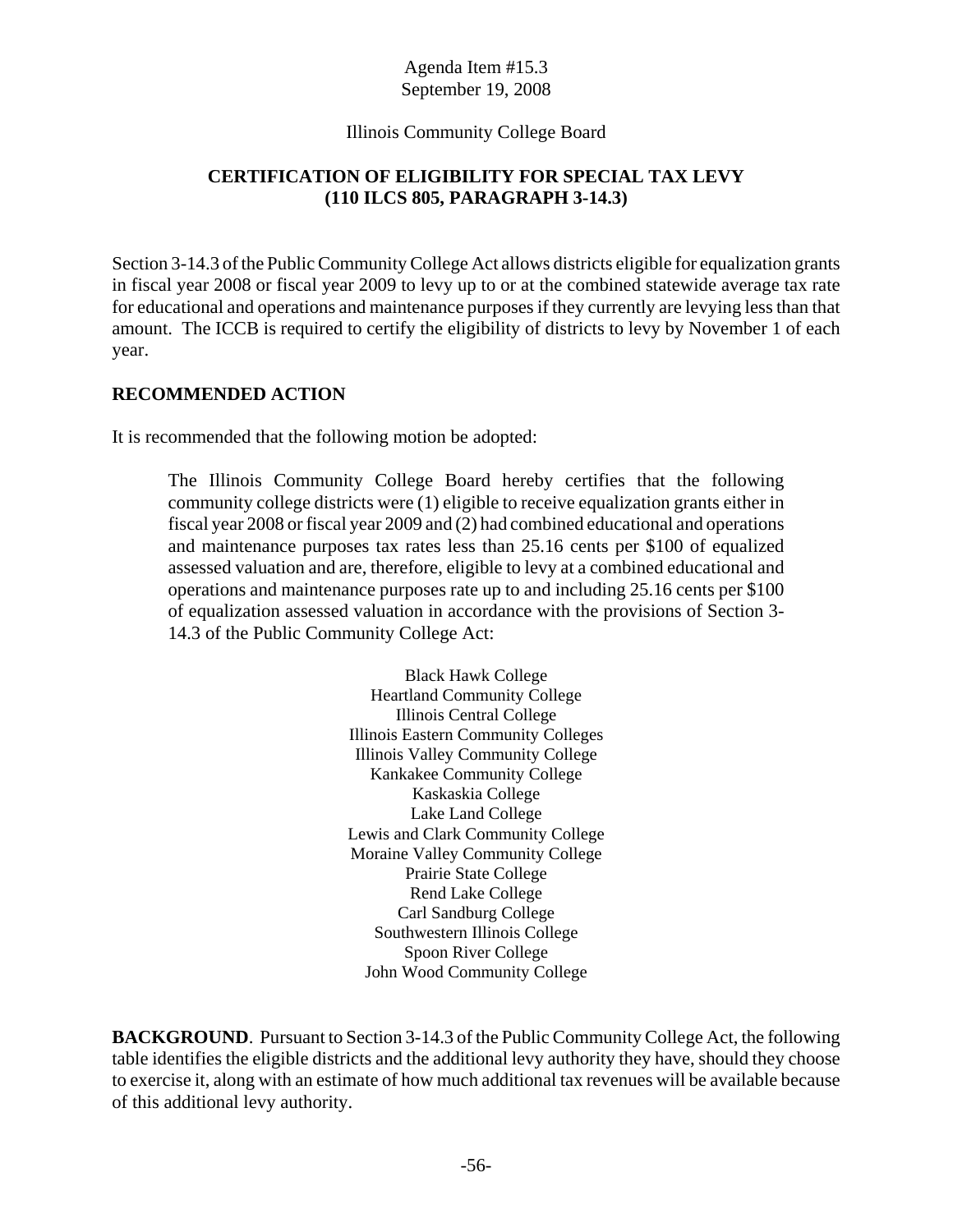| <b>District</b>         | <b>Current</b><br><b>Combined</b><br><b>Maximum</b><br><b>Authorized</b><br><b>Operating</b><br><b>Tax Rates</b> | <b>Additional</b><br><b>Tax Rate</b><br><b>Authority</b> | <b>Estimated</b><br><b>Additional</b><br><b>Tax Revenue</b> |            |
|-------------------------|------------------------------------------------------------------------------------------------------------------|----------------------------------------------------------|-------------------------------------------------------------|------------|
| <b>Black Hawk</b>       | 19.00¢                                                                                                           | 6.16¢                                                    | \$                                                          | 1,892,459  |
| Heartland               | 22.50¢                                                                                                           | 2.66¢                                                    | \$                                                          | 952,999    |
| <b>Illinois Central</b> | 25.00¢                                                                                                           | .16¢                                                     | \$                                                          | 91,642     |
| <b>Illinois Eastern</b> | $25.00\text{\e}$                                                                                                 | .16¢                                                     | \$                                                          | 17,838     |
| <b>Illinois Valley</b>  | 17.00¢                                                                                                           | 8.16¢                                                    | \$                                                          | 2,082,782  |
| Kankakee                | 18.00¢                                                                                                           | 7.16¢                                                    | \$                                                          | 1,409,093  |
| Kaskaskia               | 25.00¢                                                                                                           | .16¢                                                     | \$                                                          | 18,461     |
| Lake Land               | 18.00¢                                                                                                           | 7.16¢                                                    | \$                                                          | 1,452,481  |
| Lewis and Clark         | 25.00¢                                                                                                           | .16¢                                                     | \$                                                          | 50,967     |
| <b>Moraine Valley</b>   | 22.50¢                                                                                                           | 2.66¢                                                    | \$                                                          | 2,831,686  |
| Prairie State           | 23.00¢                                                                                                           | 2.16¢                                                    | $\mathcal{S}$                                               | 818,914    |
| <b>Rend Lake</b>        | 25.00¢                                                                                                           | .16¢                                                     | \$                                                          | 10,827     |
| Sandburg                | 22.00¢                                                                                                           | 3.16¢                                                    | \$                                                          | 390,079    |
| Southwestern            | 16.00¢                                                                                                           | 9.16¢                                                    | \$                                                          | 5,372,939  |
| Spoon River             | 25.00¢                                                                                                           | .16¢                                                     | \$                                                          | 10,773     |
| John Wood               | 22.50¢                                                                                                           | 2.66¢                                                    | \$                                                          | 285,660    |
|                         |                                                                                                                  |                                                          | \$                                                          | 17,689,601 |

The additional levy authority is subject to "backdoor" referendum. Within ten days after the adoption of a resolution expressing the district's intent to levy all or a portion of the additional taxes, the district is required to publish notice of its intent. A petition signed by 10 percent or more of the registered voters in the district will cause the proposed increase to be placed on the ballot at the next regularly scheduled election. A 30-day period is allowed for such a petition to be received. This special tax levy authority does not circumvent tax cap legislation. All tax cap legislation is still applicable to those districts that fall under it.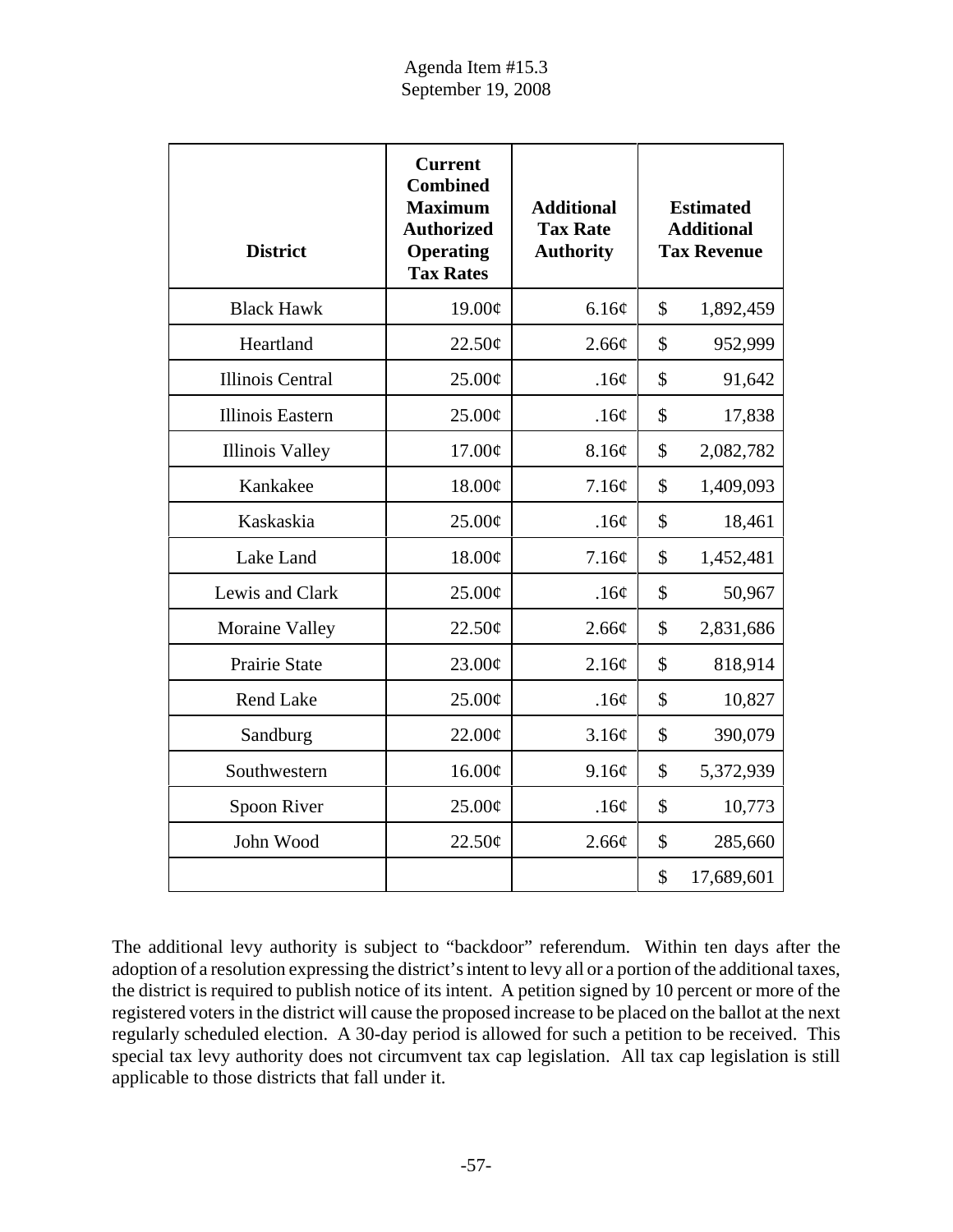#### Illinois Community College Board

#### **FISCAL YEAR 2009 COLLEGE AND CAREER READINESS PILOT PROGRAM**

#### **Policy Guidelines for Expenditures and Reporting Effective July 1, 2008**

**Purpose of Grant.** SB 858 amended the Illinois Community College Act to require the Illinois Community College Board to create a 3-year pilot project, to be known as the College and Career Readiness Pilot Program (contingent upon continued funding). Recipients of these funds must engage in activities to assist the Board with meeting the five elements of the Act, including the:

- (1) diagnosis of college readiness by developing a system to align ACT scores to specific community college courses in developmental and freshman curriculums;
- (2) reduction of remediation by decreasing the need for remedial coursework in mathematics, reading, and writing at the college level;
- (3) alignment of high school and college curriculums;
- (4) provision of resources and academic support to students to enrich the senior year of high school through remedial or advanced coursework and other interventions; and,
- (5) development an appropriate evaluation process to measure the effectiveness of readiness intervention strategies.

**Eligible Recipients.** Eligible recipients of the grant in year one are the following:

Moraine Valley Community College Southwestern Illinois College Shawnee Community College / John A. Logan College South Suburban College

**Grant Period:** July 1, 2008 – June 30, 2009.

**Grant Award Process.** Recipients will receive notification of the amount of the grant for which they are eligible, along with a request form to be completed and returned to ICCB. Upon review and approval of the request, ICCB will issue a formal grant agreement to the eligible recipient in the approved amount. Continued funding is contingent on satisfactory performance of the terms of the grant and grant application.

#### **Allowable Expenditures**

*Personnel* – salaries and benefits are allowed for faculty/instructors/administrators engaging in activities consistent with the grant elements.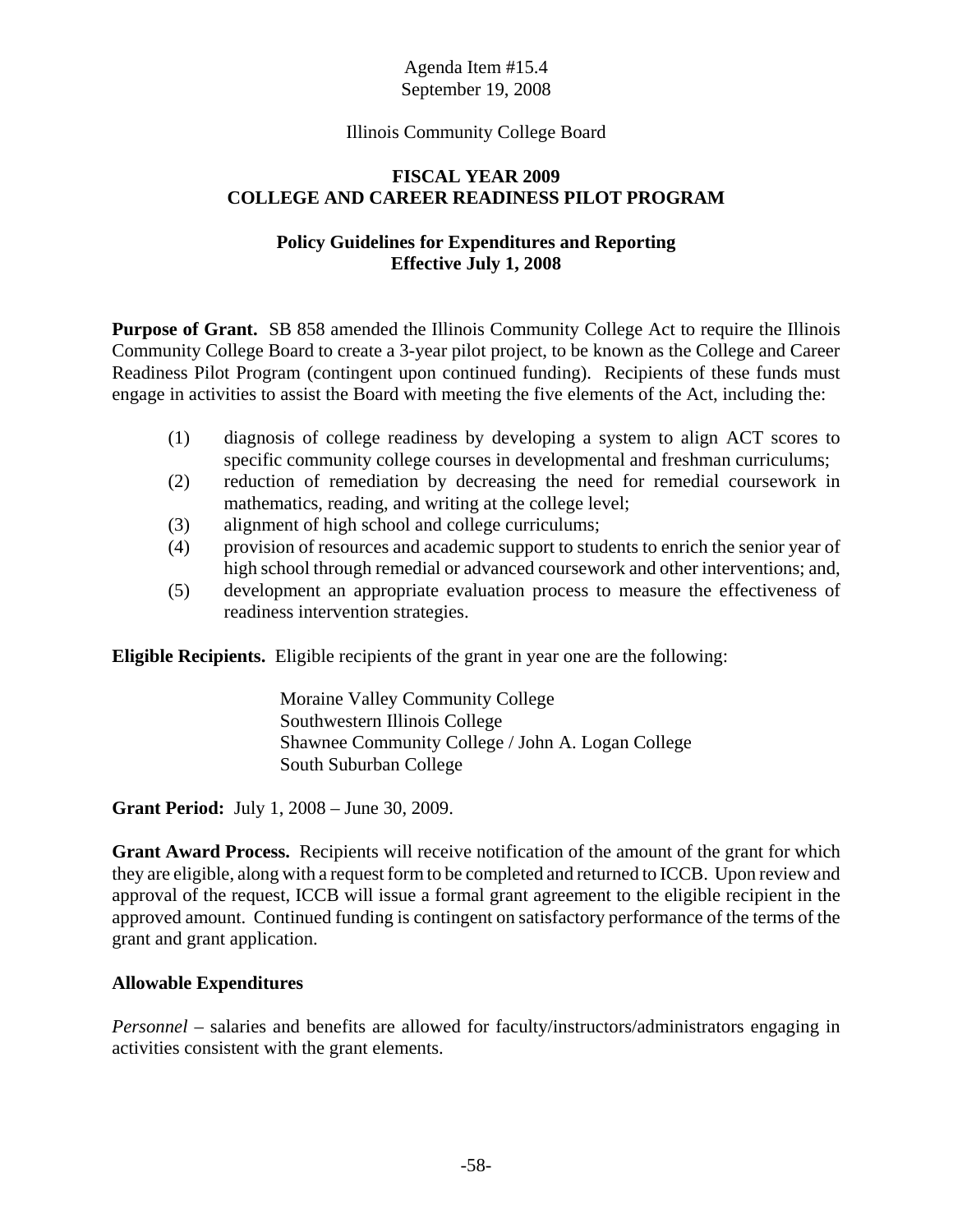*Instructional Equipment* – replacement or addition of instructional equipment to be use consistent with the purposes of the grant elements.

*Materials and Supplies* – materials and supplies that are necessary to support the purposes of the grant elements.

*Curriculum Development* – upgrading curriculum to reflect strategies related to: interventions designed to reduce remediation between high school and college; the alignment of high school and college curriculum; and/or, to otherwise provide resources and academic support to students to enrich their senior year of high school through remedial or advanced coursework.

*Staff Development* – staff development opportunities for faculty, instructors, and other staff that provide and/or support interventions designed to reduce remediation between high school and college; the alignment of high school and college curriculum; and/or, staff development that supports the provision of resources and academic support to students to enrich their senior year of high school through remedial or advanced coursework.

*Travel Expenses* – Travel expenses incurred that support the purposes of the grant elements.

*Other expenditures* – if approved in writing by the appropriate ICCB staff.

#### **Expenditure Limitations** – none.

**Grant Administrative Standards.** Final reports consisting of a narrative report of activities and services supported by the grant and a final fiscal report shall be filed with the ICCB by October 15 following the end of the fiscal year on forms provided by the ICCB. The recipient shall have an external audit of grant expenditures conducted in a format provided by the ICCB concurrent with the recipient's regular audit schedule, filed with ICCB no later than October  $15<sup>th</sup>$  following the end of the fiscal year.

The grant funds shall be expended or obligated prior to June 30 of each year, the last day of the fiscal year. Goods for which funds have been obligated shall be received and paid for prior to August 31 following the end of the fiscal year for which the funds were appropriated. Funds for services, including salaries and benefits, may not be obligated for services rendered after June 30. Unexpended funds totaling \$100 or more shall be returned to the ICCB by October 15 following the end of the fiscal year. Unexpended funds totaling less than \$100 need not be returned to the ICCB provided the funds are spent in the next fiscal year and for the grant purpose.

Grant funds not used in accordance with these criteria regardless of the amount shall be returned to the ICCB by October 15 following the end of the fiscal year. Other identification of improper expenditures subsequently verified by the ICCB shall be returned upon notification by the ICCB.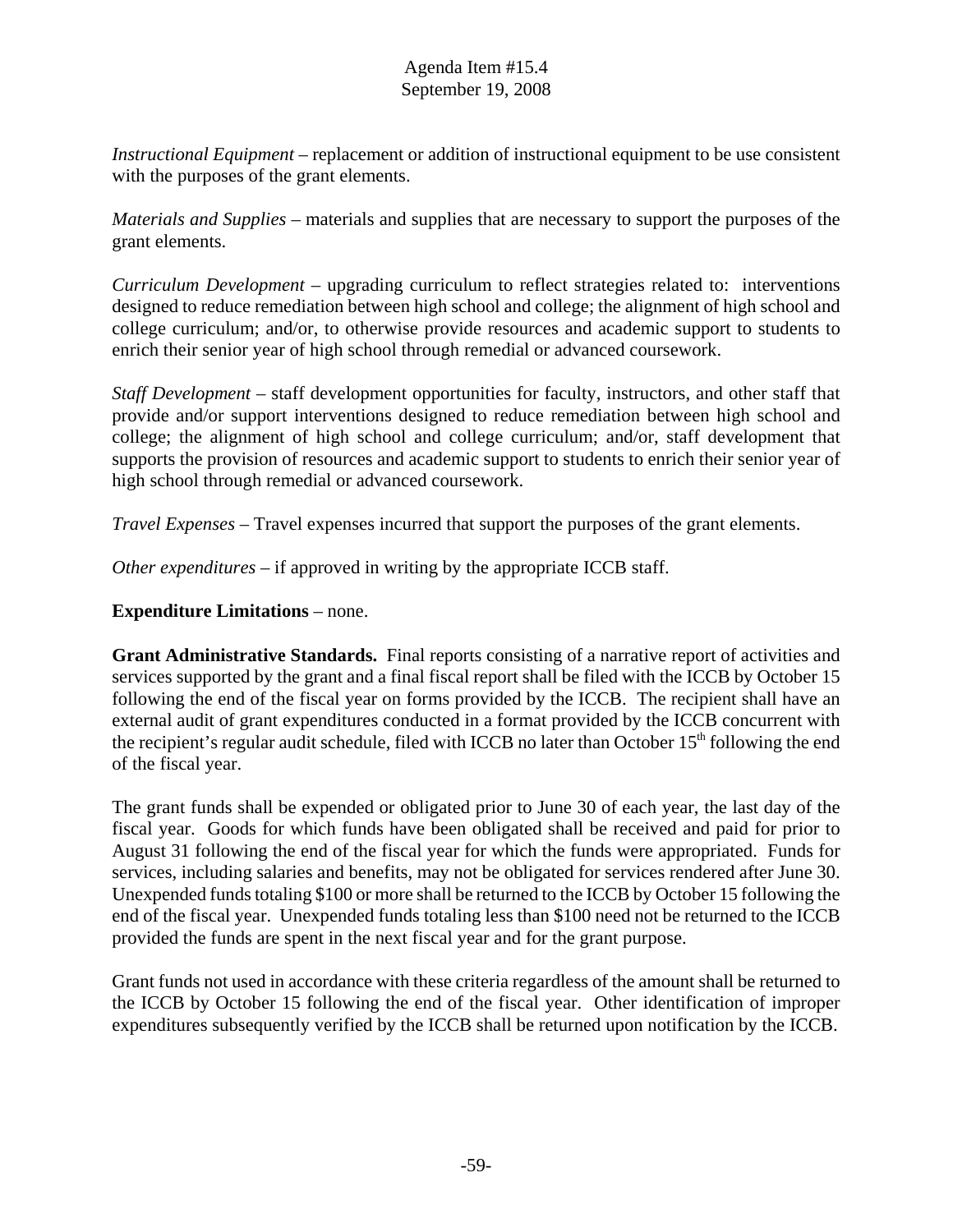#### Agenda Item #15.5 November 5, 2007

#### Illinois Community College Board

# **PROPOSED ILLINOIS COMMUNITY COLLEGE BOARD RULES CONCERNING ELIMINATION OF EXAMINATION OF PATRIOTISM FROM PROGRAM REQUIREMENTS**

*(Final Approval)*

The Illinois (K-12) School Code 105 ILCS 5/27-3 (from Ch. 122, par. 27.3) requires that all students graduating from a public school be required to receive instruction and pass an examination on the American patriotism, principles of representative government, proper use and display of the American flag, and the Australian ballot voting system. The Illinois Community College Board has interpreted this requirement to be inclusive of community college graduates.

Several years ago, the Illinois Board of Higher Education abandoned the requirement, except for education majors. Given the ever increasing diversity of our student population at Illinois community colleges, this requirement has become burdensome and impractical. Students who have met the specifics of the requirement in other states may not use their high school diploma as evidence since it is not from the state of Illinois. Similarly, the successfully completion of the constitution test required during the citizenship process does not provide validation of the article requirements. Additionally, this requirement may hinder the opportunity for Illinois community colleges to offer online educational programs outside of the state of Illinois.

In order to offer greater programmatic access to students wishing to receive a degree or certificate from an Illinois community college, the elimination of this subsection of the *Administrative Rules of the Illinois Community College Board* is recommended.

The following proposed amendment was presented to the Board and the system in the September 10, 2007 agenda for review and comment and again in the November 5, 2007 agenda for initial approval. No opposition to the proposed amendment has been received. The item is, therefore, presented for the Board's final approval to be submitted to the Secretary of State Department of Index Administrative Code Division as adopted.

#### **RECOMMENDED ACTION**

It is recommended that the following motion be adopted:

The Illinois Community College Board hereby adopts and approves the following amendment to the *Administrative Rules of the Illinois Community College Board* and authorizes its President/CEO to process these amendments in accordance with the Illinois Administrative Procedures Act.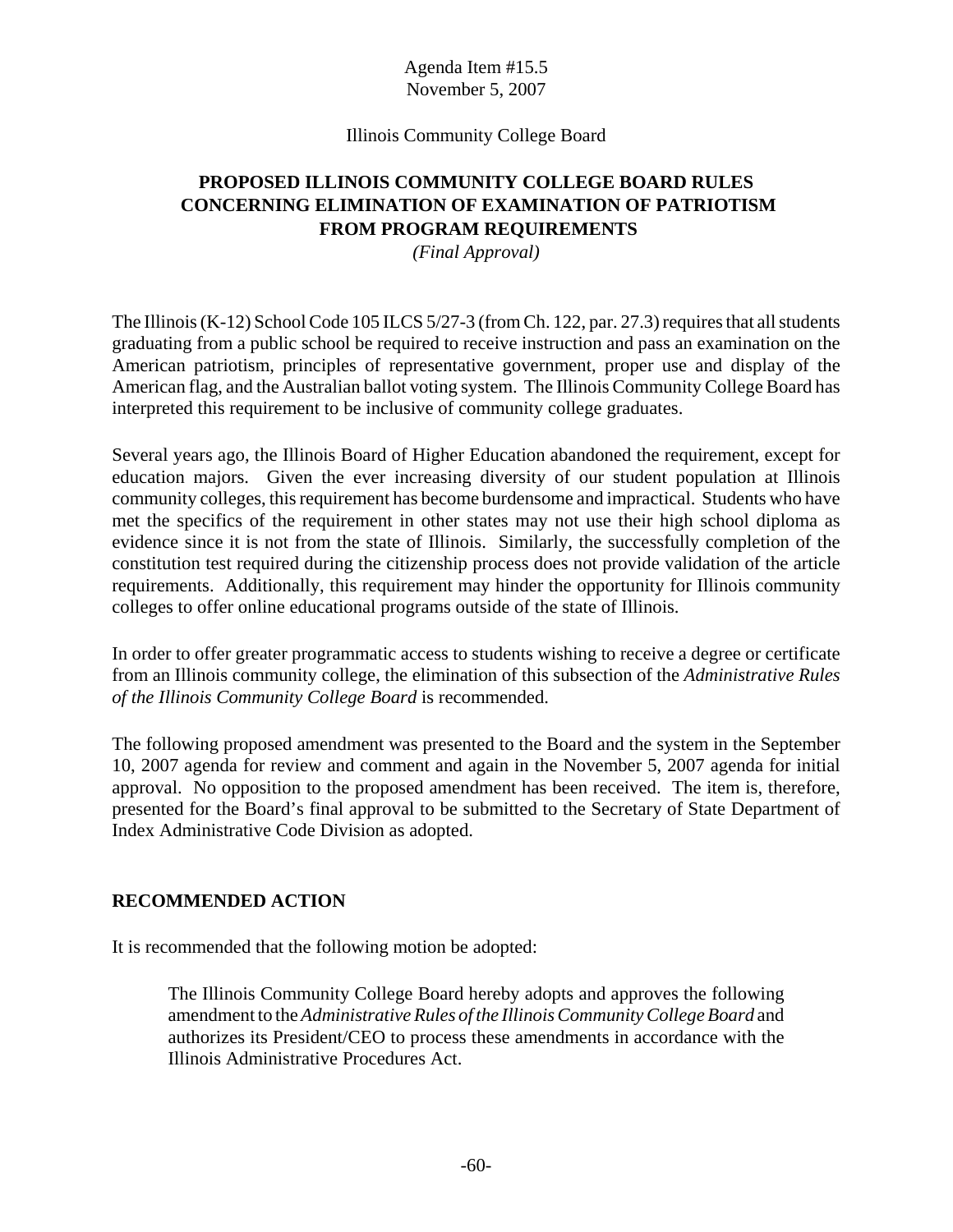#### SUBPART C: PROGRAMS

#### **Section 1501.303 Program Requirements**

- a) Comprehensive Program. The programs of each college shall be comprehensive and shall include: pre-baccalaureate, occupational, and general studies curricula, and public service programs.
- b) Degrees and Certificates. A college shall award associate degrees and certificates in accordance with units of instruction approved by the ICCB. This authority is not extended to administrative units of the college.
- c) Honorary Degrees. Honorary degrees awarded by a Board shall be limited to the associate degree.
- d) Review and Evaluation of Programs.
	- 1) Each college shall have a systematic, collegewide program review process for evaluating all of its instructional, student services, and academic support programs at least once within a five-year cycle.
	- 2) The minimum review criteria for program review shall be program need, program cost, and program quality, as defined by each college.
	- 3) Each college shall develop a schedule that shows when each program will be reviewed during each five-year cycle. Occupational programs shall be scheduled in the year following their inclusion in the ICCB follow-up study unless the college obtains an exception in writing from the ICCB. The review of general education objectives of the academic programs shall be scheduled annually, but may focus each year on areas specified by the Illinois Board of Higher Education and ICCB.
	- 4) The ICCB may request the college to include special reviews of programs that have been identified as a result of State-level analyses, legislative resolutions, or Illinois Board of Higher Education policy studies by notifying the college of this request prior to January 1 of the year the special review is to be conducted.
	- 5) Each college shall keep on file for ICCB recognition purposes a copy of its current program review process, its five-year schedule for program review, and complete reports of program reviews conducted during the past five years.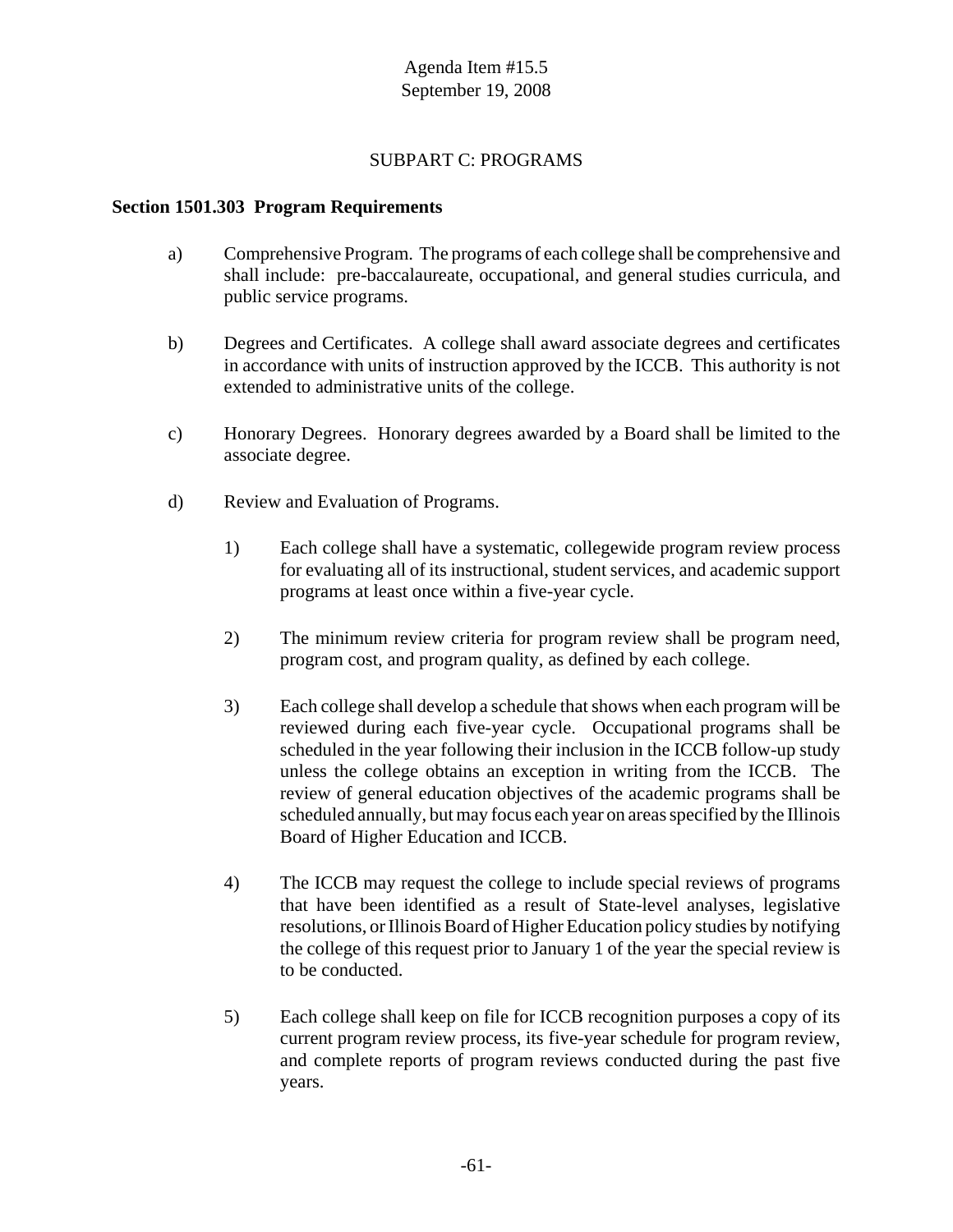- 6) Each college shall submit to the ICCB by August 1 each year a summary report of its previous year's program review results in a format designated by the ICCB and a copy of its current five-year schedule of program reviews.
- e) Academic Calendar.
	- 1) A college shall operate on an academic calendar that provides at least two academic terms consisting of at least 15 weeks (at least 75 days of instruction each), three academic terms consisting of at least 10 weeks (at least 50 days of instruction each) or a different combination of academic terms consisting of at least 30 weeks (at least 150 days of instruction).
	- 2) The days of instruction prescribed in subsection (e)(1) shall include all days when there is a full schedule of classes and support services but will exclude holidays, Saturdays, Sundays, and days scheduled exclusively for registration, orientation, collegewide placement or assessment testing, faculty workshops, and final examinations.
	- 3) Colleges may include terms during the summer or any other time during the year, in addition to the ones identified in subsection (e)(1).
	- 4) Courses/classes may be scheduled between academic terms, spanning academic terms, for a shorter time frame than the academic term, or for a longer time frame than the academic term, if the schedule provides sufficient duration and contact hours to meet the requirements in Sections 1501.309(b) and 1501.507(b)(10).
	- 5) If an emergency such as a fire, flood, or strike makes it necessary for the college to shorten one of its academic terms, the college may request the ICCB President/CEO to approve a shorter term. In such cases, the length of the term may be shortened, but only to the extent that enables all courses to meet the contact hours specified in Section 1501.309(b).
	- 6) If a college entered into a contract with its faculty regarding the length of the academic calendar in compliance with subsection (e)(1) prior to the effective date of this revision, it may continue to operate under the provisions of that contract until that contract is renegotiated or expires.
- f) Preparation of Professional Staff. Professional staff shall be educated and prepared in accordance with generally accepted standards and practices for teaching, supervising, counseling and administering the curriculum or supporting system to which they are assigned. Such preparation may include collegiate study and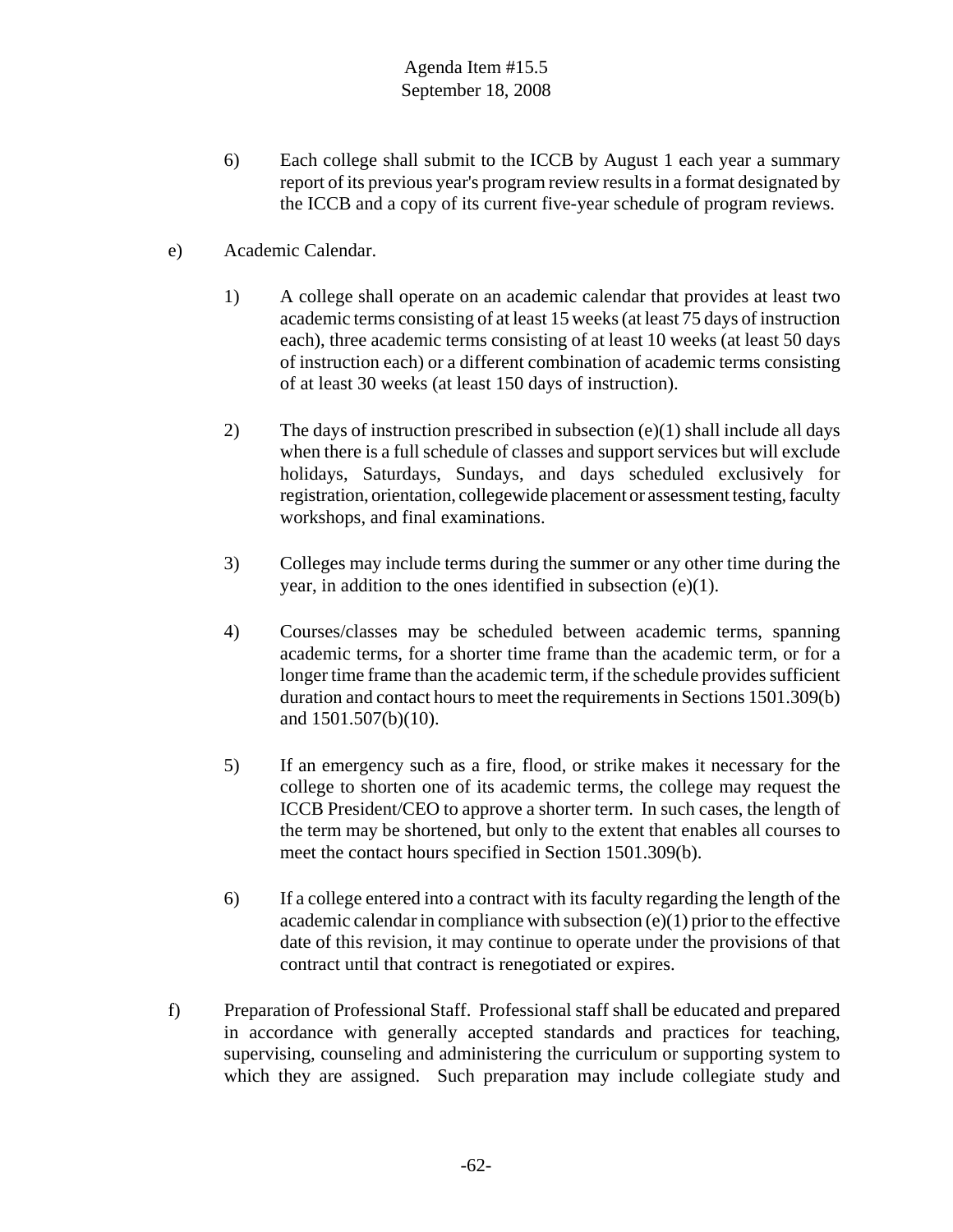professional experience. Graduate work through the master's degree in the assigned field or area of responsibility is expected, except in those areas in which the work experience and related training is the principal learning medium.

- g) Library. Each college shall maintain a library or learning resource center with a collection of reference works and other learning resources to meet the specific needs of its curricula and students. This collection shall be kept up to date through a planned program of acquisition and deletion.
- h) Supplies and Equipment. Classrooms, laboratories, and shops shall be provided with equipment and supplies that are adequate for effective teaching and learning.
- i) General Education. Organized curricula leading to an associate degree shall include general education courses designed to contribute to the liberal education of each student.
- j) Apprenticeships. A college that participates in apprenticeships coordinated by the Bureau of Apprenticeship Training, U.S. Department of Labor and/or other programs related to business, industrial, or trade groups or organizations shall meet applicable federal, State, and local governmental rules, regulations, and guidelines.
- k) Examination of Patriotism, Principles of Representative Government, Proper Use and Display of the American Flag, and Method of Voting. The examination on American patriotism, principles of representative government, proper use and display of the American flag, and the Australian ballot voting system may be satisfied in one of the following ways:
	- 1) The student may pass an appropriate examination at the college;
	- 2) The student may complete, with a passing grade, a specified course that includes all subject matter identified above; or
- 3) The college may accept as evidence that the student has previously met the examination requirement a diploma earned from an Illinois high school or an Illinois high school equivalency certificate for the successful completion of the Test of General Education Development (GED). Such evidence authorizes the college to make an appropriate notation on the student's transcript.